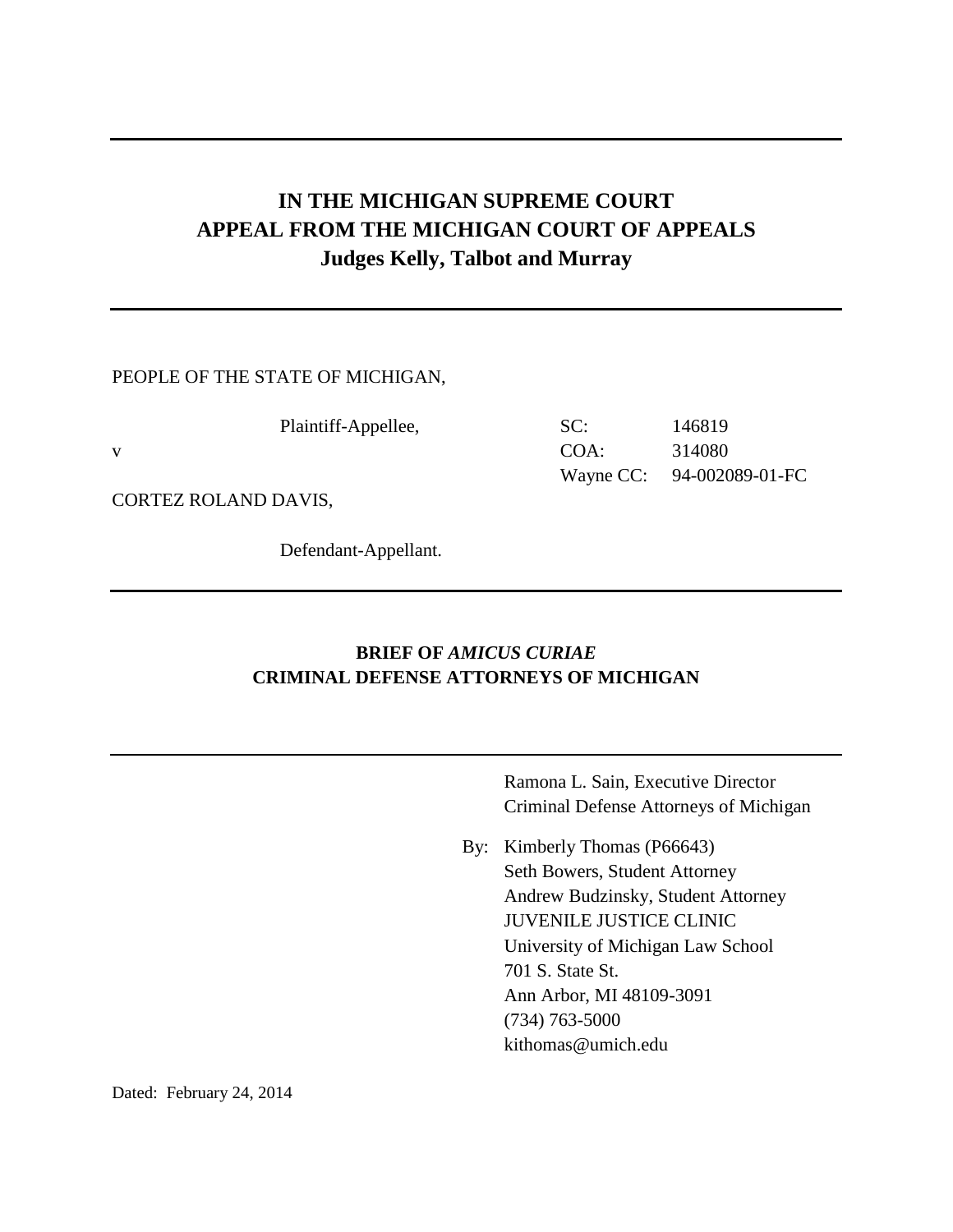# **TABLE OF CONTENTS**

| I. Imposition of a Life Without Parole Sentence on a Youth Under 18 Convicted of<br>Felony Murder Under An Aiding and Abetting Theory Violates the Eighth<br>Amendment of the U.S. Constitution. These Youths, Constitutionally Distinct for<br>Eighth Amendment Purposes, Have Not Been Proven to Have Either Killed Or<br>Intended to Kill And Cannot Receive Michigan's Most Severe Punishment. 4 |  |
|------------------------------------------------------------------------------------------------------------------------------------------------------------------------------------------------------------------------------------------------------------------------------------------------------------------------------------------------------------------------------------------------------|--|
| II. The Imposition of A Life Without Parole Sentence On a Juvenile Convicted of<br>Felony Murder Under An Aiding And Abetting Theory Violates the Michigan                                                                                                                                                                                                                                           |  |
| A. The Severity of the Punishment of Life Without Parole Is Disproportionate<br>to the Offense of Felony Murder Under An Aiding and Abetting Theory;                                                                                                                                                                                                                                                 |  |
| B. A Comparison With Other States Also Suggests That Sentencing Juveniles<br>Convicted of Felony Murder Under An Aiding And Abetting Theory Is Cruel                                                                                                                                                                                                                                                 |  |
| C. Compared to Other Offenders In Michigan, And Even to Their Own Co-<br>Defendants, the Sentence of Life Without Parole Is "Cruel Or Unusual." 25                                                                                                                                                                                                                                                   |  |
| D. The Purposes of Punishment, Including Rehabilitation, But Also<br>Deterrence And Retribution, Do Not Support The Imposition of a Life<br>Without Parole Sentence on a Youth Who Has Not Been Proven to Have                                                                                                                                                                                       |  |
| III. A Categorical Finding That Imposing A Sentence of Life Without Parole on<br>Youth Who Have Not Been Proven to Have Killed Or Intended to Kill Violates the                                                                                                                                                                                                                                      |  |
|                                                                                                                                                                                                                                                                                                                                                                                                      |  |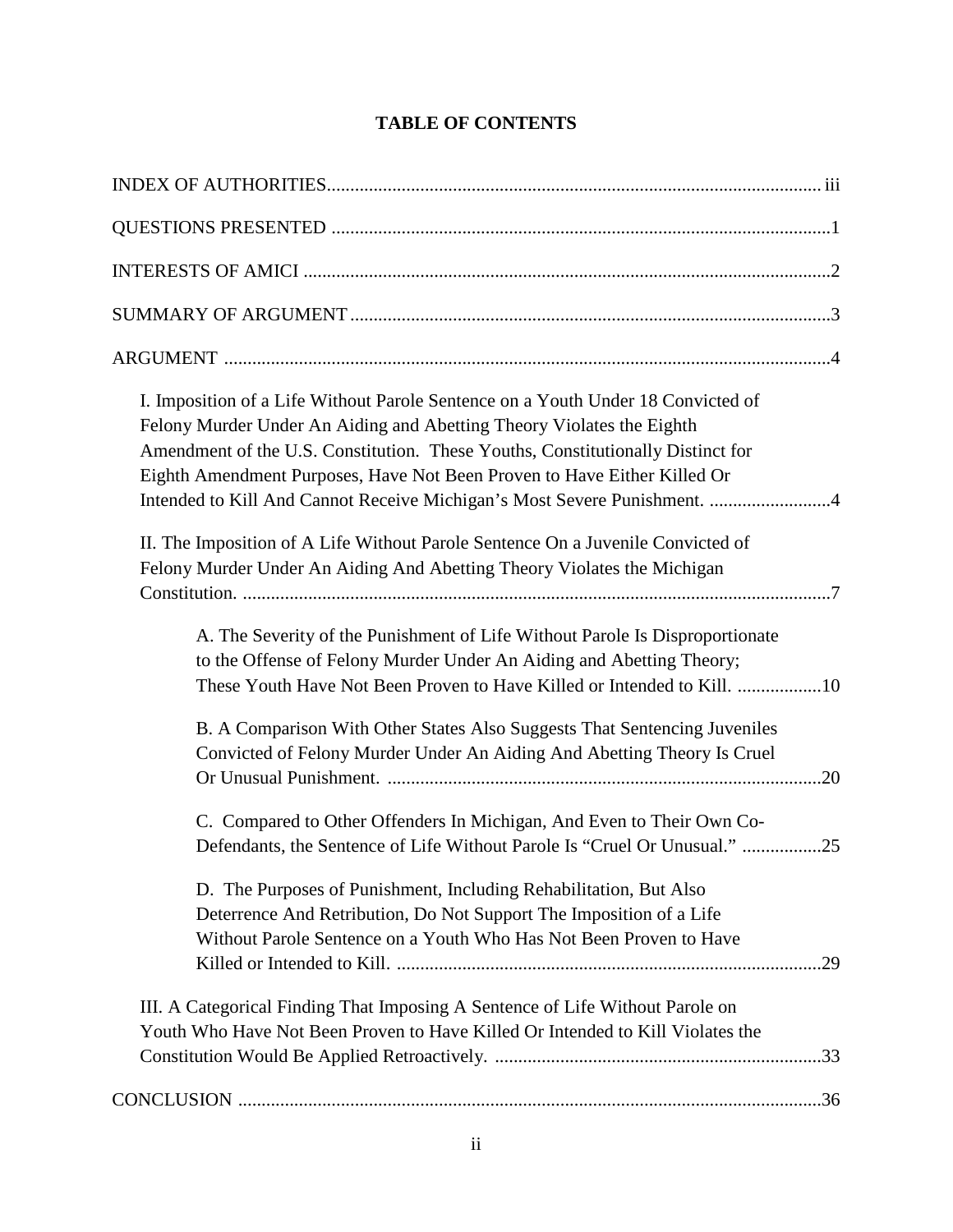# **INDEX OF AUTHORITIES**

| <b>CONSTITUTIONS</b> |  |
|----------------------|--|
| Federal              |  |
|                      |  |
| Michigan             |  |
|                      |  |
|                      |  |
|                      |  |
|                      |  |
|                      |  |
| <b>STATUTES</b>      |  |
| <b>Michigan</b>      |  |
|                      |  |
|                      |  |
|                      |  |
|                      |  |
|                      |  |
|                      |  |
|                      |  |
|                      |  |
|                      |  |
|                      |  |
|                      |  |
|                      |  |
|                      |  |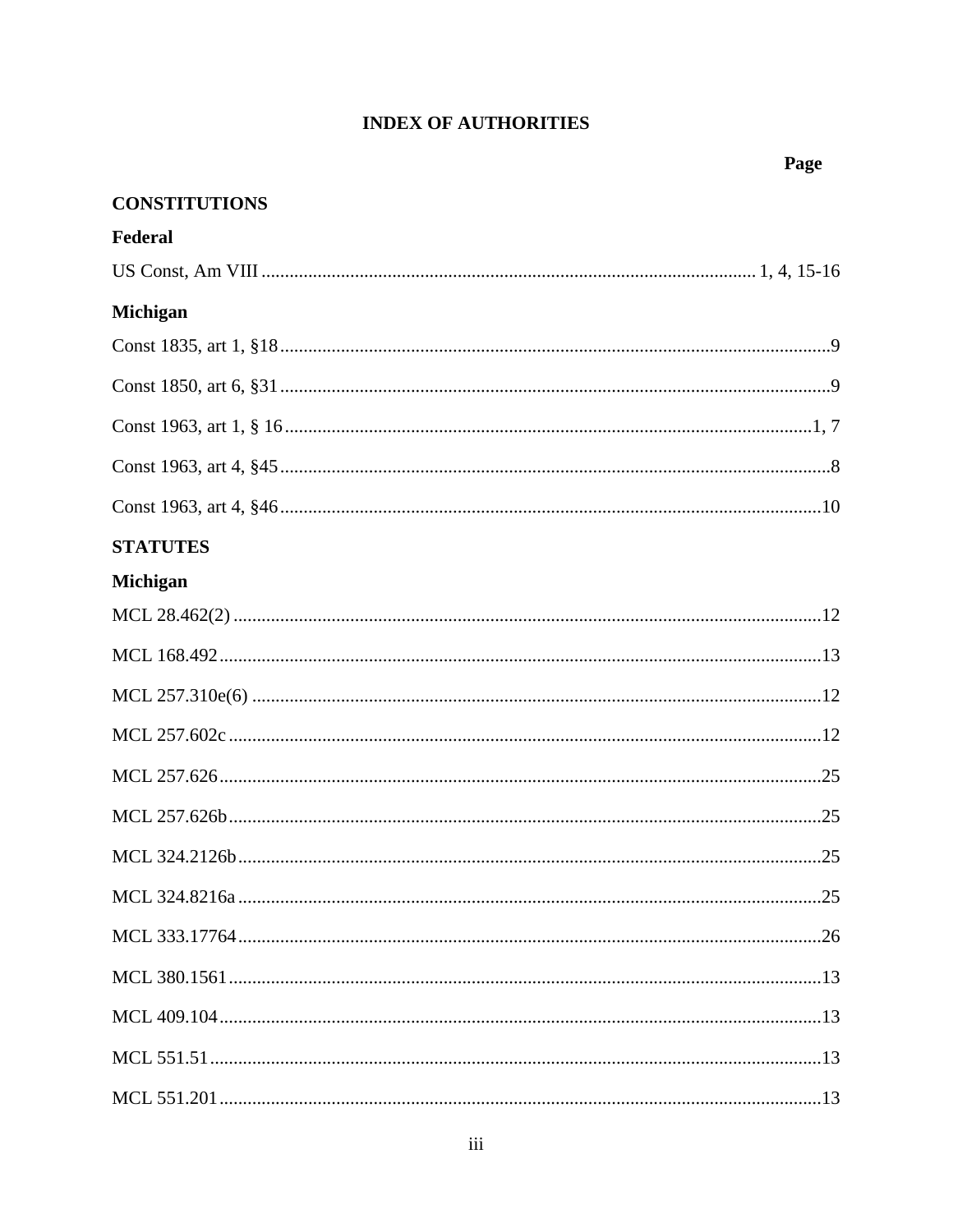| <b>Other States</b> |  |
|---------------------|--|
|                     |  |
|                     |  |
|                     |  |
|                     |  |
|                     |  |
|                     |  |
|                     |  |
|                     |  |
|                     |  |
|                     |  |
|                     |  |
|                     |  |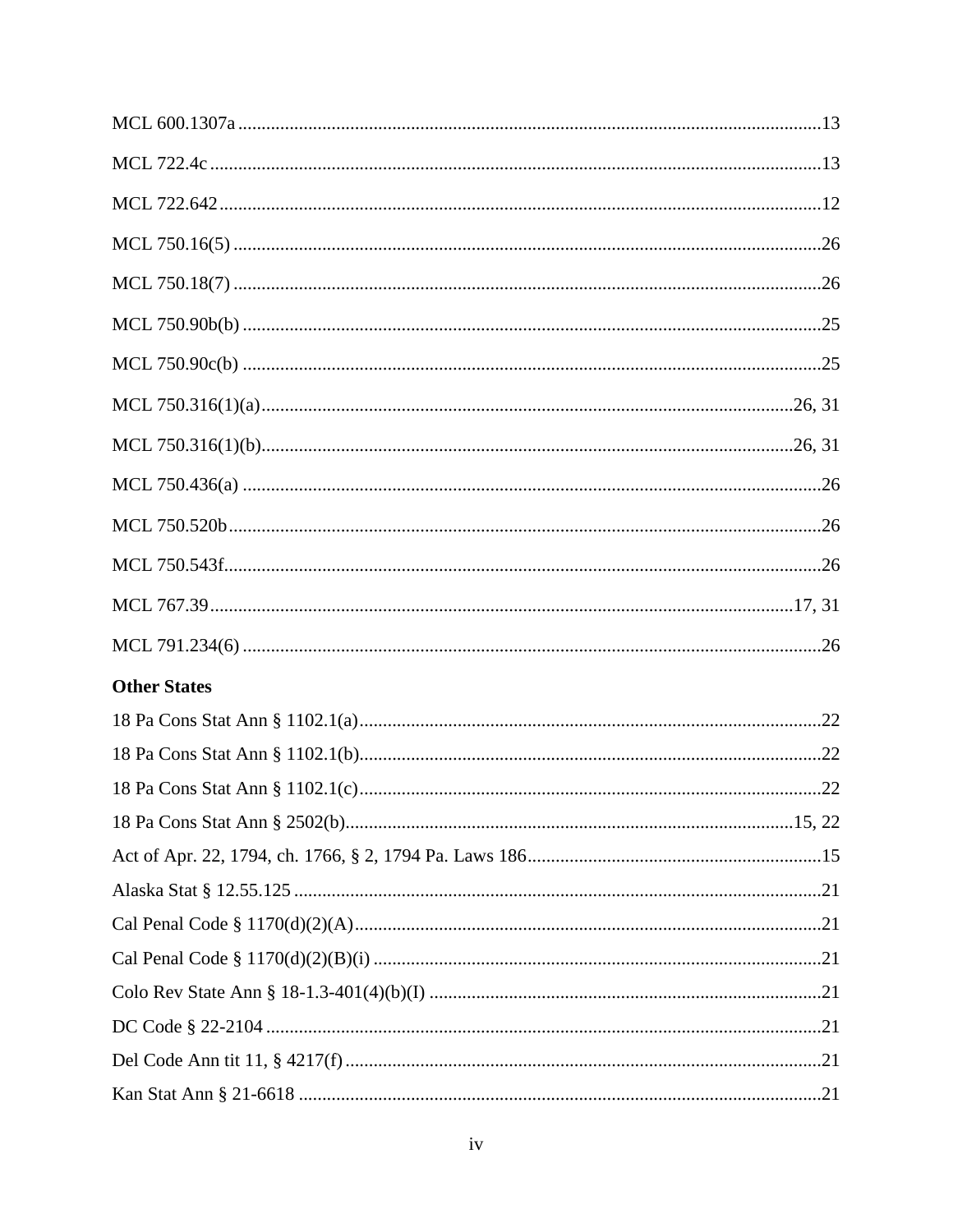## **COURT RULES**

### **Michigan**

|--|

# **CASES**

### **Federal**

| Danforth v Minnesota, 552 US 264; 128 S Ct 1029; 169 L Ed 2d 859 (2008) 34    |
|-------------------------------------------------------------------------------|
|                                                                               |
|                                                                               |
|                                                                               |
|                                                                               |
|                                                                               |
|                                                                               |
|                                                                               |
| Roper v Simmons, 543 US 551; 125 S Ct 1183, 1194; 161 L Ed 2d 1 (2005) passim |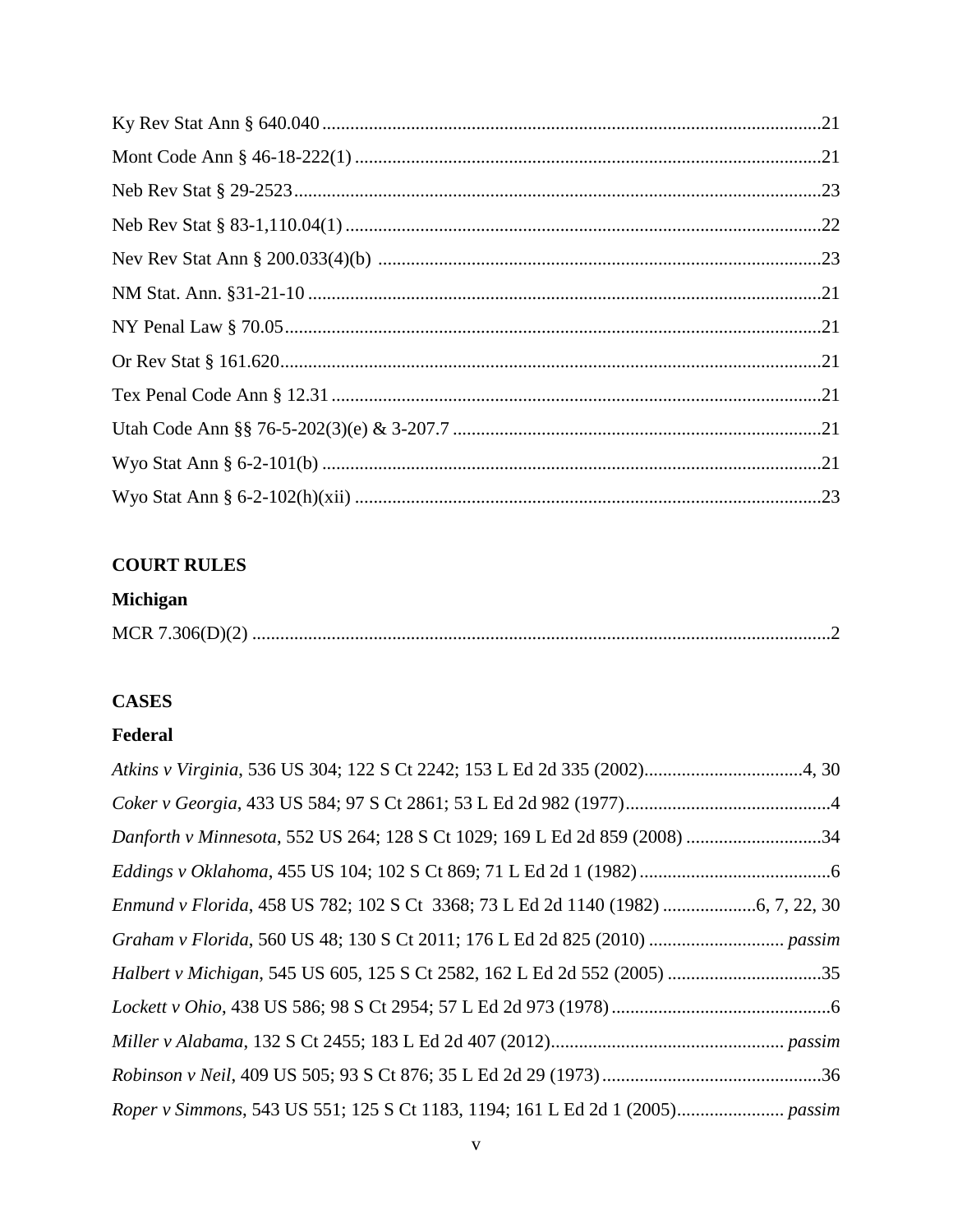| Schriro v Summerlin, 542 US 348; 124 S Ct 2519; 159 L Ed 2d 442 (2004)33, 34 |  |
|------------------------------------------------------------------------------|--|
|                                                                              |  |
|                                                                              |  |
|                                                                              |  |
|                                                                              |  |

# **Michigan**

| Donald v Rapelje, No. 2:09-cv-11751-AC-MJH, 2012 WL 6047130, (E.D. Mich. 2012) 27 |
|-----------------------------------------------------------------------------------|
|                                                                                   |
|                                                                                   |
|                                                                                   |
|                                                                                   |
|                                                                                   |
|                                                                                   |
|                                                                                   |
|                                                                                   |
|                                                                                   |
|                                                                                   |
|                                                                                   |
|                                                                                   |
|                                                                                   |
|                                                                                   |
|                                                                                   |
|                                                                                   |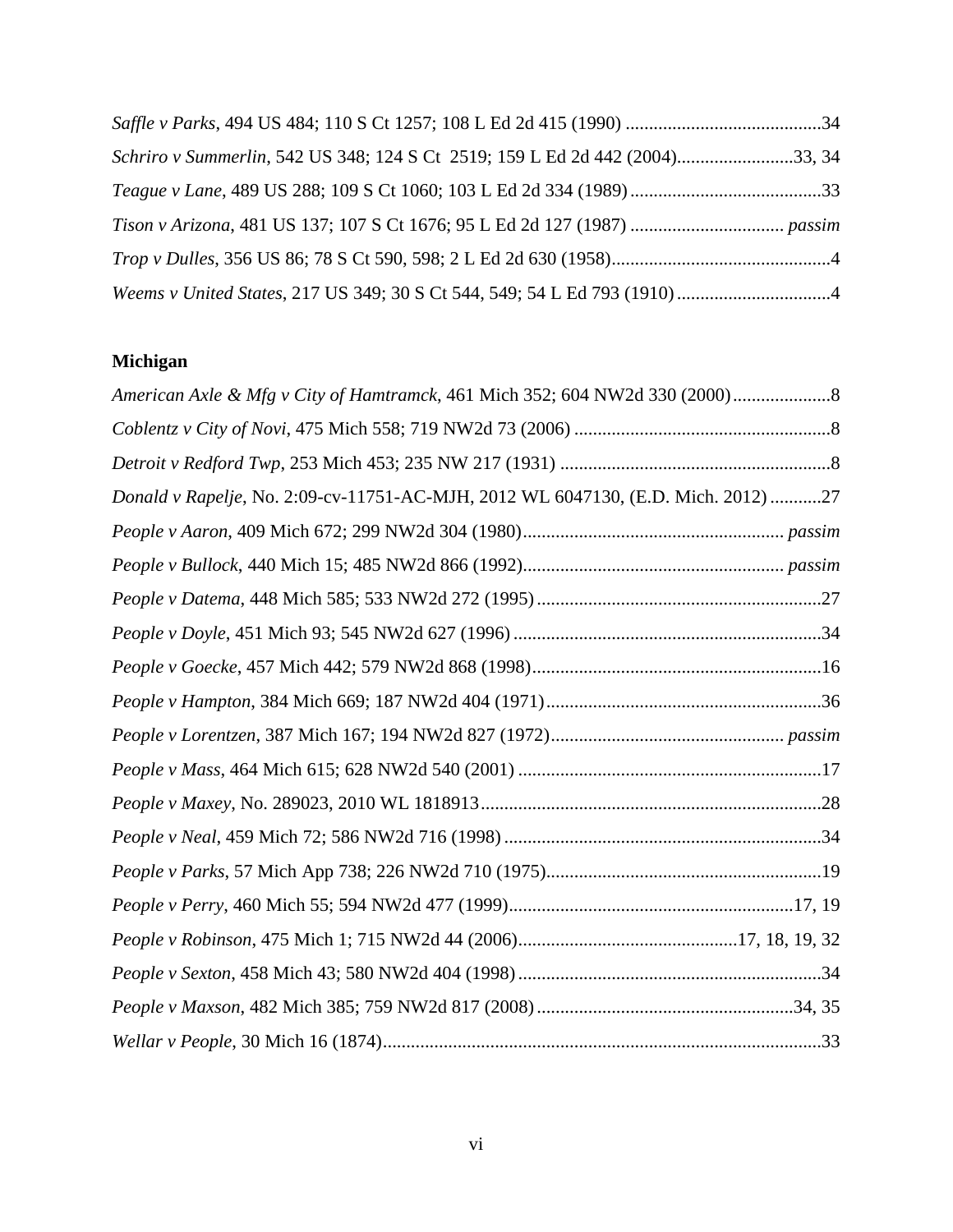# **Other States**

| Diatchenko v Dist Attorney for Suffolk Dist, 466 Mass 655; 1 NE3d 270 (2013) |  |
|------------------------------------------------------------------------------|--|
|                                                                              |  |
|                                                                              |  |
|                                                                              |  |

# **OTHER SOURCES**

| American Civil Liberties Union of Michigan, Basic Decency: Protecting the                                                                                 |  |
|-----------------------------------------------------------------------------------------------------------------------------------------------------------|--|
| Audrey Rogers, Accomplice Liability for Unintentional Crimes Remaining                                                                                    |  |
| Baruch Weiss, What Were They Thinking?, The Mental States of the Aider and<br>Abettor and Causer Under Federal Law, 70 Fordham L. Rev. 1341 (2002) 18     |  |
| Bonnie Halpern-Felsher & Elizbeth Cauffman, Costs and Benefits of a Decision:<br>Decision-Making Competence in Adolescents and Adults, 22 J. Applied      |  |
|                                                                                                                                                           |  |
|                                                                                                                                                           |  |
| Criminal Justice Project of the NAACP Legal Defense and Educational                                                                                       |  |
| Death Penalty Information Center, States With and Without the Death Penalty22                                                                             |  |
|                                                                                                                                                           |  |
| Elizabeth Cauffman et al., Age Differences in Affective Decision Making as<br>Indexed by Performance on the Iowa Gambling Task, 46 Developmental          |  |
| Guyora Binder, The Origins of American Felony Murder Rules, 57 Stan. L.                                                                                   |  |
| Jari-Erik Nurmi, How do Adolescents See Their Future? A Review of the Development<br>of Future Orientation and Planning, 11 Developmental Rev. 1 (1991)30 |  |
| Jeffrey Arnett, Reckless Behavior in Adolescence: A Developmental Perspective,                                                                            |  |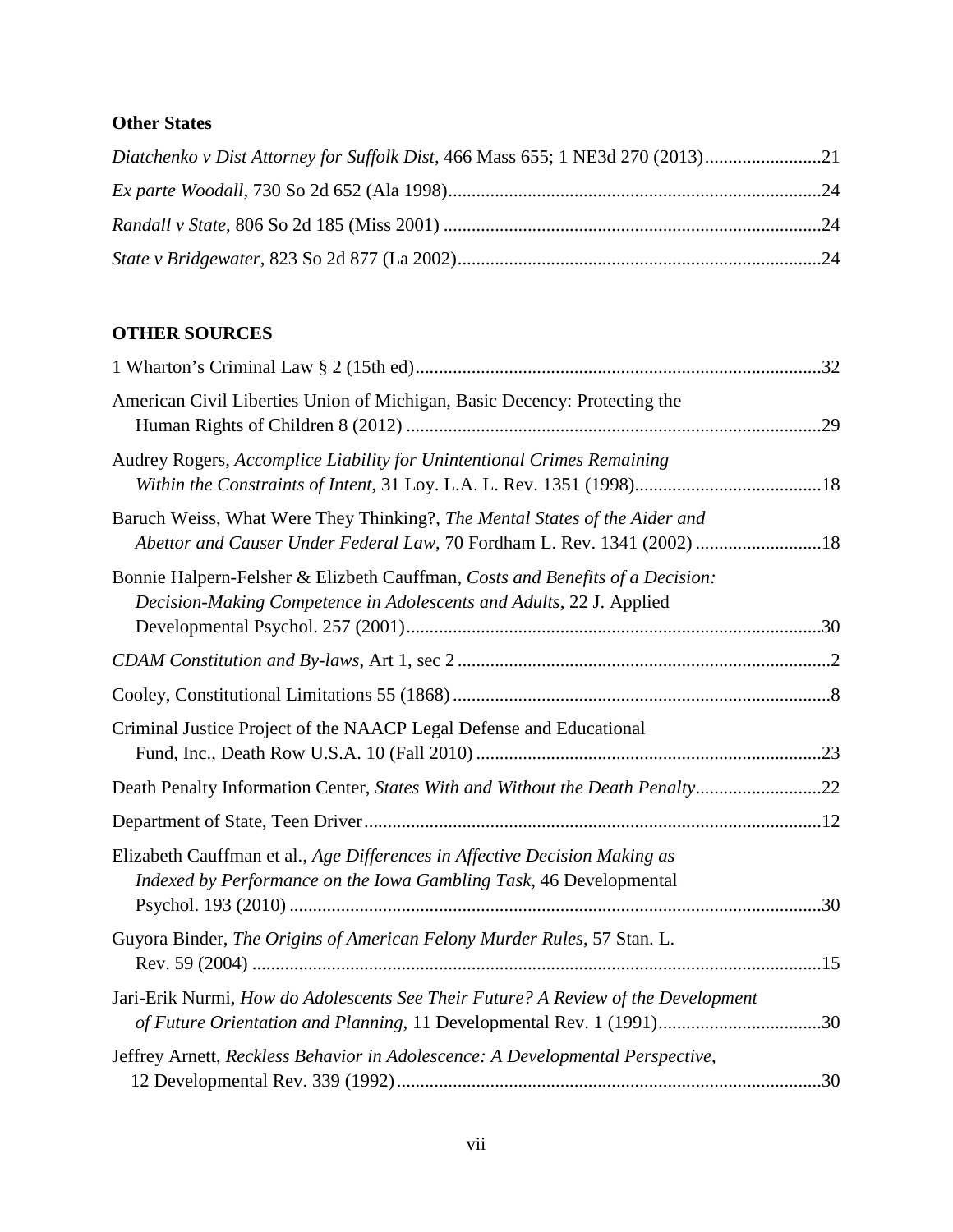| John F. Decker, The Mental State Requirement for Accomplice Liability in                                                                                           |  |
|--------------------------------------------------------------------------------------------------------------------------------------------------------------------|--|
| Joseph Trigilio & Tracy Casadio, Executing Those Who Do Not Kill: A Categorical<br>Approach to Proportional Sentencing, 48 Am Crim L Rev 1371 (2011) 23            |  |
|                                                                                                                                                                    |  |
| Laurence Steinberg & Elizabeth Scott, Less Guilty by Reason of Adolescence:<br>Developmental Immaturity, Diminished Responsibility, and the Juvenile Death         |  |
| Laurence Steinberg et al., Age Differences in Future Orientation and Delay                                                                                         |  |
| Laurence Steinberg, Adolescent Development and Juvenile Justice, 5 Ann. Rev.                                                                                       |  |
| Nelson E. Roth & Scott E. Sundby, The Felony Murder Rule: A Doctrine at                                                                                            |  |
|                                                                                                                                                                    |  |
| Report of the Proceedings and Debate of the Convention to Revise the Constitution                                                                                  |  |
| Sam Kamin & Justin Marceau, Vicious Aggravators, 65 Fla. L. Rev. 769 (2013) 18                                                                                     |  |
| Sanford H. Kadish, Complicity, Cause and Blame: A Study in the Interpretation                                                                                      |  |
| Susan Millstein & Bonnie Halpern-Felsher, Perceptions of Risk and Vulnerability,<br>in Adolescent Risk and Vulnerability 15 (Baruch Fischoff et al. eds., 2001) 30 |  |
| Thomas Jefferson, A Bill for Proportioning Crimes and Punishments, 1778, in<br>5 The Founders' Constitution 375 (Philip B. Kurland & Ralph Lerner ads. 1987) 15    |  |
|                                                                                                                                                                    |  |
|                                                                                                                                                                    |  |
|                                                                                                                                                                    |  |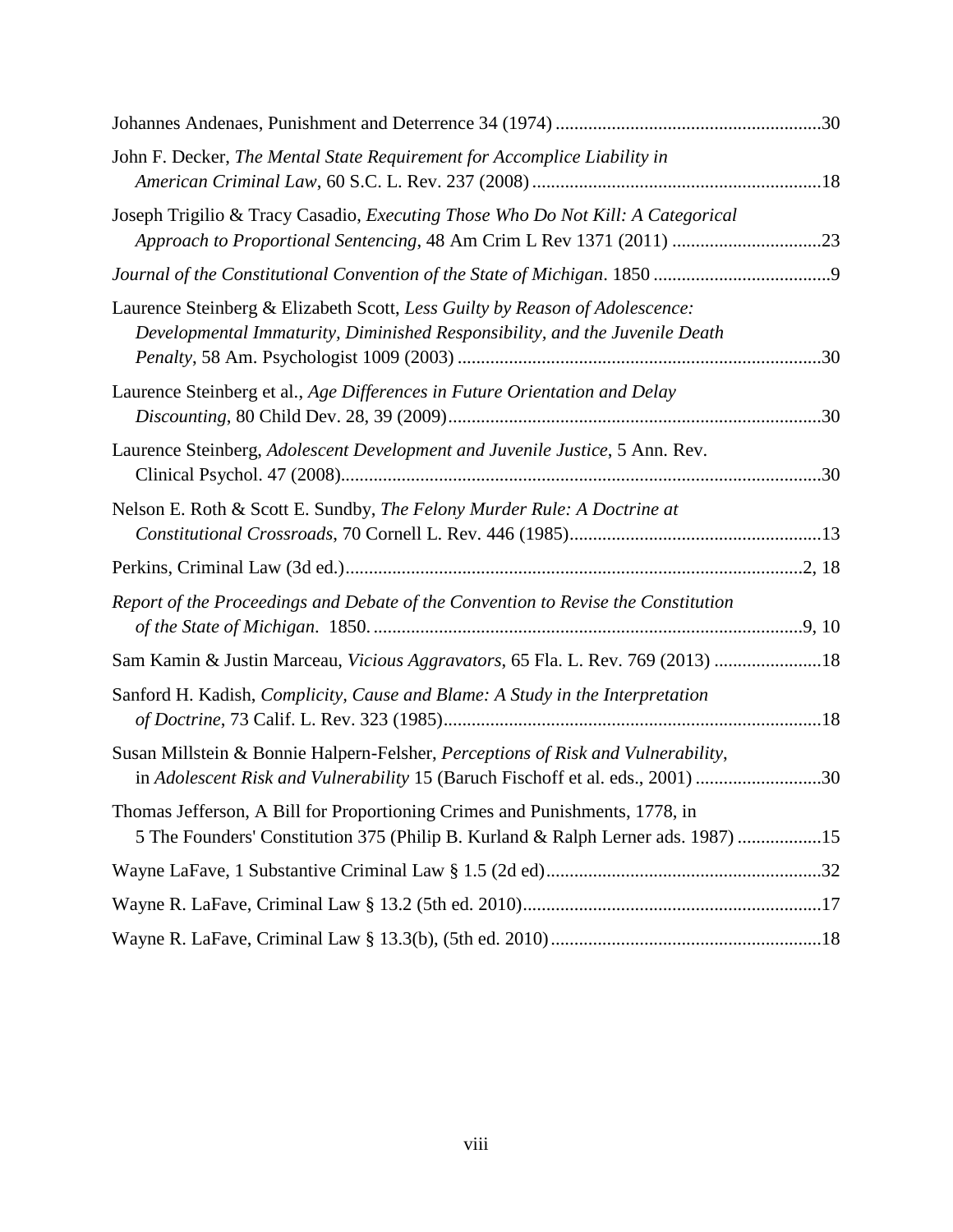### **QUESTIONS PRESENTED**

**(1) Does the prohibition against "cruel and unusual punishments" found in the Eighth Amendment to the United States Constitution categorically bar the imposition of a life without parole sentence on a defendant under the age of 18 convicted of first-degree murder for having aided and abetted the commission of a felony murder?** 

Defendant-Appellant answers Yes.

Plaintiff-Appellee answers No.

*Amicus Curiae* Criminal Defense Attorneys of Michigan answers Yes.

### **(2) Does the prohibition on "cruel or unusual punishment" found in Const 1963, art 1, § 16, categorically bar the imposition of life without parole on a juvenile defendant convicted of aiding and abetting a felony murder?**

Defendant-Appellant answers Yes.

Plaintiff-Appellee answers No.

*Amicus Curiae* Criminal Defense Attorneys of Michigan answers Yes.

**(3) Does the categorical bar on sentencing juveniles to life without parole for aiding and abetting a felony murder apply retroactively, under federal or state law, to cases that have become final after the expiration of the period for direct review?**

Plaintiff-Appellee answers No.

Defendant-Appellant answers Yes.

*Amicus Curiae* Criminal Defense Attorneys of Michigan answers Yes.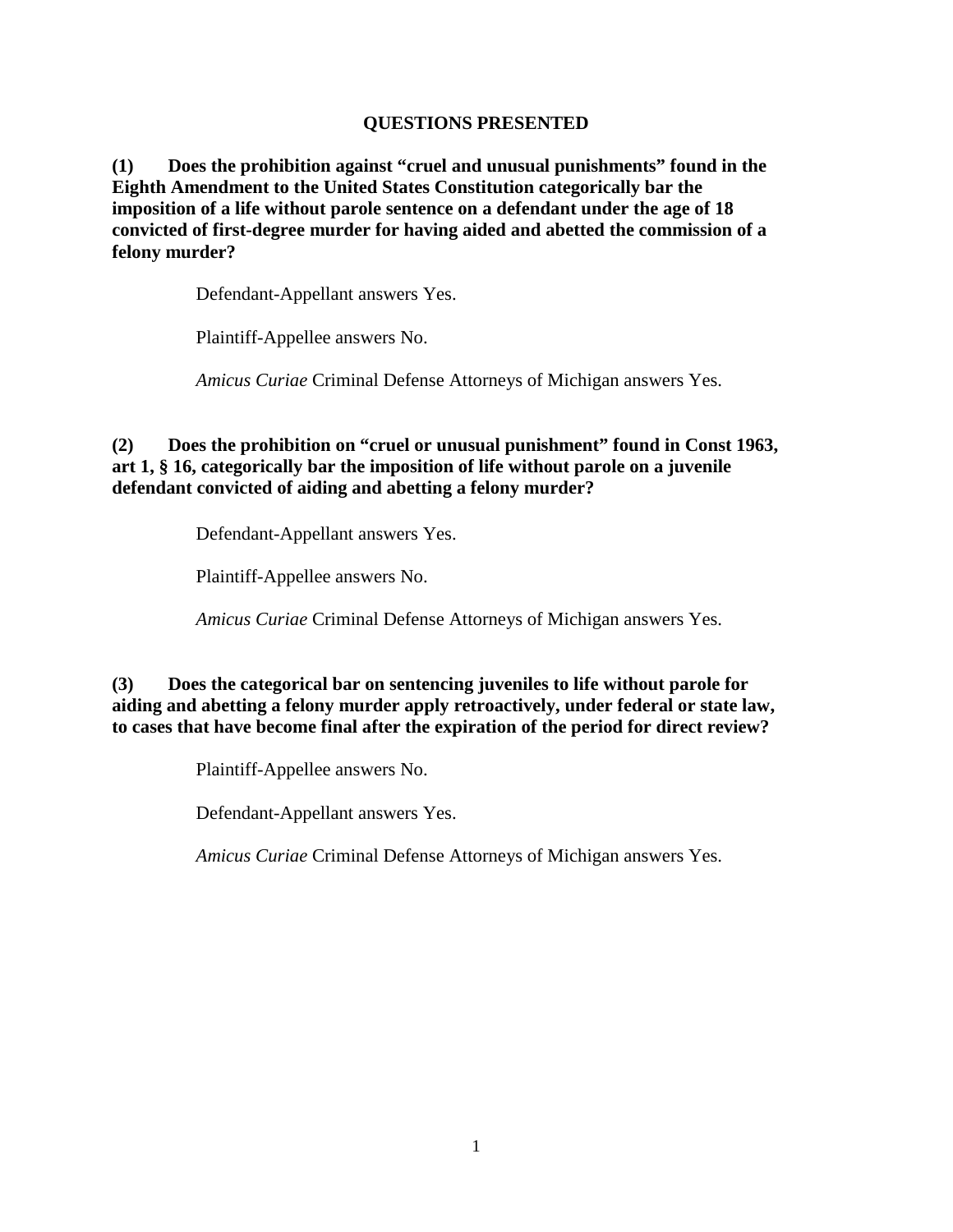#### **INTERESTS OF AMICUS CURIAE**

The Criminal Defense Attorneys of Michigan ("CDAM") is an organization consisting of hundreds of criminal defense attorneys licensed to practice in this state. CDAM was organized for the purposes of: promoting expertise in criminal and constitutional law; providing training for criminal defense attorneys to improve the quality of representation; educating the bench, bar, and public of the need for quality and integrity in defense services; promoting enlightened thought concerning alternatives to and improvements in the criminal justice system; and guarding against erosion of the rights and privileges guaranteed by the United States and Michigan Constitutions and laws. *CDAM Constitution and By-laws,* Art 1, sec 2.

This Court permits CDAM to file an *amicus curiae* brief without motion for leave from the Court. MCR 7.306(D)(2).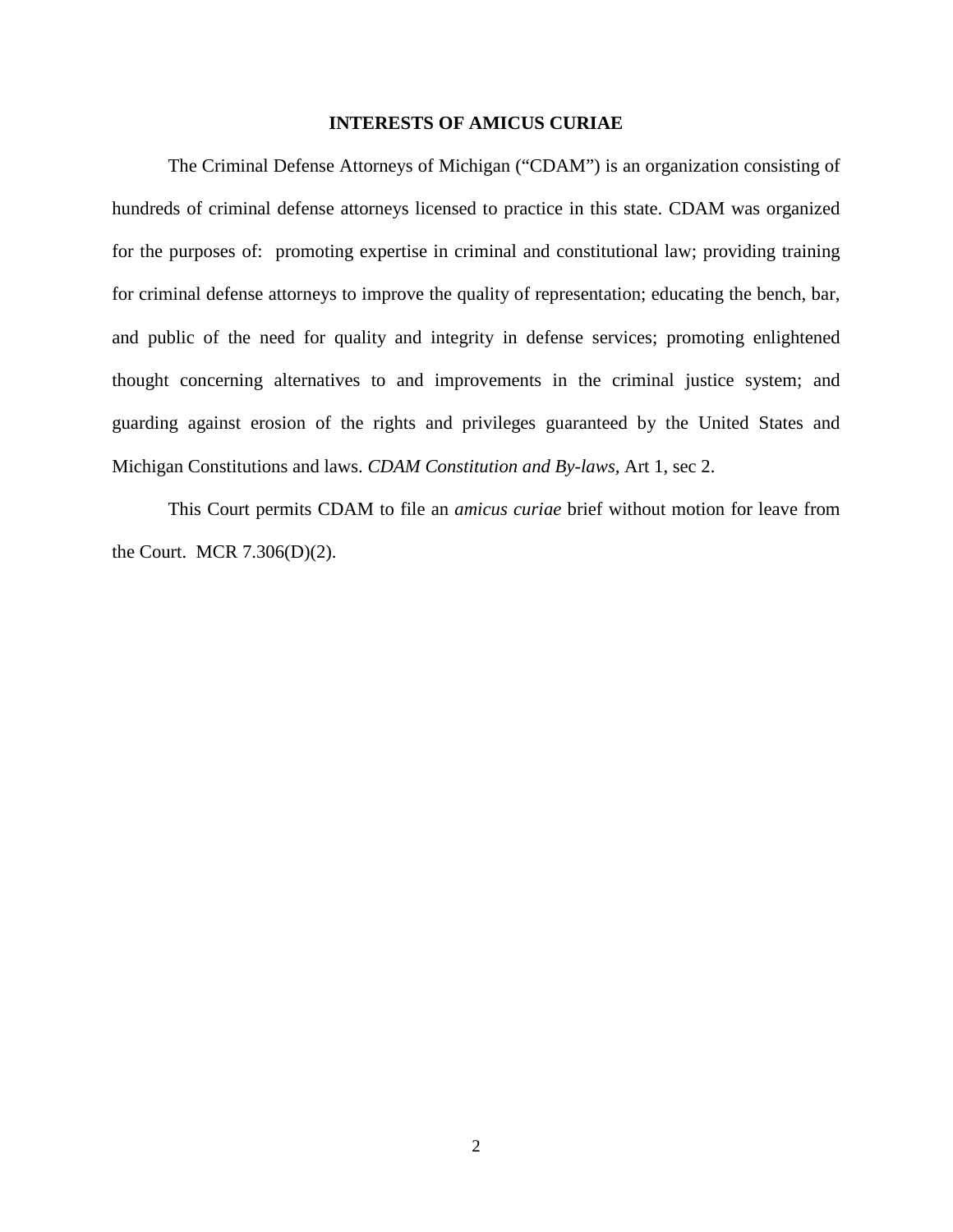#### **SUMMARY OF ARGUMENT**

The sentence of life without the possibility of parole for youth under 18 convicted of felony murder under an aiding and abetting theory—meaning that these youth have not been proven to have killed or intended to kill—violates both the U.S. and the Michigan Constitutions.

Three attributes of these defendants reduce their culpability: (1) their age at the time of the offense and age-related characteristics; (2) their conviction for felony murder, which does not require proof that the individual "intended to kill," and (3) their conviction under an aiding and abetting theory, which does not require proof that the individual personally caused the victim's death, or even that the youth knew his or her co-defendant's intentions.

The limited requirements of the felony murder and aiding and abetting doctrines do nothing to undermine the conviction of these youth, who remain convicted of first-degree murder. It does, however, affect the sentence to which they can be constitutionally subjected.

Under the U.S. Constitution, the confluence of the Court's cases on juvenile sentencing— *Graham*, *Miller*, and *Roper*—and the Court's jurisprudence on the limits of the imposition of the death penalty on adults convicted of felony murder lead to the conclusion that the maximum sentence available for juveniles is not constitutional for this category of youths.

Under the unique language, history and interpretation of our Constitution, the sentence of life without parole for this category of youths also violates our ban on "cruel or unusual punishments." This most severe sentence is disproportionate to the thrice-reduced culpability of these offenders; a comparison of other jurisdictions and within Michigan shows that the sentence is cruel or unusual; and the punishment fails to meet the goals of rehabilitation, deterrence or retribution.

Finally, a categorical rule banning the punishment would be applied retroactively.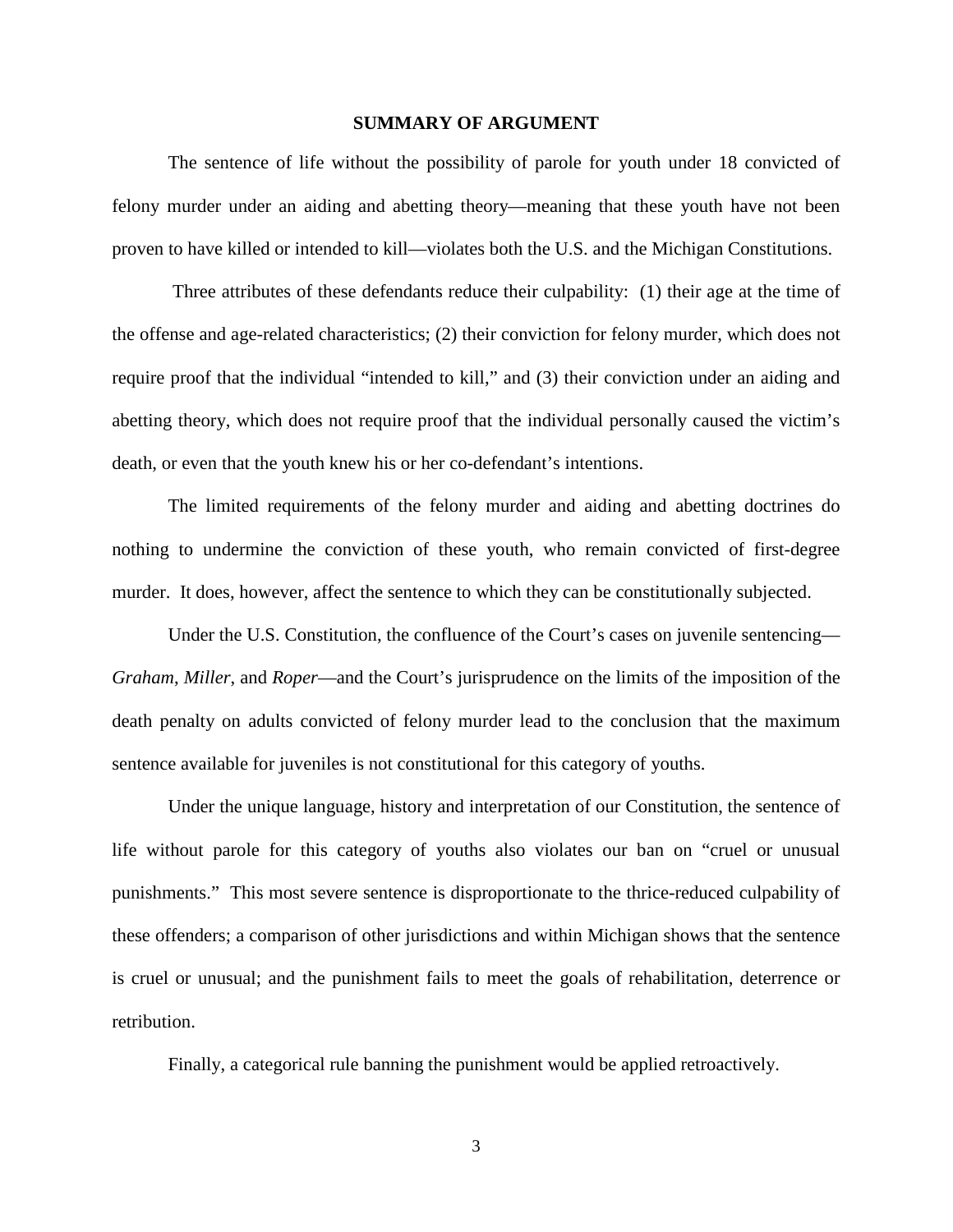#### **ARGUMENT**

**I. Imposition of a Life Without Parole Sentence on a Youth Under 18 Convicted of Felony Murder Under An Aiding and Abetting Theory Violates the Eighth Amendment of the U.S. Constitution. These Youths, Constitutionally Distinct for Eighth Amendment Purposes, Have Not Been Proven to Have Either Killed Or Intended to Kill And Cannot Receive Michigan's Most Severe Punishment.**

The United States Supreme Court's Eighth Amendment jurisprudence cements the relationship between culpability and exposure to the most severe punishment. The Constitutional prohibition of "cruel and unusual punishment," US Const, Am VIII, requires proportionality between a crime and its penalty. *See, e.g.*, *Weems v United States*, 217 US 349, 367; 30 S Ct 544, 549; 54 L Ed 793 (1910) (describing the "precept of justice that punishment for crime should be graduated and proportioned to offense."). When evaluating the proportionality of a criminal punishment under the Eighth Amendment, the Supreme Court looks to "evolving standards of decency that mark the progress of a maturing society." *Trop v Dulles*, 356 US 86, 101; 78 S Ct 590, 598; 2 L Ed 2d 630 (1958). The Court has not hesitated to prohibit punishments that inaccurately reflect the actual culpability of the crime itself and/or the individual characteristics of the defendant. See, e.g., *Atkins v Virginia*, 536 US 304; 122 S Ct 2242; 153 L Ed 2d 335 (2002) (abolishing the execution of "mentally retarded" defendants); *Coker v Georgia*, 433 US 584; 97 S Ct 2861; 53 L Ed 2d 982 (1977) (prohibiting the death penalty for the crime of rape of adult women).

More specifically, two strains of Eighth Amendment doctrine converge to show that life without the possibility of parole is an unconstitutional punishment for youths under the age of 18 who are convicted of felony murder and, through the choice to prosecute under an aiding and abetting theory, are not proven to have killed, intended to kill, or even to have played a significant role in the death of another.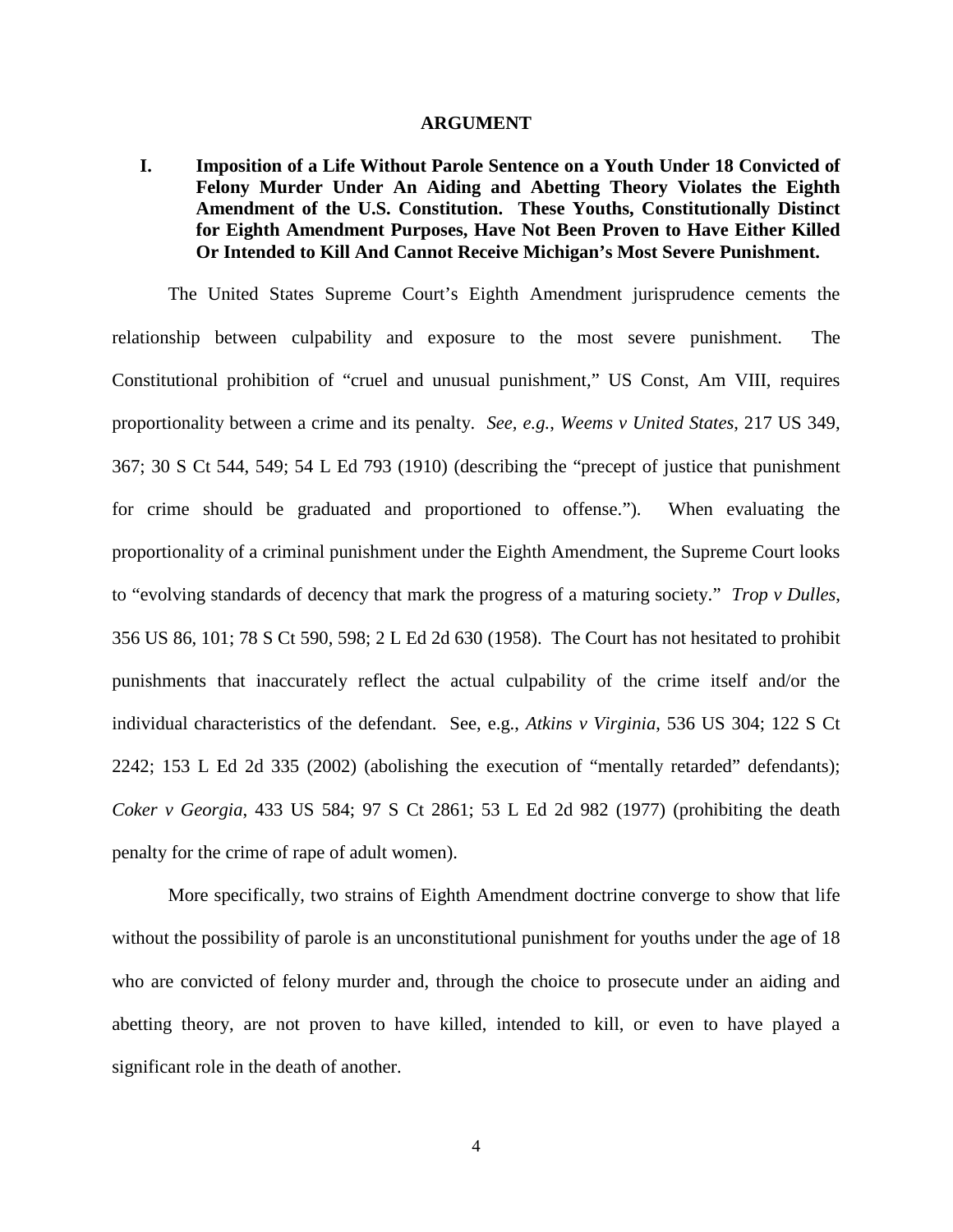The first line of cases reflects the lesser culpability of juveniles facing the punishment of life without parole. See *Miller v Alabama*, 132 S Ct 2455; 183 L Ed 2d 407 (2012); *Graham v Florida*, 560 US 48; 130 S Ct 2011; 176 L Ed 2d 825 (2010). The Eighth Amendment prohibits sentencing juveniles to life without parole for all but the most culpable juvenile offenders. Specifically, *Graham* makes clear that juveniles "who do not kill, intend to kill, or foresee that life will be taken are categorically less deserving of the most serious forms of punishment" than those who harbor and act on an intent to kill. *Graham*, *supra* at 69. Coupling a lack of actual or intentional wrongdoing with the generally "diminished culpability of juveniles" relative to adults, *Roper v Simmons*, 543 US 551, 571; 125 S Ct 1183, 1196; 161 L Ed 2d 1 (2005), yields what the Court has called a juvenile's "twice diminished moral culpability." *Graham*, *supra* at 69. These less culpable children must at minimum be given a "meaningful opportunity" for release in order to demonstrate their potential for rehabilitation. *Id.* at 48. A sentence of life without parole cannot provide that opportunity. Notably, the Court explained that the "impetuousness and recklessness" of youth often disappears in adulthood. *Roper*, *supra*, at 570. As a result, the Court has been reluctant to impose the most severe punishments on children who have "difficulty . . . weighing long-term consequences" and "a corresponding impulsiveness" that likely reflects neither the potential for rehabilitation nor the likelihood of recidivism later in life. *Graham*, *supra* at 78. Indeed, the *Miller* court hinted that sentencing juveniles to life without parole will almost always be disproportionate, noting that "appropriate occasions for sentencing juveniles to this harshest possible penalty will be uncommon." *Miller*, *supra* at 2469.

The second strain of precedent involves the Court's long-standing bar on imposing the most extreme punishment for those who, even though properly convicted of murder, are not shown to have a substantial role in the crime, do not kill, and do not intend to kill. *Tison v*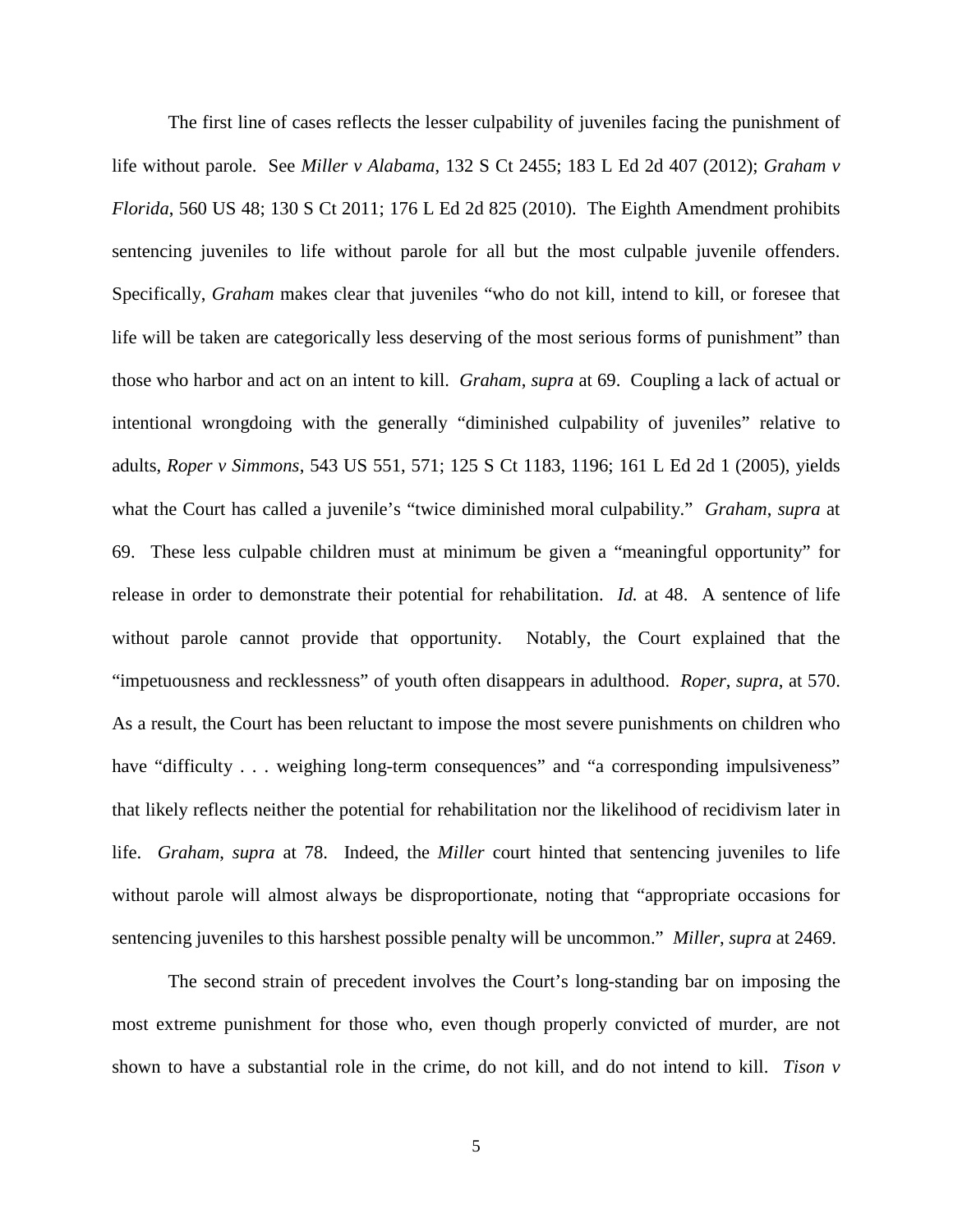*Arizona*, 481 US 137; 107 S Ct 1676; 95 L Ed 2d 127 (1987); *Enmund v Florida*, 458 US 782; 102 S Ct 3368; 73 L Ed 2d 1140 (1982). The Court has long held that the defendant's mental state is crucial to determining his culpability. *See, e.g.*, *Lockett v Ohio*, 438 US 586; 98 S Ct 2954; 57 L Ed 2d 973 (1978); *Eddings v Oklahoma*, 455 US 104; 102 S Ct 869; 71 L Ed 2d 1 (1982). In *Lockett*, for example, the Court overturned a death sentence because the sentencing court did not consider "[t]he absence of direct proof that the defendant intended to cause the death of the victim." *Lockett*, *supra* at 608 (opinion of Burger, C.J.); *see also Eddings v Oklahoma*, 455 US 104; 102 S Ct 869; 71 L Ed 2d 1 (1982) (adopting position of *Lockett* plurality).

The Court has consistently reserved the death penalty in felony murder cases for only the most culpable offenders. In *Enmund*, the Court banned the most extreme punishment for an adult who "aids and abets a felony in the course of which a murder is committed," but where the adult "did not commit and had no intention of committing or causing" the murder. *Enmund*, *supra* at 797, 801. In *Tison*, the Court found that the death penalty could not be imposed on "the minor actor in [a felony] . . . who neither intended to kill nor was found to have had any culpable mental state." *Tison*, *supra* at 158 (affirming the death penalty for offender who had a major role and whose proven mens rea was reckless indifference to human life).

The Supreme Court's jurisprudence leads to the conclusion that imposing life without parole on juveniles who are convicted of aiding and abetting a felony murder but are not shown to have killed or intended to kill constitutes "cruel and unusual punishment" in violation of the Eighth Amendment. *See infra* II.A.2 & II.A.3 (discussing felony murder and aiding and abetting doctrine in Michigan). *Graham* and *Miller* establish not only that juveniles are less culpable than adults generally, but also that life without the possibility of parole disproportionately punishes a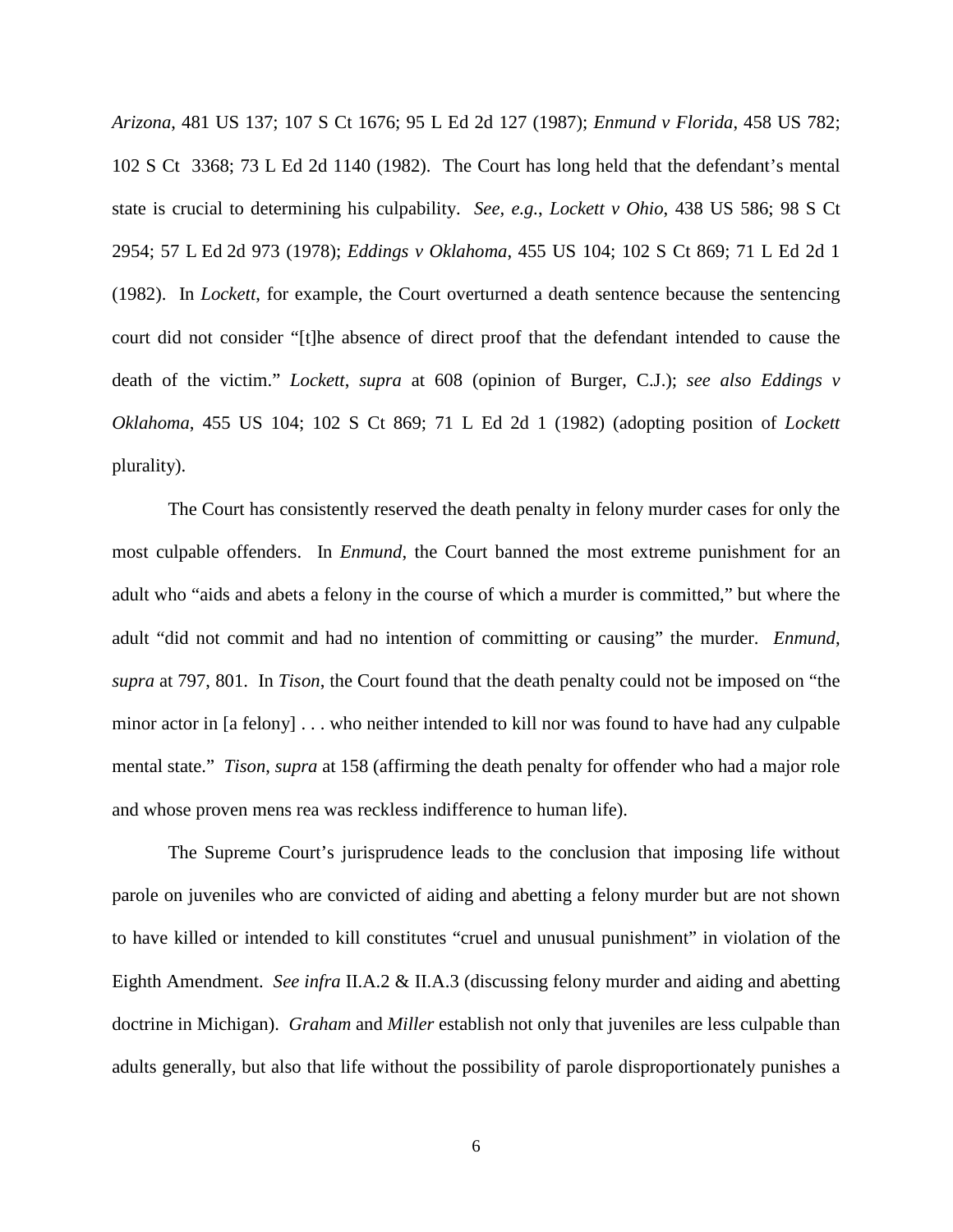juvenile who neither kills nor intends to kill. *See also Miller*, *supra* at 2475 (Breyer, J., concurring) (suggesting that the Eighth Amendment prohibits sentencing a juvenile defendant who did not "kill[] or intend[] to kill" to life without parole "regardless of whether its application is mandatory or discretionary under state law"). *Enmund* and *Tison* lend further support to that proposition: when a defendant is convicted of felony murder but neither intends to nor actually kills another, the most severe penalty is inappropriate. The same rule must extend to juveniles, especially given their "twice diminished moral culpability." *Graham*, *supra* at 69. Collectively, these cases show that sentencing a juvenile to life without parole is unconstitutional for the crime of aiding and abetting a felony murder without proof that the juvenile killed or intended to kill.

### **II. The Imposition of A Life Without Parole Sentence On a Juvenile Convicted of Felony Murder Under An Aiding And Abetting Theory Violates the Michigan Constitution.**

Our constitution mandates that "cruel or unusual punishment shall not be inflicted." Const 1963, art 1, §16. For over 40 years, this Court has given independent meaning to this constitutional language and required that punishments be proportionate to the offense. *See People v Lorentzen*, 387 Mich 167; 194 NW2d 827 (1972) (surveying cases from 1879 onward before applying proportionality analysis). Our state's individual approach is tailored to the text of our constitution and the history of our sovereign. *People v Bullock*, 440 Mich 15, 30–34; 485 NW2d 866 (1992).

As such, this Court examines, first, the gravity of the offense, the offender, and the harshness of the punishment. *Lorentzen*, *supra* at 176; *Bullock*, *supra* at 33–34. In the context of this case, this analysis encompasses three distinct aspects of diminished culpability addressed by this Court's question presented: (1) youth under 18, (2) felony murder, and (3) aiding and abetting. Next, the Court compares the sentences imposed for similar offenses in other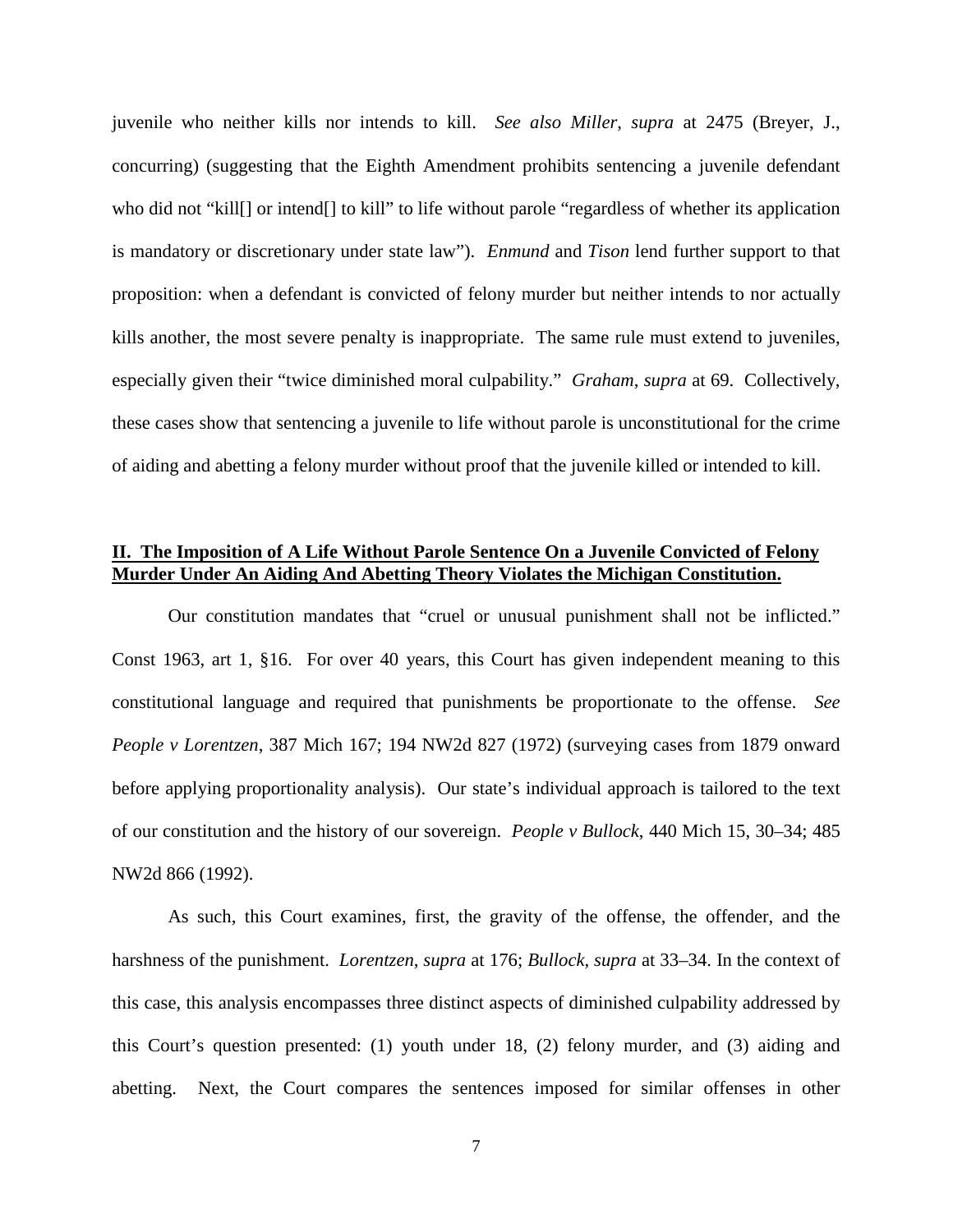jurisdictions and examines the sentences imposed on other offenders in Michigan. *Lorentzen*, *supra* at 176–79; *Bullock*, *supra* at 33. Finally, this Court addresses a "fourth criterion rooted in Michigan's legal traditions, and reflected in the provision for 'indeterminate sentences' of Const 1963, art 4, §45: the goal of rehabilitation." *Bullock*, *supra* at 34 (citing *Lorentzen*, *supra* at 179–81). In addition to failing to serve the goal of rehabilitation, the imposition of life without parole on a youth convicted of felony murder under an aiding and abetting theory also fails to serve penological goals of deterrence or retribution.

Appellee urges this Court to retreat from our state's unique constitutional scrutiny given to punishments. These arguments fail for a number of reasons. First, enforcing our constitutional text in the same manner as the Eighth Amendment text would ignore the Court's admonitions to first look at the usual meaning of a constructional text, *American Axle & Mfg v City of Hamtramck*, 461 Mich 352, 362; 604 NW2d 330 (2000) (When the constitutional language is clear, "reliance on extrinsic evidence [is] inappropriate . . . ."), as well as its requirement to give meaning to distinct textual provisions. *See, e.g*., *Coblentz v City of Novi*, 475 Mich 558, 572; 719 NW2d 73 (2006) (citing *Detroit v Redford Twp*, 253 Mich 453, 456; 235 NW 217 (1931)) ("The words chosen by the Legislature are presumed intentional. We will not speculate that it used one word when it meant another."). As Justice Cooley advised, "[w]here a law is plain and unambiguous, whether it be expressed in general or limited terms, the legislature should be intended to mean what they have plainly expressed, and consequently no room is left for construction." Cooley, Constitutional Limitations 55 (1868). Second, it would ignore the *stare decisis* of a line of this Court's cases, extending from shortly after the 1963 Constitution's adoption until today and consistently used by the Court of Appeals. *Lortenzen*, *supra* (1972 case); *Bullock*, *supra* (1992 case).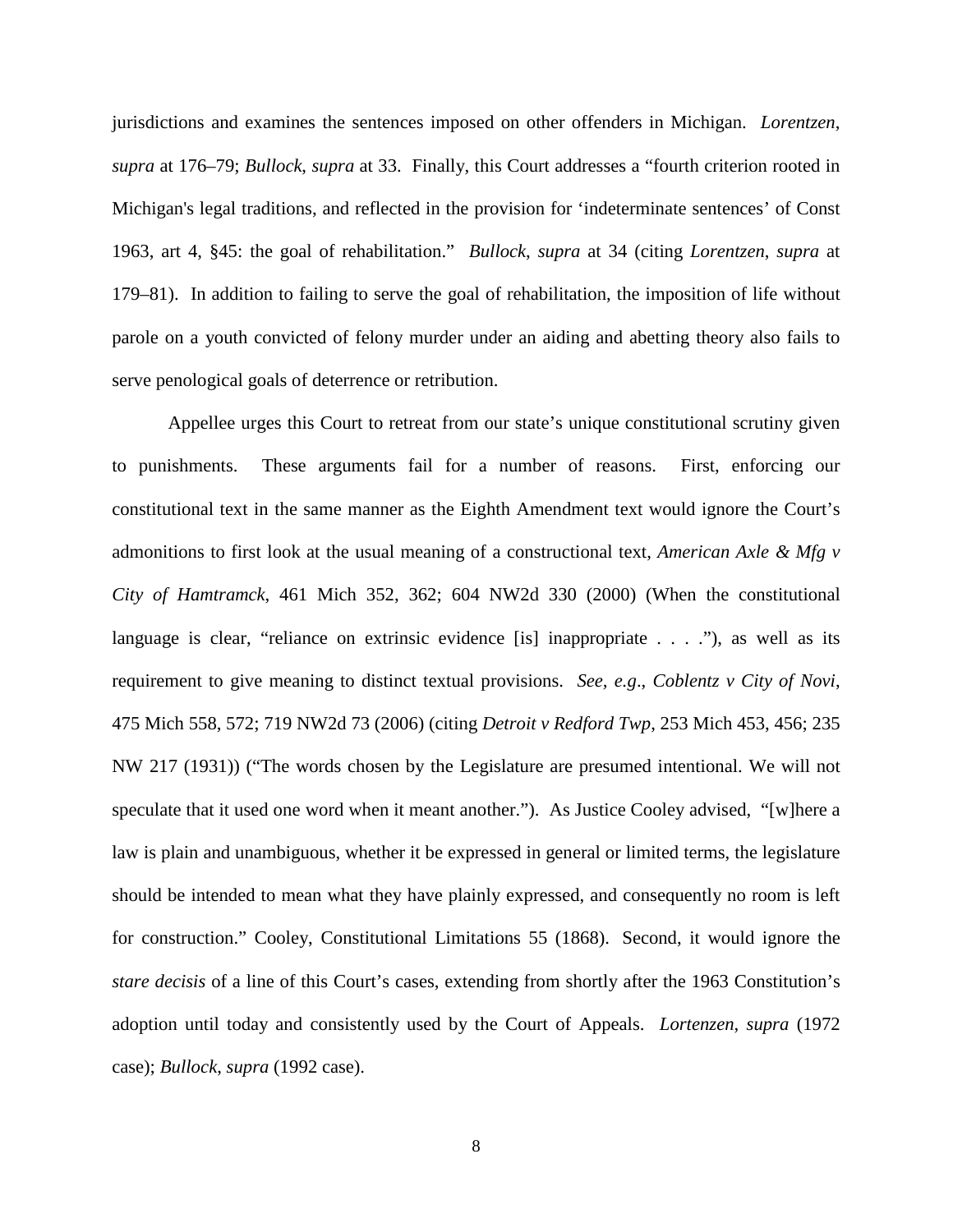Further, the historical record from *our* constitution—as opposed to sources addressing the U.S. Constitution—does not support Appellee's view. As this Court has noted, our original constitution used the language "or", taken from the Northwest Ordinance 1787. *Lorentzen*, *supra* at 172, n3. The language was changed to "cruel and unjust punishment" in the 1835 Constitution. Const 1835, art 1, §18. Then, in 1850, the Constitutional assembly debated and adopted a change of the language to "cruel or unusual." Const 1850, art. 6, §31. It is undeniably true that we should not ignore, without some support, this explicit change of language. *See Journal of the Constitutional Convention of the State of Michigan*. 1850, at 65 (constitutional debate proceedings when language change occurred).<sup>[1](#page-16-0)</sup> Additionally, at a minimum, there is some historical support for both a broader reading of the 1850 language and the proposition that the constitutional assembly intended this constitutional language to reflect current sentiments regarding what is cruel or unusual. See *Report of the Proceedings and Debate of the Convention to Revise the Constitution of the State of Michigan. 1850.* (Lansing, 1850), at 45. Specifically, an amendment to the constitution was proposed that would have eliminated language such as "unusual punishments" because this language is ill-defined and changes over time. This amendment was voted on and specifically rejected by the delegates to the 1850 constitutional convention.<sup>[2](#page-16-1)</sup> These delegates understood the provision that they had adopted, knew that it would

<span id="page-16-0"></span> $1$  According to the proceedings of the 1850 constitution, the words "and unjust" were deleted, and the words "or unusual" were added to the provision of the Bill of Rights at issue (at that time, listed at Section 17). *See id*. <sup>2</sup> During the debates on June 10, the following was recorded:

<span id="page-16-1"></span>

Mr. HANSCOM was opposed to incorporating in the bill of rights, or any article of the Constitution, those undefinable terms, such as "excessive bail," "unusual punishments," &c. It seemed to him to involve absurdity on its face; it was a species of verbiage without any real or beneficial effect on the action of courts. All those terms which have no meaning, or vary from day to day, are unnecessary, and improper to be incorporated in the Constitution.

The question was taken on the amendment and lost.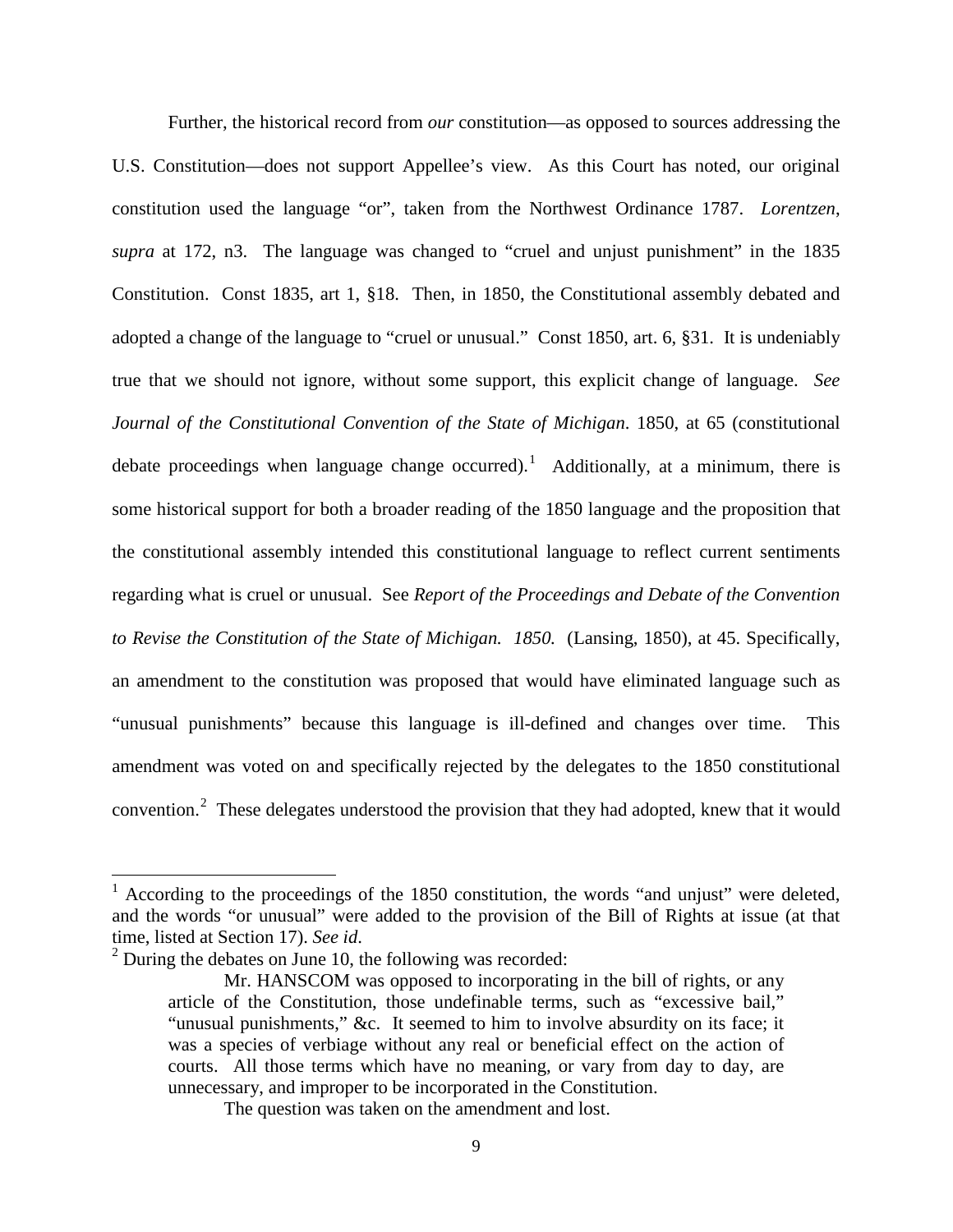be defined based on societal standards of the time, and voted to retain our Constitution's language.

Our constitutional ban on "cruel or unusual punishment" has continued forward to today. This Court has consistently recognized the textual and historic differences of our unique sovereign in developing a Michigan-specific test for constitutionality that examines the proportionality of punishment. Under our Constitution, as described below, the sentence of life without parole for youth convicted of felony murder under an aiding and abetting theory is unconstitutional.

### **A. The Severity of the Punishment of Life Without Parole Is Disproportionate to the Offense of Felony Murder Under An Aiding and Abetting Theory; These Youth Have Not Been Proven to Have Killed or Intended to Kill.**

Three attributes of the defendants in question reduce their culpability: (1) their age at the time of the offense and age-related characteristics; (2) their conviction for felony murder, which does not require the state to prove that the individual "intended to kill," and (3) their conviction under an aiding and abetting theory, which does not require the state to prove that the individual personally caused the victim's death, or even that the youth knew his or her co-defendant's intentions. Yet despite their diminished culpability, these youth are serving the most severe sentence available in our state, Const 1963, art 4, §46 (banning the death penalty), and the most severe penalty available for any person under 18 years old in the United States. *Roper*, *supra* at 578.

The combination of these three elements—youth, felony murder, and aiding and abetting—means that these offenders were under 18 at the time of their offense, were not proven

 $\overline{\phantom{a}}$ 

*Report of the Proceedings and Debate of the Convention to Revise the Constitution of the State of Michigan. 1850.* (Lansing, 1850), at 45.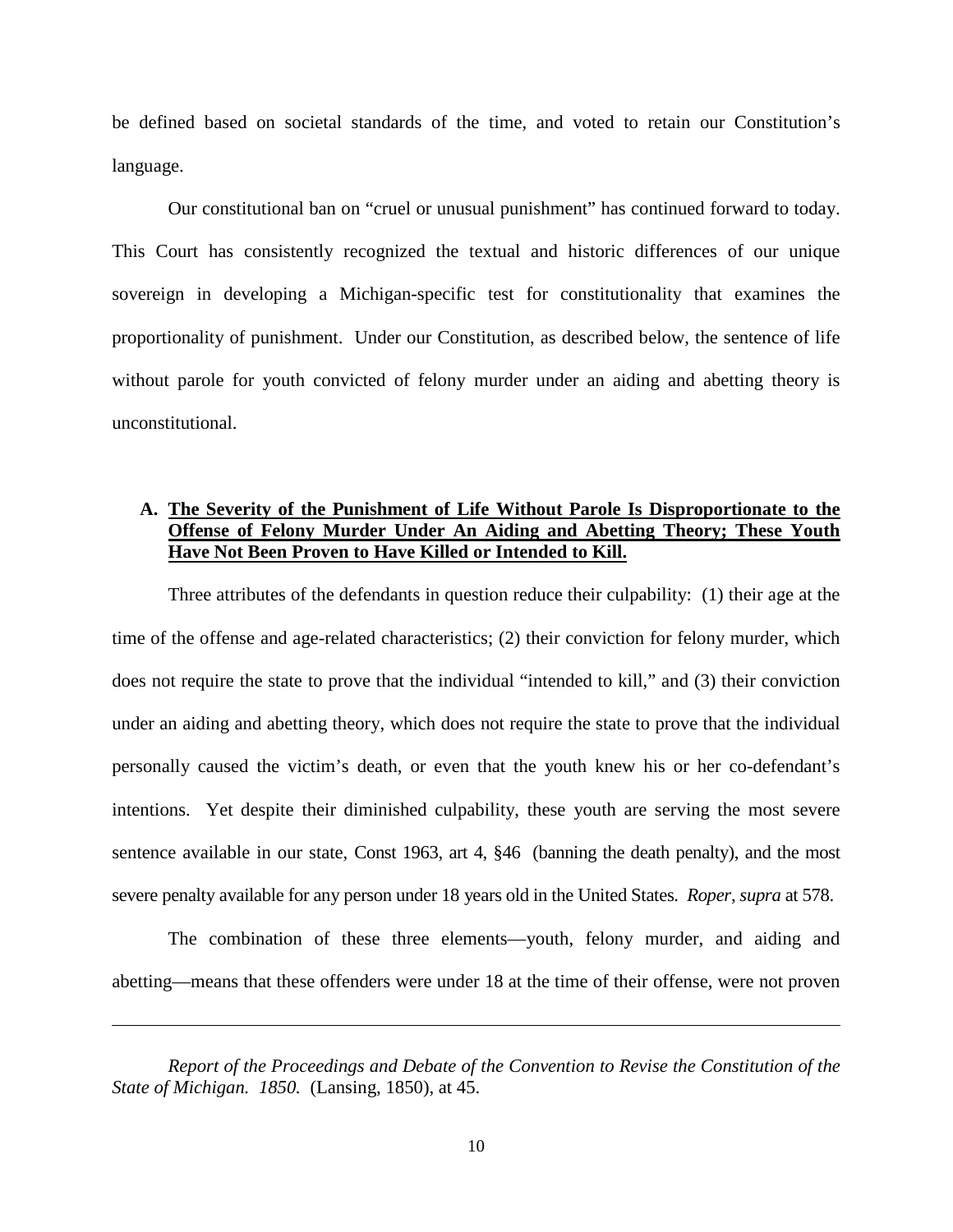to have "killed or intended to kill," and, yet, are serving the state's most extreme punishment. *Cf. Graham*, *supra*, at 69. This divergence between the severity of the penalty and the culpability of the offender strongly counsels that the sentence of life without the possibility of parole—whether imposed by mandate or discretionary decision—violates the Michigan Constitution.

### *1. The Chronological Age of These Youth Make a Sentence of Life Without Parole Disproportionately Severe.*

<span id="page-18-1"></span>Youth are different—biologically and as a matter of U.S. and Michigan constitutional and statutory law.<sup>[3](#page-18-0)</sup>

The U.S. Supreme Court made the Eighth Amendment treatment of youth abundantly plain—"children are constitutionally different from adults for purposes of sentencing." *Miller*, *supra* at 2464. Due to their "diminished culpability and greater prospects for reform, . . . '[youth] are less deserving of the most severe punishments.'" *Id*. (citing *Graham*, *supra* at 68). The Court has consistent remarked that youth have a "lack of maturity and have an underdeveloped sense of responsibility," that they are "susceptible to negative influences" and pressures from peers, and that their character is not fixed or fully developed. *Roper*, *supra* at 569–70 (internal citations omitted). These characteristics show that youth cannot be considered the worst offenders for purposes of sentencing. *Id.*

Additionally, our precedents under the Michigan Constitution have given special attention to youthful offenders in constitutional sentencing analysis. *See, e.g., Bullock*, *supra*, at 38 (finding it "cruel or unusual" that "[t]he penalty would apply to a teenage first offender who

<span id="page-18-0"></span><sup>&</sup>lt;sup>3</sup> This point is more fully developed by the parties and other amici, to which Amicus CDAM refers the Court. *See, e.g.*, Brief of Ad Hoc Committee Comprised of Former Officials of the Michigan Department of Corrections and Correctional, Penological, Public Safety and Mental Health Organizations Together with Individual Experts as *Amicus Curiae* in Support of Appellant.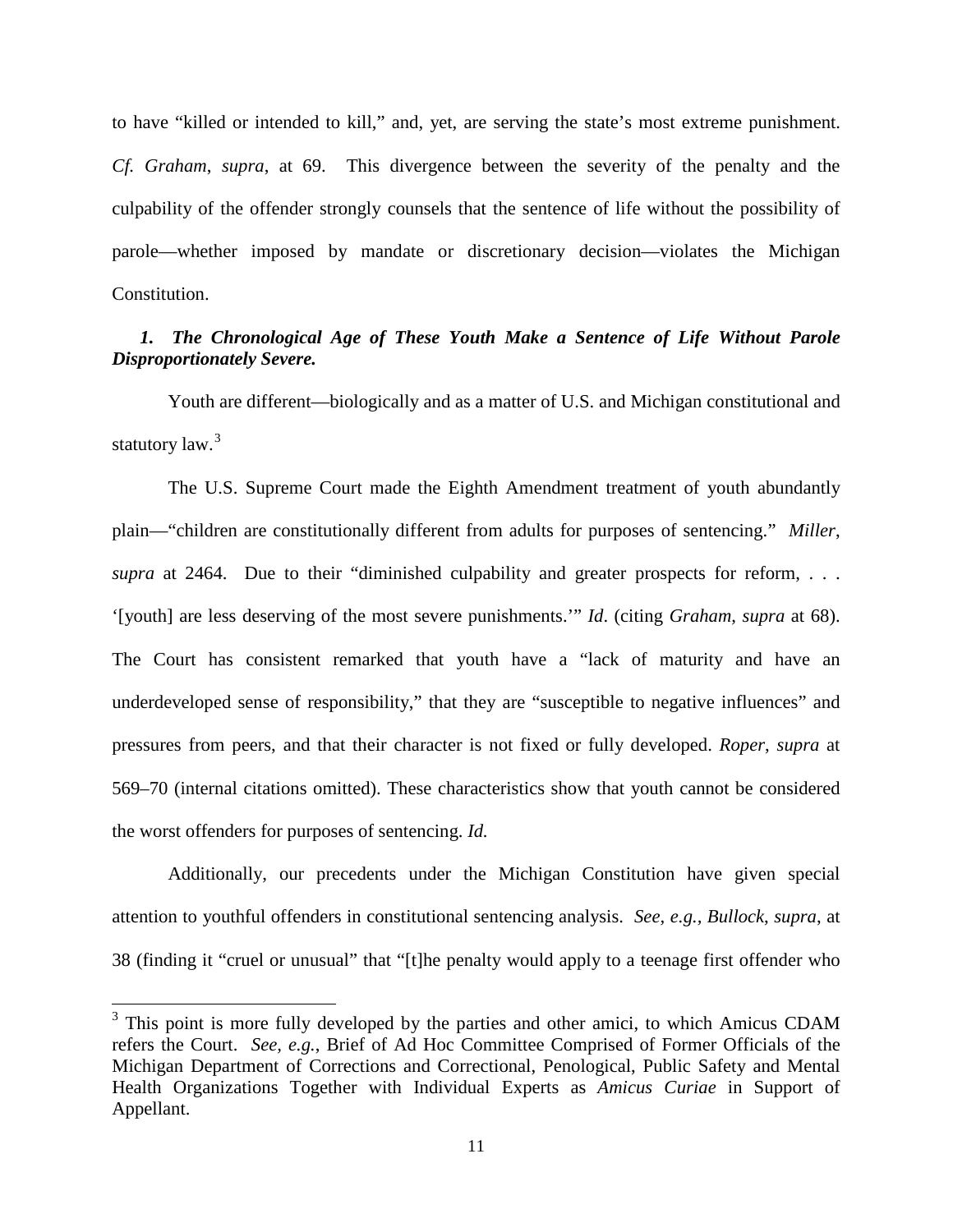acted merely as a courier."); *Lorentzen*, *supra*, at 176 (noting with concern that the punishment would apply to a marijuana sale by "a first offender high school student").

The disproportionate severity of imposing Michigan's harshest sentence on youth reflects both our societal recognition of the immaturity, lack of future-orientation and anticipation of the consequences of risky behavior of teens, and our current understanding of youth based on neuroscience and developmental psychology.<sup>[4](#page-19-0)</sup>

In many other provisions of our state law, we recognize that youth lack the judgment and experience to make good choices for themselves and lack the ability to foresee and evaluate risk. For example, we do not permit unaccompanied young drivers on the road and do not allow them to drive their peers, because we recognize that these youth engage in risky behavior—behavior that is magnified when surrounded by the pressures of their peers. *See, e.g.*, MCL 257.310e(6) (restricting drivers who are 16 with a Level 2 permits from driving with more than one passenger under 21 in the car); MCL 2[5](#page-19-1)7.602c (banning mobile phone use by teen drivers).<sup>5</sup> We place significant restrictions on the ability of youth to choose to engage in other risky behavior, such as smoking or drinking alcohol, because we recognize that teens do not engage in future-oriented decisionmaking and make ill-informed decisions. *See, e.g.,* MCL 722.642 (prohibiting person under 18 from possession or use of tobacco products); MCL 28.462(2) (banning sale of consumer fireworks to minors). More generally, youth are subject to innumerable restrictions on

<span id="page-19-0"></span><sup>4</sup> *See supra* note [3;](#page-18-1) *see also infra* note [28](#page-37-0) (listing a sampling of relevant scientific literature).

<span id="page-19-1"></span><sup>&</sup>lt;sup>5</sup> The Secretary of State's webpage highlights the same issues raised before this Court. It states: **Facts About Teen Drivers** . . . .The human brain doesn't fully develop until an individual is in his or her 20s. The brain functions that affect judgment and risktaking are among the last to mature.

*See* Department of State, Teen Driver, available at: [http://www.michigan.gov/sos/0,4670,7-127-](http://www.michigan.gov/sos/0,4670,7-127-1627_60169---,00.html) [1627\\_60169---,00.html.](http://www.michigan.gov/sos/0,4670,7-127-1627_60169---,00.html)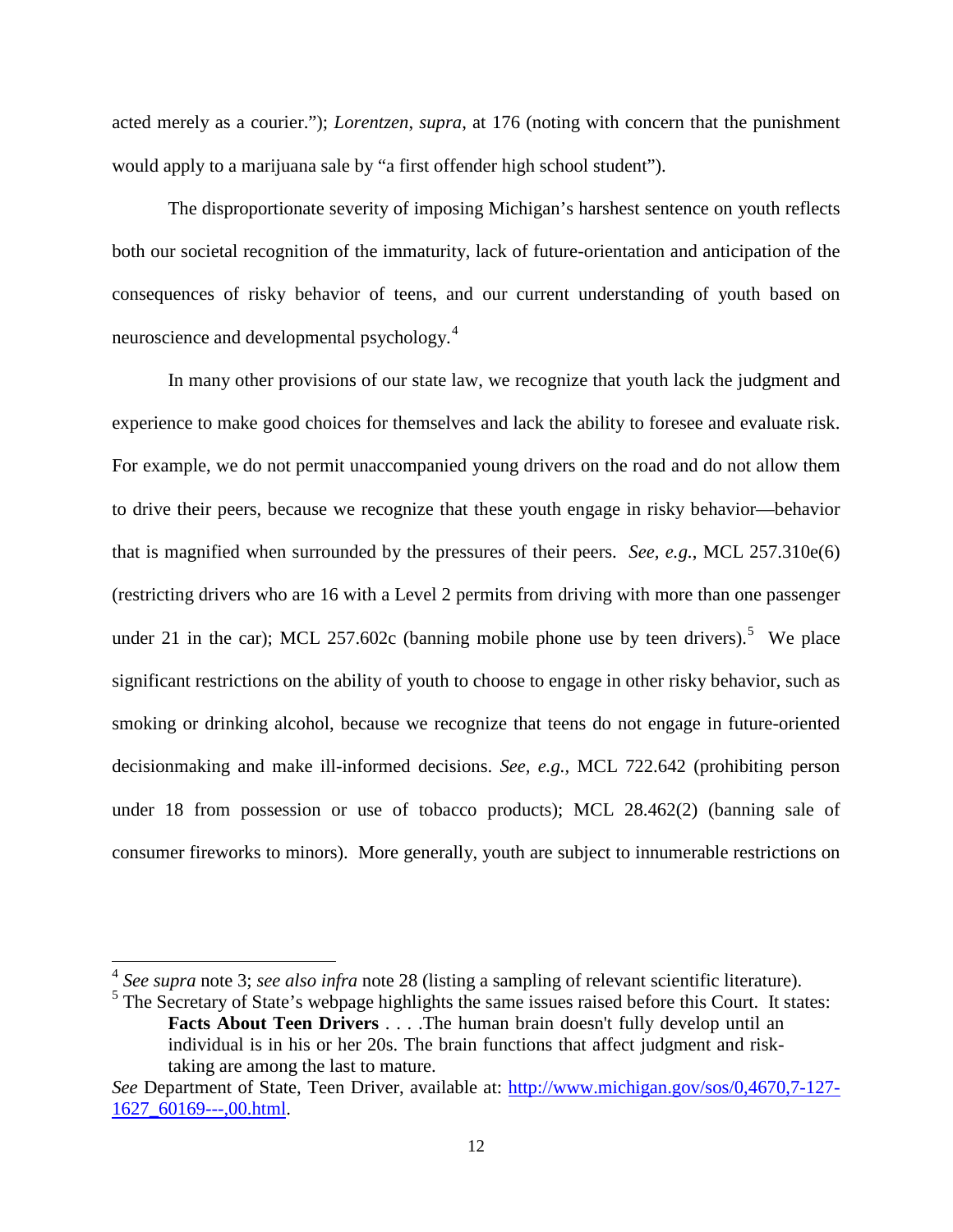their choices—including mandatory school attendance,  $6$  restrictions on the ability to marry, inability to be emancipated,<sup>[8](#page-20-2)</sup> and so on—because our state recognizes that teens have poor judgment and take action without consideration of the future consequences. *See also* MCL 168.492 (must be 18 years old to register to vote); MCL 600.1307a (must be 18 to serve on a jury).

Our federal and state constitutional law, as well as our statutory provisions that seek to protect minors from the effects of their own ill-conceived and risky behavior, show that youth must be treated differently for purposes of sentencing. Youth are less culpable than adults, especially when convicted of an offense for which they are expected to foresee the implications of risky conduct and are engaged in that conduct with a peer. The sentence of life without the possibility of parole is disproportionate for these youth.

### *2. The Offense of Conviction, Felony Murder, Does Not Require Proof of an Intent to Kill and, as a Result, the State's Most Severe Punishment is Disproportionate.*

Felony murder is unique – and heavily criticized – because it classifies a crimes that does not require proof of intent as the most serious offense—in Michigan, first-degree murder. That intent is usually thought of as the hallmark of the most culpable offenders. *See, e.g.*, Nelson E. Roth & Scott E. Sundby, *The Felony Murder Rule: A Doctrine at Constitutional Crossroads*, 70 Cornell L. Rev. 446, 4[9](#page-20-3)0-91 (1985) (criticizing felony murder);<sup>9</sup> see generally Tison, supra at

<span id="page-20-2"></span>

<span id="page-20-1"></span><span id="page-20-0"></span><sup>&</sup>lt;sup>6</sup> MCL 409.104; MCL 380.1561.<br><sup>7</sup> MCL 551.51; MCL 551.201.<br><sup>8</sup> MCL 722.4c (to be emancipated, minor must be at least 16 years old, has the burden to show that he or she can manage financial, personal and social affairs, and a court must determine that it is in the minor's best interest).

<span id="page-20-3"></span><sup>&</sup>lt;sup>9</sup> Roth and Sundby colorfully note: "Criticism of the rule constitutes a lexicon of everything that scholars and jurists can find wrong with a legal doctrine: it has been described as 'astonishing' and 'monstrous,' an unsupportable 'legal fiction,' 'an unsightly wart on the skin of the criminal law,' and as an 'anachronistic remnant' that has 'no logical or practical basis for existence in modern law." *Id.* (internal citations omitted).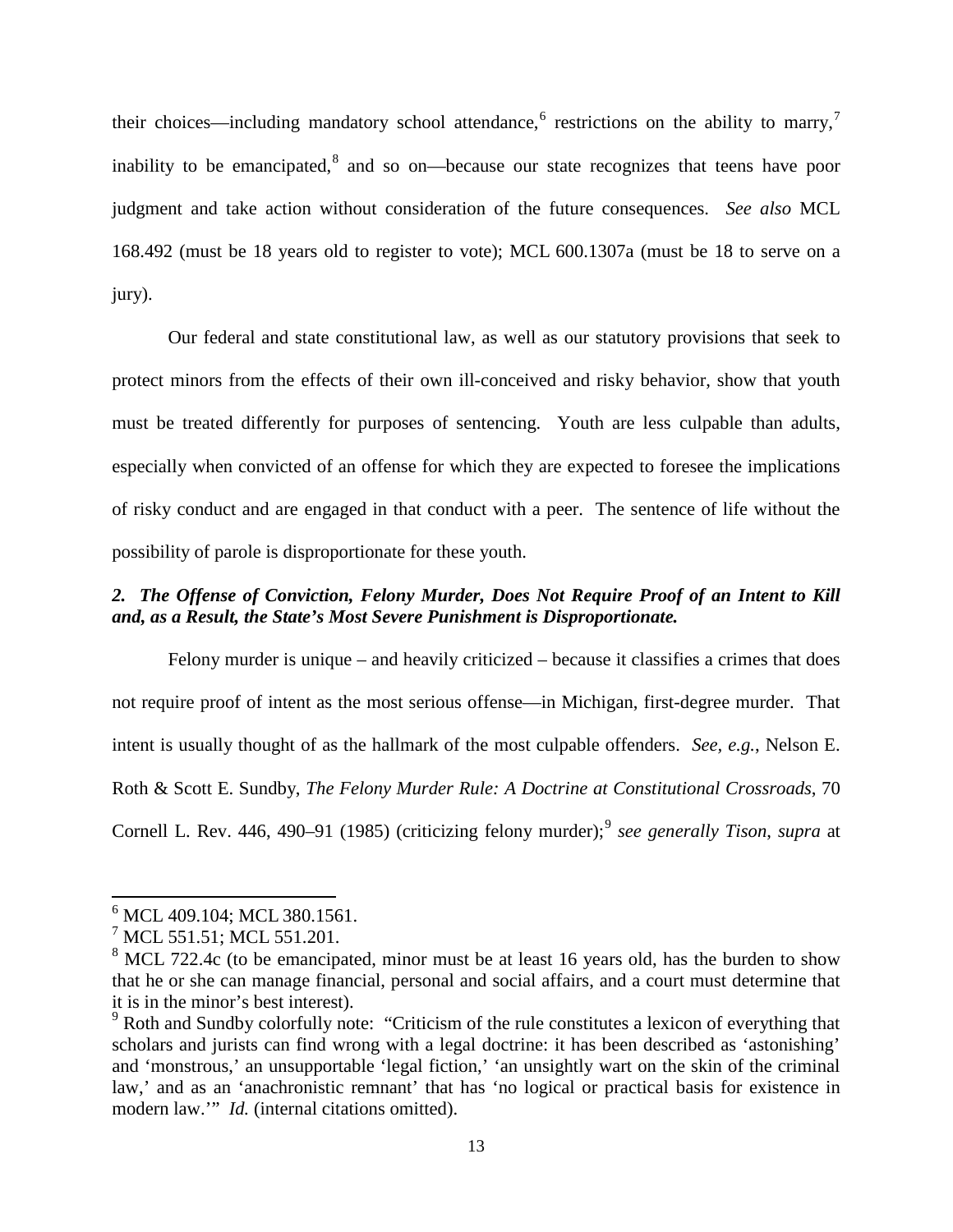156 ("Deeply ingrained in our legal tradition is the idea that the more purposeful is the criminal conduct, the more serious is the offense, and, therefore, the more severely it ought to be punished."). In addition to general unease with the felony murder doctrine, states are reluctant to impose their most severe punishment for felony murder convictions without additional proof of an intent to kill or principal liability. *See infra* at II.C. (detailing states' laws barring imposition of the death penalty and lack of execution of those convicted of aiding and abetting felony murder).

In Michigan, this unease led in part to this Court's decision in *People v Aaron*, 409 Mich 672; 299 NW2d 304 (1980). The *Aaron* Court surveyed the history of the felony murder doctrine, *id.* at 689–99, and its limitations in various jurisdictions around the country. *Id.* at 699– 707. It highlighted the "primitive rationale" of the doctrine and focused extensively on the doctrine's "failure to account for a defendant's moral culpability." *Id.* at 709. The Court further noted that the rule's "most egregious violations of basic rules of culpability occur[] where felony murder is categorized as first-degree murder." *Id.* at 708.<sup>10</sup>

While this brief will not revisit the entire history of the rule, a few points merit attention. The doctrine has been statutorily or judicially limited in a range of ways—such as adding heightened mens rea requirements, limiting the underlying offenses, and other methods—in an attempt to align it more closely with our common understanding of criminal culpability. *See, e.g.*, *Aaron*, *supra*, at 699–708. As an example, in 1794 Pennsylvania passed what is largely seen as the first felony-murder statute, which provided that murder in the perpetration of

<span id="page-21-0"></span> $10$  It is worth noting that while the vast majority of juveniles sentenced to life without parole for felony murder were convicted after *Aaron*, approximately 30 persons who were under 18 at the time of the offense are still serving life without parole for offenses that occurred prior to *Aaron*. Counsel for Amicus CDAM estimates that approximately half of these cases involve felony murder offenses.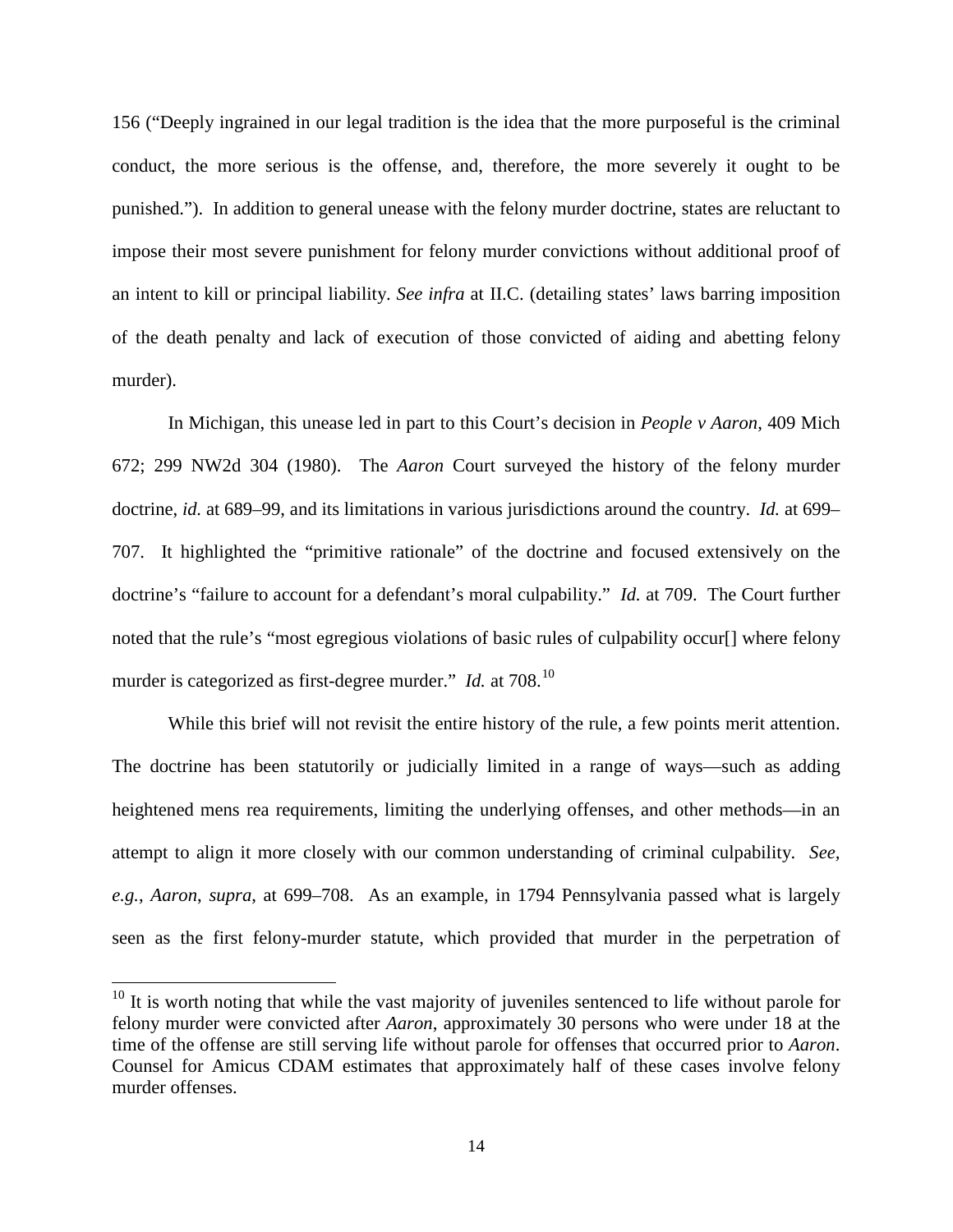enumerated felonies constituted first-degree murder. Act of Apr. 22, 1794, ch. 1766, § 2, 1794 Pa. Laws 186, 187. The Michigan legislature adopted Pennsylvania's statute verbatim. *Aaron*, *supra* at 718. Pennsylvania itself later retreated from this position, reclassifying felony murder as second-degree murder. 18 Pa Cons Stat Ann § 2502(b). Additionally, the "usual" historical story of the common law source for a harsh felony murder rule has, upon careful inspection, been called into question. *See, e.g*., Guyora Binder, *The Origins of American Felony Murder Rules*, 57 Stan. L. Rev. 59 (2004) ("[T]here is something suspicious about our received account of the origins of American felony murder rules. This Article vindicates such suspicion and exposes the harsh 'common law' felony murder rule as a myth."). $^{11}$  $^{11}$  $^{11}$ 

After *Aaron*, Michigan requires that individuals convicted of felony murder be proven to have "an intent to kill, an intent to do great bodily harm or wanton and willful disregard of the likelihood that the natural tendency of a person's behavior is to cause death or great bodily harm." *Id.* at 727–28. The first-degree murder statute essentially elevates an offense which is already a murder, based on either intentional or reckless conduct, to a first-degree murder, based on its occurrence with an enumerated felony. *Id.* at 718–21.

Assigning this most severe culpability based on an assessment of risk that is used for a felony murder conviction is at odds with we know from common sense, science, and Eighth

<span id="page-22-0"></span> $11$  At least some of the founders were not comfortable with holding individuals for felony murder or classifying unintentional killings as murder.

And where persons, meaning to commit a trespass only, or larceny, or other unlawful deed, and doing an act from which involuntary homicide hath ensued, have heretofore been adjudged guilty of manslaughter, or of murder, by transferring such their unlawful intention to an act much more penal than they could have in probable contemplation; no such case shall hereafter be deemed manslaughter, unless manslaughter was intended, nor murder, unless murder was intended.

Thomas Jefferson, A Bill for Proportioning Crimes and Punishments, 1778, *in* 5 The Founders' Constitution 375 (Philip B. Kurland & Ralph Lerner ads. 1987).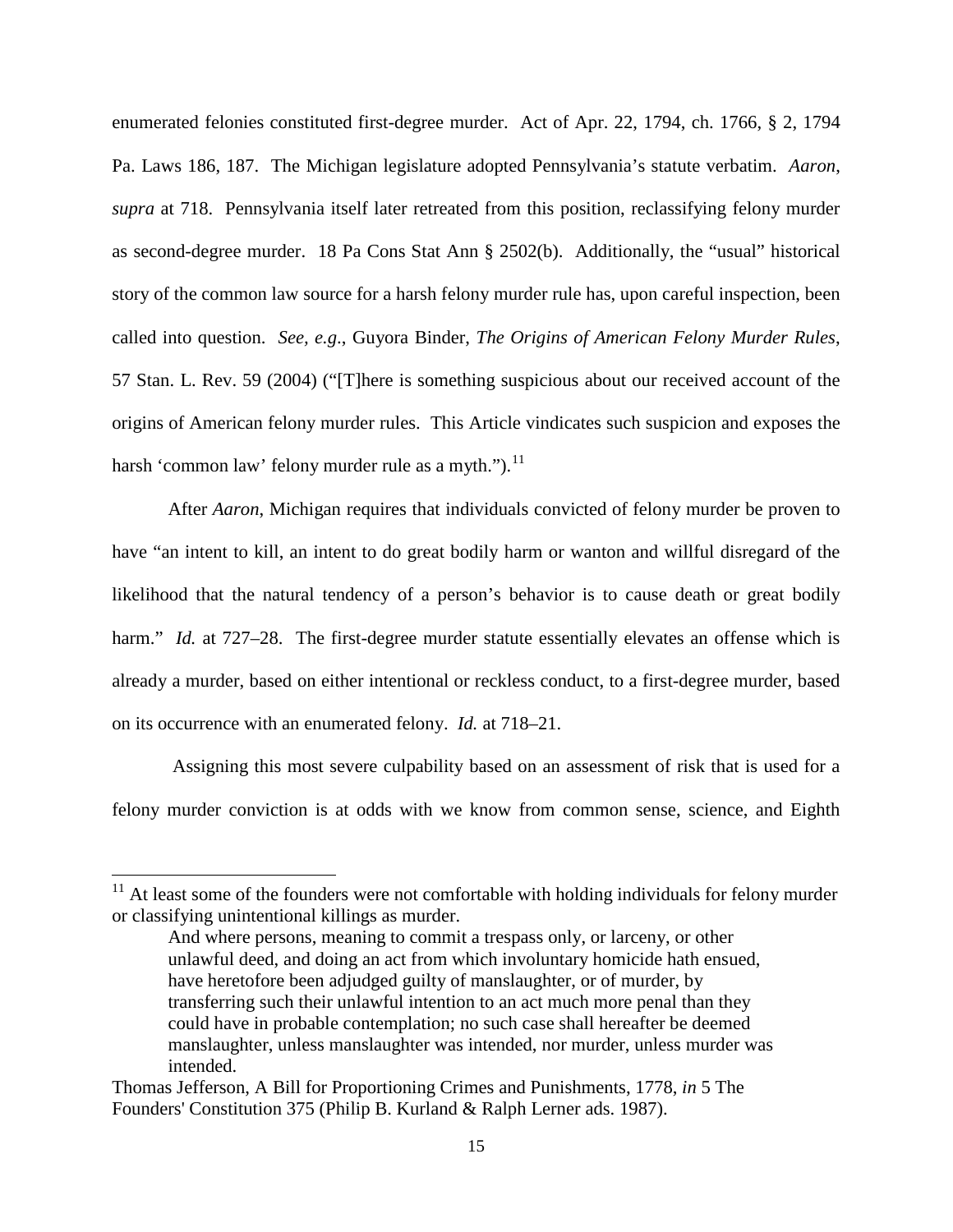Amendment caselaw about young people.<sup>12</sup> It is precisely because of their age and attendant circumstances that youth do not fully appreciate the risks of their actions, which an older, and thus more mature, person would not take. *See, e.g*., *Miller*, *supra* at 2458 ("Their lack of maturity and underdeveloped sense of responsibility lead to recklessness, impulsivity, and heedless risk-taking." (internal quotations omitted)).

In sum, individuals convicted of felony murder are never proven to have an "intent to kill," or even an intent to do any harm to the victim. Instead, the factfinder need only find that that there was a risk, which was recklessly ignored by the defendant. Thus, the doctrine disproportionately punishes even youth who have been shown to have directly committed the felony murder.

### *3. The Fact That These Youth Were Convicted Under An Aiding and Abetting Theory Means That These Youth Were Not Proven to Have Killed Or Intended to Kill; The State's Most Severe Punishment Is Disproportionate.*

A conviction obtained under an aiding and abetting theory further lessens the culpability that is proven against an offender: an individual convicted of felony murder under aiding and abetting has not been proven to have killed, or have intended to kill. Instead, that defendant is convicted of first-degree murder—our most serious offense—based on proof of probabilistic consequences of impetuous youthful action and assumptions about a youth's appreciation of risk that need not be subjectively held by that individual. The conviction of first-degree murder is not the problem. Rather, the problem is the sentence of life without the possibility of parole for young people who have not been proven to have killed or intended to kill.

<span id="page-23-0"></span> $12$  Amicus CDAM assumes that the factfinder is required to find a subjective appreciation of risk, but this may not, in fact, be true in all cases, as this Court has not ruled on whether the mens rea requirement is a subjective or objective test. *See People v Goecke*, 457 Mich 442; 579 NW2d 868 (1998). To the extent that these youth are convicted based on an objective assessment, and not their subjective understanding, the argument in this section is only magnified, as the factfinder could have convicted without proof of what the youth actually considered or intended.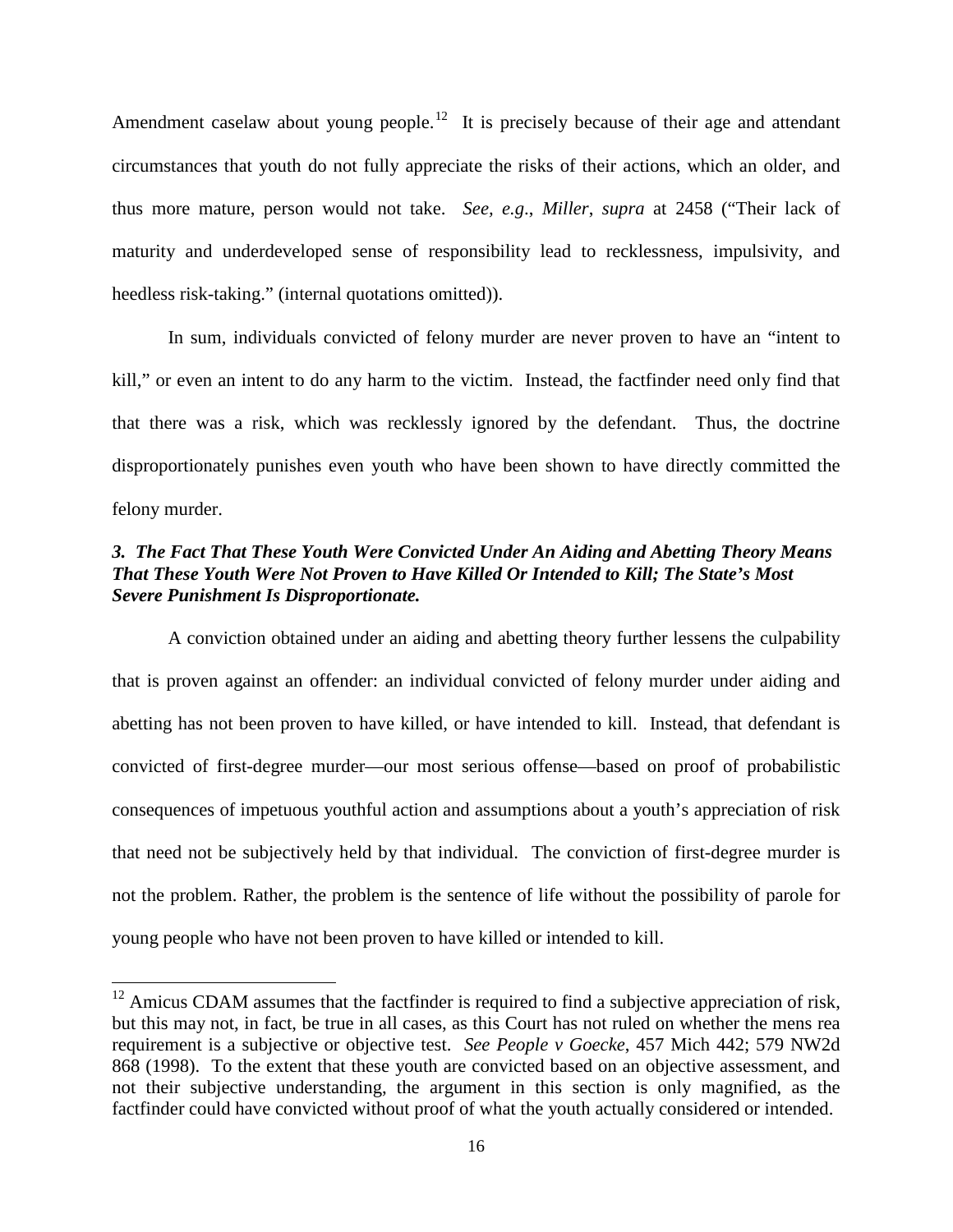In Michigan, aiding and abetting is not a separate offense; it is a theory of liability. *People v Robinson*, 475 Mich 1, 6; 715 NW2d 44 (2006); *People v Perry*, 460 Mich 55, 63 n20; 594 NW2d 477 (1999). This Court has remarked that, "like felony murder," aiding and abetting "allows the state to punish a person for the acts of another." *Robinson*, *supra* at 6. Under our law, the state must prove that "(1) the crime charged was committed by the defendant or some other person; (2) the defendant performed acts or gave encouragement that assisted the commission of the crime; and (3) the defendant intended the commission of the crime or had knowledge that the principal intended its commission at the time that [the defendant] gave aid and encouragement." *Id*. at 6 (internal citations omitted). Michigan law prescribes the same punishment for someone convicted under an aiding and abetting theory as for someone convicted as a principal without an aiding and abetting instruction. MCL 767.39.<sup>[13](#page-24-0)</sup>

Some jurisdictions, concerned by the implications of accomplice liability, require a heightened mens rea for aiding and abetting, especially when the offense at issue is one for which a lesser mens rea is sufficient*. See generally* Wayne R. LaFave, *Criminal Law* § 13.2 (5th ed. 2010). In Michigan, by contrast, "[c]onviction of a crime as an aider and abettor does not require a higher level of intent with regard to the commission of the crime than that required for conviction as a principal." *People v Mass*, 464 Mich 615, 628; 628 NW2d 540 (2001).

Further, under Michigan's law, as defined by this Court's cases, a defendant is guilty not only for the offense that he intends to aid and abet, but also for those offenses that are the "natural and probable consequences" of that offense. *Robinson*, *supra*. This Court looked to the

<span id="page-24-0"></span><sup>&</sup>lt;sup>13</sup> MCL 767.39 states: "Every person concerned in the commission of an offense, whether he directly commits the act constituting the offense or procures, counsels, aids, or abets in its commission may hereafter be prosecuted, indicted, tried and on conviction shall be punished as if he had directly committed such offense." Amicus CDAM and Appellant believe that this statute, as applied to the narrow category of cases at issue in this appeal, is necessarily unconstitutional.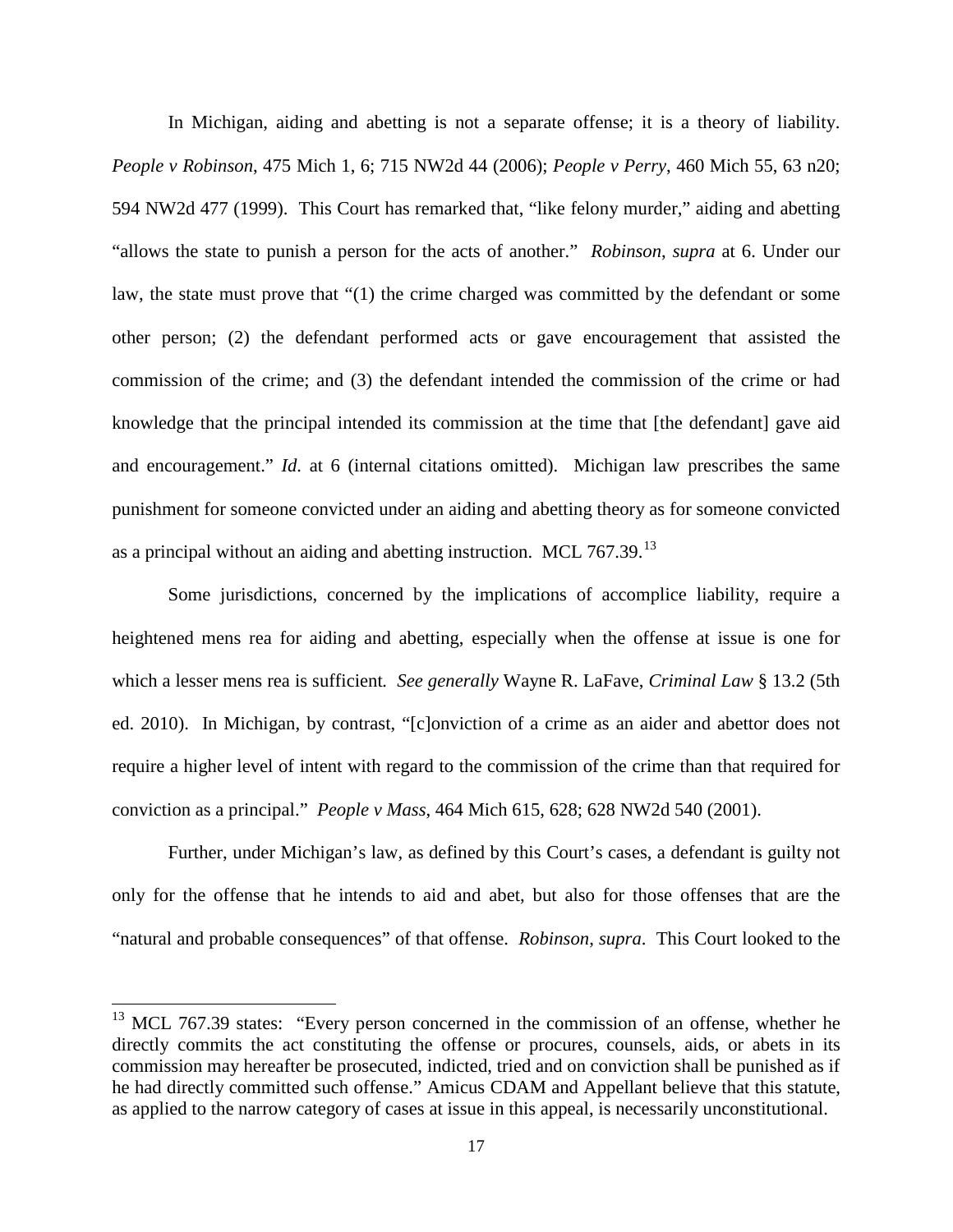common law for its adoption of this doctrine. *See id*. at 7 (citing Perkins, Criminal Law (3d ed.), pp. 741–43). As a result of the natural and probable consequences doctrine, defendants are held liable not only if "(1) the defendant intends or is aware that the principal is going to commit a specific criminal act;" but also if "(2) the criminal act committed by the principal is an 'incidental consequence[] which might reasonably be expected to result from the intended wrong." *Robinson, supra* at 9 (internal citation omitted).<sup>[14](#page-25-0)</sup> As the "broadest approach" to accomplice liability,  $15$  the natural and probable consequences doctrine is criticized by "[m]ost commentators . . . as both 'incongruous and unjust' because it imposes accomplice liability solely upon proof of foreseeability or negligence when typically a higher degree of mens rea is required of the principal." Audrey Rogers, *Accomplice Liability for Unintentional Crimes Remaining Within the Constraints of Intent*, 31 Loy. L.A. L. Rev. 1351, 1361 (1998); Wayne R. LaFave, *Criminal Law* § 13.3(b), at 726 (5th ed. 2010) (explaining that the natural and probable consequences doctrine permits criminal "liability to be predicated upon negligence even when the crime involved requires a different state of mind.").<sup>[16](#page-25-2)</sup>

The import of our aiding and abetting law for juveniles sentenced for life without parole is that they were convicted of first-degree murder without the jury or judge finding that the youth

<span id="page-25-0"></span><sup>14</sup> *See also* Baruch Weiss, What Were They Thinking?, *The Mental States of the Aider and Abettor and Causer Under Federal Law*, 70 Fordham L. Rev. 1341, 1424 (2002) (stating that the natural and probable consequences doctrine provides "that once the aider and abettor abets the principal's commission of an initial crime, he or she is also liable for any consequent crime committed by the principal, even if he or she did not abet the second crime, as long as the consequent crime is a natural and probable consequence of the first crime).

<span id="page-25-1"></span><sup>&</sup>lt;sup>15</sup> John F. Decker, *The Mental State Requirement for Accomplice Liability in American Criminal Law*, 60 S.C. L. Rev. 237, 240 (2008) (describing the other two approaches, from greater to lesser burden, as requiring specific intent and requiring the same mens rea for the offense of conviction as the principal); see also Sam Kamin & Justin Marceau, *Vicious Aggravators*, 65 Fla. L. Rev. 769, 801 (2013) (calling natural and probable consequences doctrine the "apex of vicarious liability" in which "foreseeability is the only restraint on the defendant's culpability.")

<span id="page-25-2"></span><sup>16</sup> For another example of critical comments, *see, e.g*., Sanford H. Kadish, *Complicity, Cause and Blame: A Study in the Interpretation of Doctrine*, 73 Calif. L. Rev. 323, 351–52 (1985).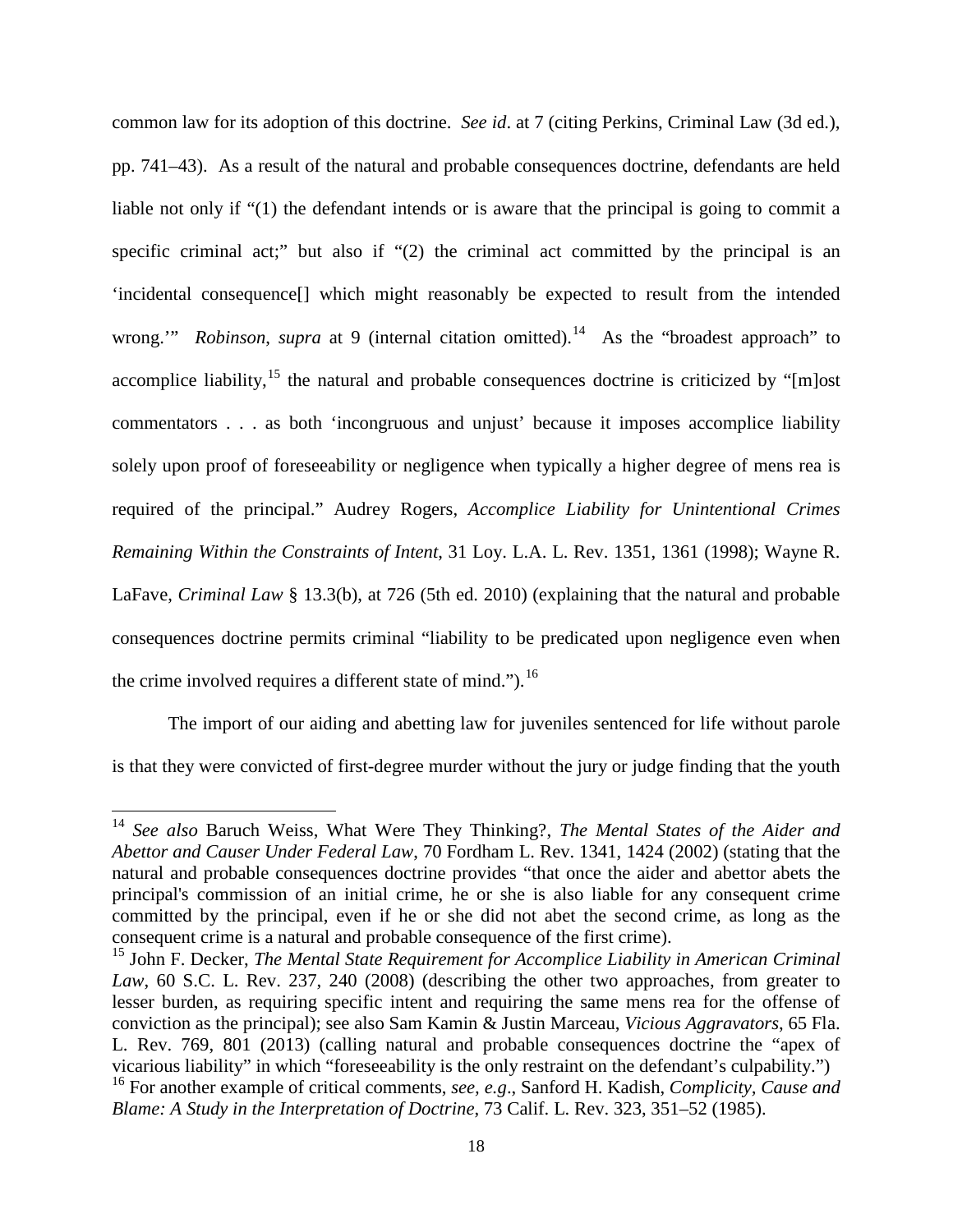had either killed, or intended to kill. To obtain a conviction under current law, the state did not need to prove that the young defendant even knew that the co-defendant was going to commit the criminal act. Instead, the state had to prove merely that a death might "reasonably be expected to result" from the felony that the youth was proven to aid and abet. *See Robinson*, *supra*. Without having proven that they killed or intended to kill, or even that the youth had knowledge that the death would occur, punishing these individuals as if they were principals "would be inconsistent with the most basic norms of our system of justice." *Bullock*, *supra* at 38 n19 (declining to hold defendants for an offense perhaps could have been charged and proven, but was not).

Appellee's brief spends significant time and space debating Cortez Davis' factual role in the offense for which he was convicted of aiding and abetting felony murder. *People v Davis*, Appellee's Brief on Appeal, No. 146819, at 10–14. *Amicus* CDAM is not familiar with the factual record in Cortez Davis' case, but the fundamental fact remains that Davis was not proven to have killed or intended to kill. As all parties agree, aiding and abetting is a "theory of prosecution." *Perry*, *supra*. By choosing to pursue a conviction based on a theory of aiding and abetting, the state lessens its evidentiary burden at trial. Further, an aiding and abetting instruction is only proper if there is evidence to support it. *See, e.g*., *People v Parks*, 57 Mich App 738; 226 NW2d 710 (1975) (finding reversible error where the trial court gave an aiding and abetting instruction without evidence to support that another person, and not defendant, committed the offense). There may be a few cases in which youth were convicted of aiding and abetting felony murder where the state *might* have proven, had it chosen to, that the youth was guilty of felony murder without an aiding and abetting instruction. But in Mr. Davis' case and the others under consideration by the Court, the state chose to pursue a path of lesser proofs.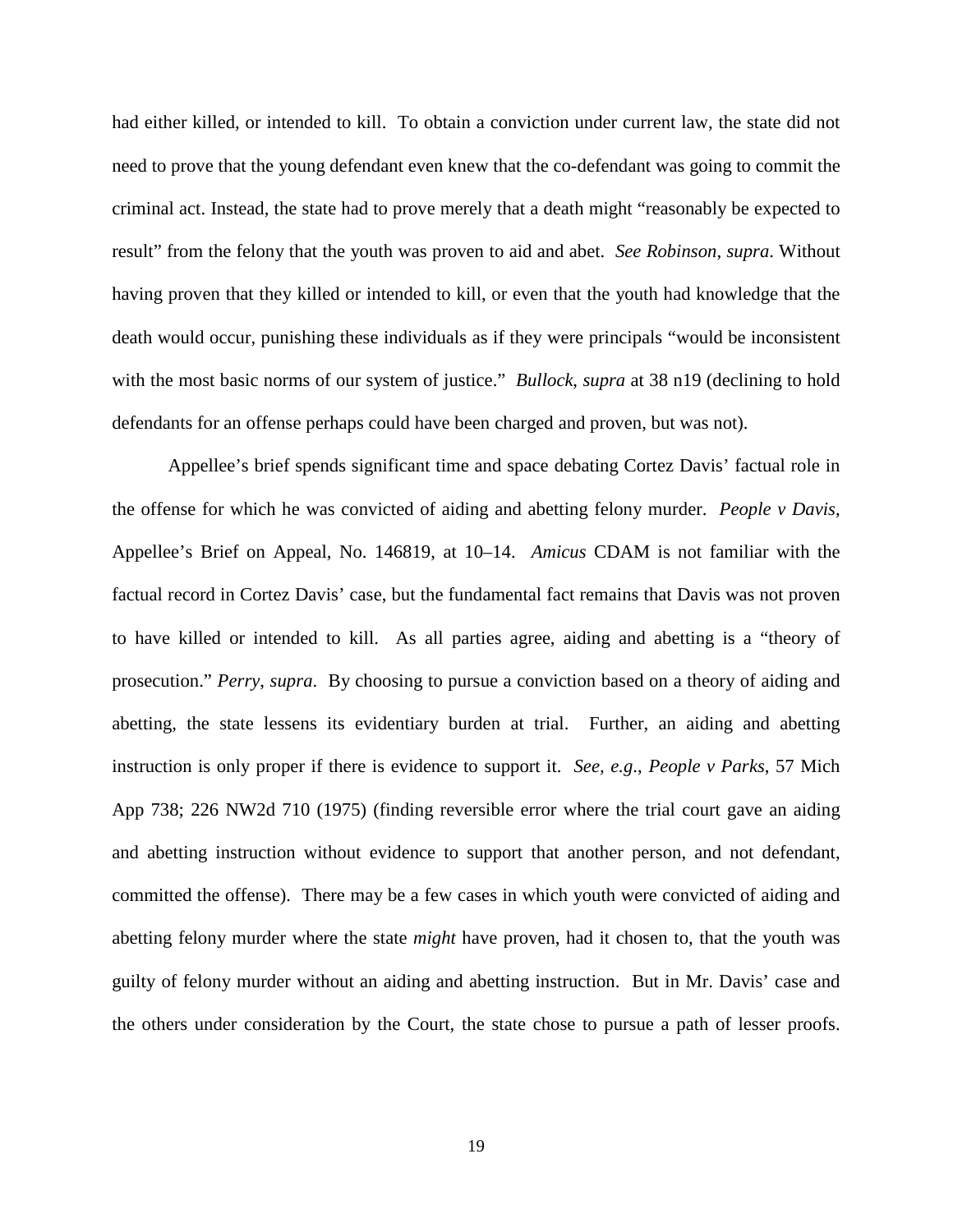Nothing in this choice changes the fact that these youth before the Court were never proven to have killed or intended to kill, yet they are sentenced to the most severe punishment available.

One additional, though perhaps obvious, point is worth stating with respect to aiding and abetting. A case pursued under an aiding and abetting theory necessarily means that more than one person was alleged to be involved in the offense. The fact that each and every one of these cases involved a youth who was involved in the offense with a peer reminds us of the U.S. Supreme Court's admonitions regarding the negative influence of peers on juveniles, and juveniles' immature susceptibility to these pressures. *See, e.g*., *Graham*, *supra* at 68.

In sum, the combination of our felony murder and our aiding and abetting rules means that persons convicted of aiding and abetting felony murder have been convicted on proofs that do not require that the individual either killed or intended to kill. Indeed, under the natural and probable consequences doctrine, these youth were not proven to have knowledge that their codefendant would kill. For youth under 18, the imposition of the sentence of life without parole whether discretionary or mandatory—for an offense in which they have not been proven to have killed or intended to kill is unconstitutional.

### **B. A Comparison With Other States Also Suggests That Sentencing Juveniles Convicted of Felony Murder Under An Aiding And Abetting Theory Is Cruel Or Unusual Punishment.**

A comparison with other states shows that (1) there is a trend away from the imposition of life without parole on juveniles, either mandatorily or discretionarily; (2) in those states that have changed juvenile homicide sentencing after *Miller*, a few specifically target felony murder or aiding and abetting for more lenient treatment; and (3) when states are considering the imposition on adults of the most severe punishment available—the death penalty—states carve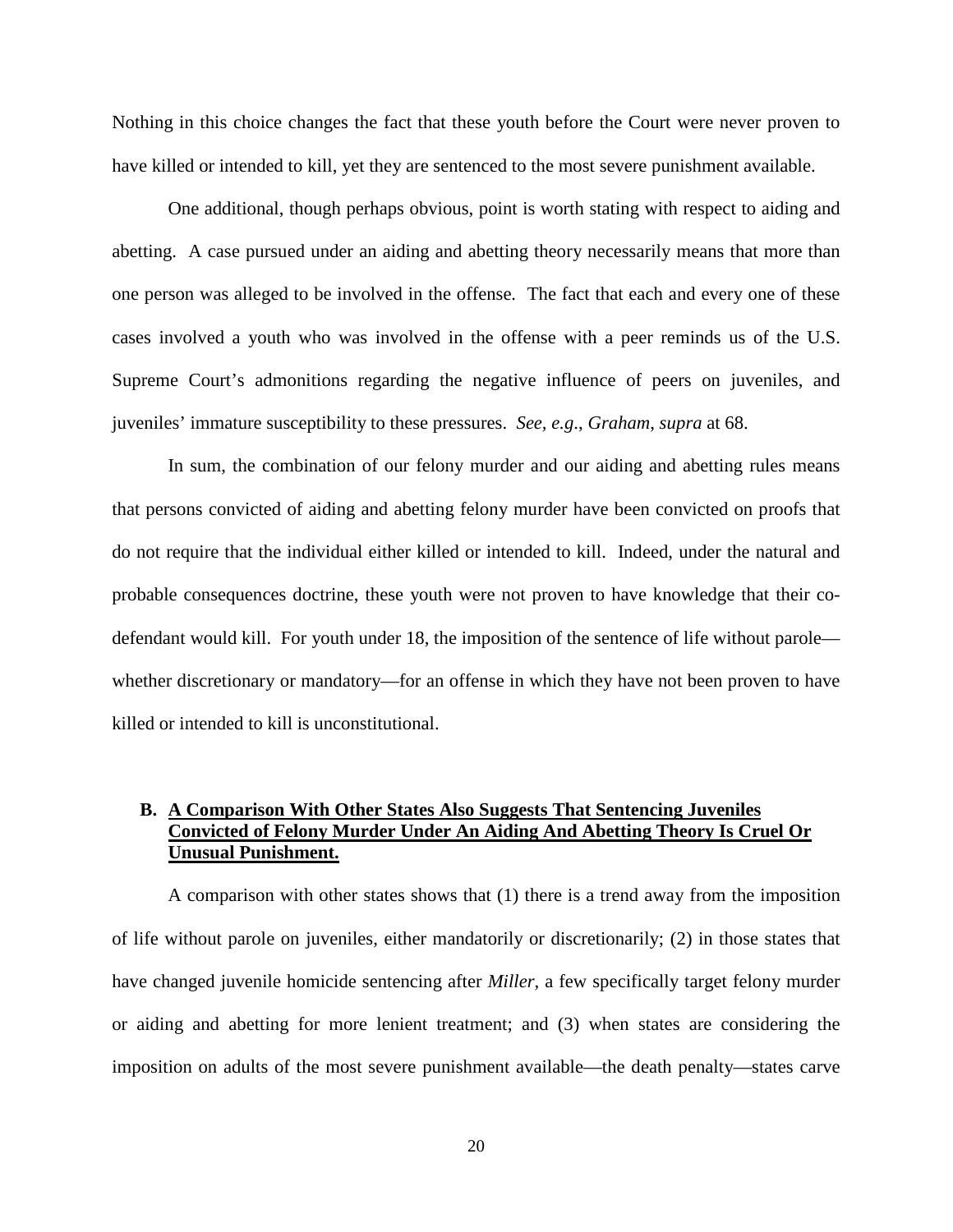out exceptions beyond what is constitutionally required for felony murder and aiding and abetting.

First, both before and after *Miller*, more and more states have completely banned the imposition of life without parole for juveniles or have changed their laws so that all juveniles have a meaningful opportunity for release. Eleven states and the District of Columbia prohibit by statute sentences of life without parole for juveniles convicted of any crime, including felony murder.<sup>[17](#page-28-0)</sup> Of these states, nine have done so in the past eight years. Additionally, the Massachusetts Supreme Court recently ended the practice of life without parole in that state, holding that even the discretionary imposition of juvenile life without parole violates the Massachusetts constitution. *Diatchenko v Dist Attorney for Suffolk Dist*, 466 Mass 655, 660; 1 NE3d 270 (2013).

Other states have moved to require or allow sentence reconsideration for youth of convicted of homicide. For example, Delaware now allows sentencing courts to permit sentence modification for juveniles convicted of first-degree murder after they have served 35 years of their sentence. Del Code Ann tit 11, § 4217(f). California enacted the Fair Sentencing for Youth Act, which establishes periodic parole and resentencing opportunities for juveniles previously sentenced to life without parole. Cal Penal Code  $\S$  1170(d)(2)(A). The California law also specifically asks courts to consider whether the juvenile was convicted of either felony murder or aiding and abetting a murder when resentencing. *Id.* at § 1170(d)(2)(B)(i). Nebraska requires that any juvenile who is denied parole receive consideration by the state parole board each year

<span id="page-28-0"></span><sup>17</sup> See Alaska Stat § 12.55.125; Colo Rev State Ann § 18-1.3-401(4)(b)(I); DC Code § 22-2104; Kan Stat Ann § 21-6618; Ky Rev Stat Ann § 640.040 (for juveniles under the age of 16); Mont Code Ann § 46-18-222(1); NM Stat. Ann. §31-21-10; NY Penal Law § 70.05; Or Rev Stat § 161.620; Tex Penal Code Ann § 12.31; Wyo Stat Ann § 6-2-101(b); Utah Code Ann §§ 76-5- 202(3)(e) & 3-207.7.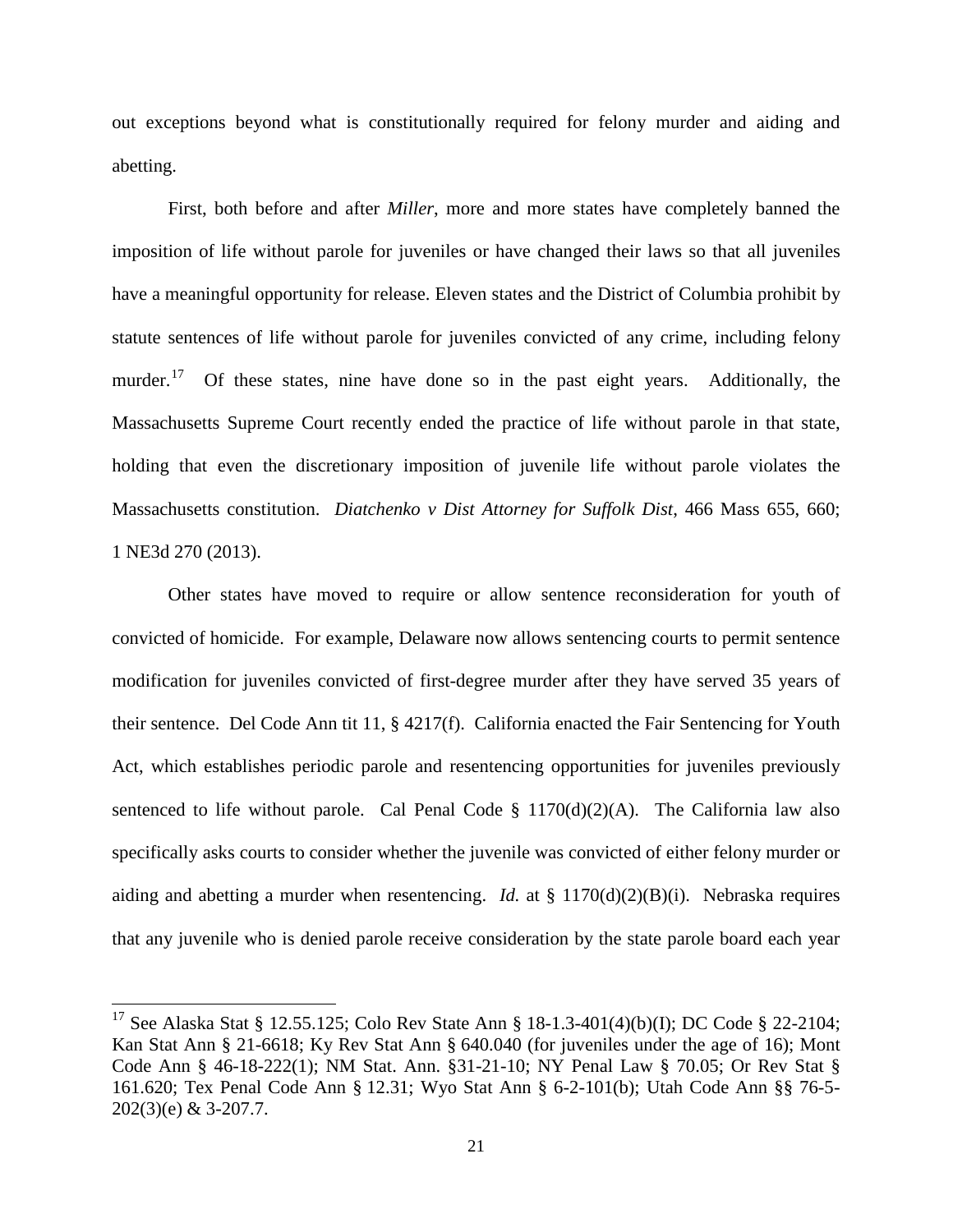thereafter. Neb Rev Stat § 83-1,110.04(1). Similarly, some states that have acted post-*Miller* have enshrined in their legislation the diminished culpability of felony murder. For example, Pennsylvania, which classifies felony murder as second-degree murder, recently reduced sentences for juveniles convicted of that crime. 18 Pa Cons Stat Ann § 2502(b). These youth are now subject to discretionary 30-year minimums for 15- to 17- year-olds, or 20-year minimums for juveniles under 15. *Id*. at § 1102.1(c). In contrast, juveniles convicted of intentional firstdegree murder receive discretionary minimums of 35 or 25 years, respectively. *Id.* at § 1102.1(a). Adult defendants convicted of felony murder must be sentenced to life imprisonment. *Id*. at § 1102(b). Thus, the state from which the felony murder doctrine originated now recognizes not only that the offense is less culpable than other homicides, but also that the juvenile defendant deserves a lesser penalty.

A comparison of death penalty states' treatment of felony murder and aiding and abetting is also instructive. A majority of states allowing capital punishment have extended the limitation on imposing the death sentence for aiding and abetting felony murder beyond the constitutional floor established in *Enmund* and *Tison*.

"The death penalty is the most severe punishment" in the American criminal justice system. *Roper v Simmons*, 543 US 551, 568; 125 S Ct 1183, 1194; 161 L Ed 2d 1 (2005). Eighteen states do not impose the death penalty for any crime. Death Penalty Information Center, *States With and Without the Death Penalty*, *available at* http://www.deathpenaltyinfo.org/states-and-without-death-penalty. Of the thirty-two states with the death penalty, six either do not execute defendants convicted of felony murder at all, or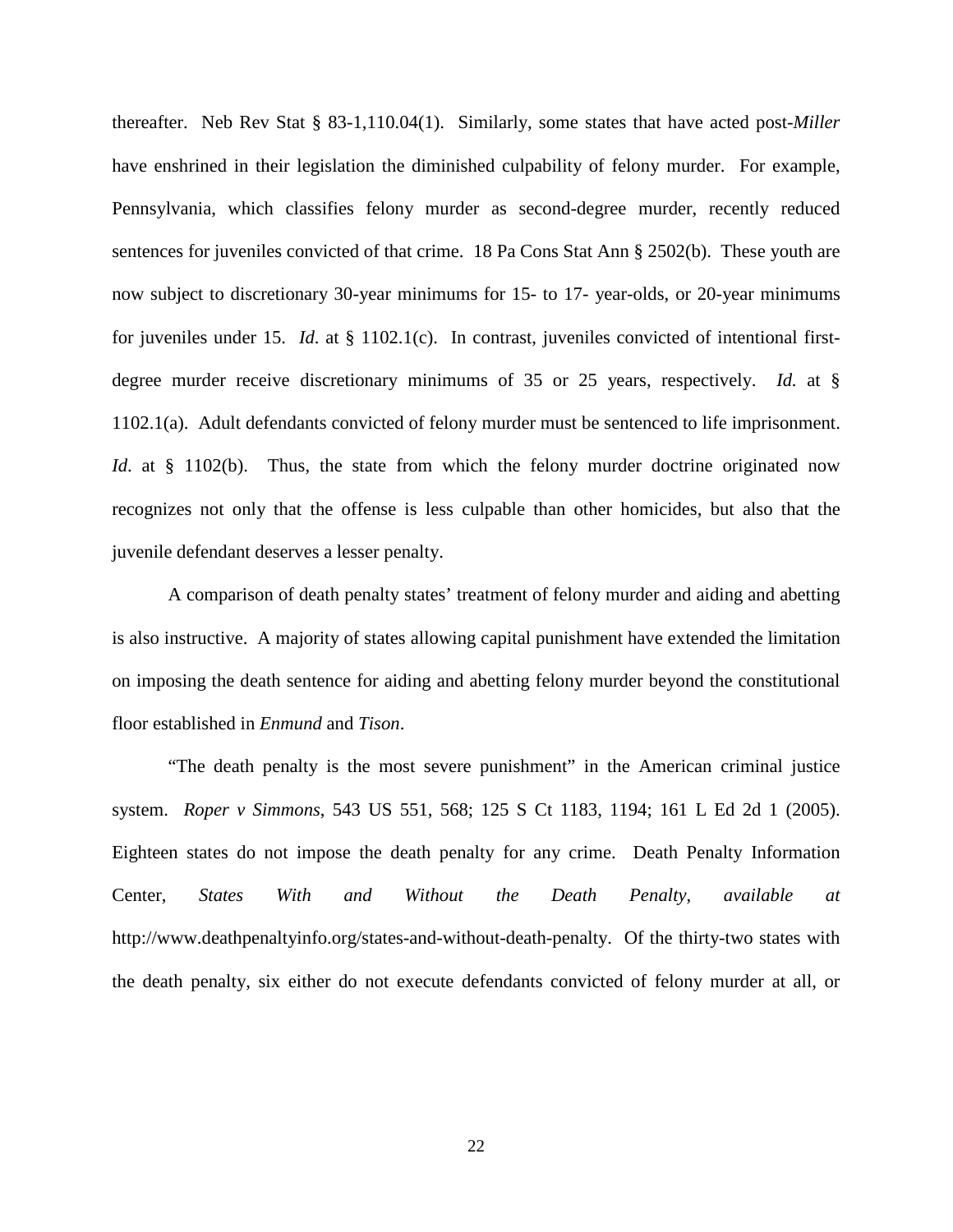require that the defendant be proven to have actually killed the victim.<sup>[18](#page-30-0)</sup> Joseph Trigilio & Tracy Casadio, *Executing Those Who Do Not Kill: A Categorical Approach to Proportional Sentencing*, 48 Am Crim L Rev 1371, 1412–22 (2011). Nine additional states do not impose the death penalty for felony murder absent a finding of intent to kill.<sup>[19](#page-30-1)</sup> *Id.* Seven more require some showing of knowledge or aggravation beyond the mere felony murder conviction.<sup>[20](#page-30-2)</sup> *Id.*; *see, e.g.*, Neb Rev Stat § 29-2523 (excluding the commission of a felony murder as an aggravator); Nev Rev Stat Ann § 200.033(4)(b) (requiring that, for felony murder to constitute an aggravator, the defendant must have killed or known that lethal force would be used); Wyo Stat Ann § 6-2-  $102(h)(xii)$  (requiring that, for felony murder to constitute an aggravator, the defendant must have killed "purposely and with premeditated malice").

In other words, only ten of the fifty states impose the most severe punishment available for felony murder where the defendant neither intended to kill nor actually killed the victim.

Even in those ten states, the death penalty is almost never imposed on individuals who were not proven to have killed or have intended to kill. Of 591 executions between 1987, when the Supreme Court decided *Tison v Arizona*, and 2010, only three unintentional accomplice felony murder defendants were put to death. *Id.* (citing Criminal Justice Project of the NAACP Legal Defense and Educational Fund, Inc., Death Row U.S.A. 10–31 (Fall 2010), *available at* http://naacpldf.org/death-row-usa). Thus, even where the letter of the law permits the most extreme punishment for adults, the most severe penalty is not imposed. The other forty states recognize implicitly that felony murder and prosecution under an aiding and abetting theory are

<span id="page-30-0"></span><sup>&</sup>lt;sup>18</sup> Missouri, Pennsylvania, and Washington bar executing defendants convicted of felony murder. Georgia, Oregon, and Virginia do not impose the death penalty on non-triggerpersons.

<span id="page-30-1"></span><sup>&</sup>lt;sup>19</sup> Alabama, Indiana, Kansas, Louisiana, Mississippi, Montana, Ohio, Utah, and Wyoming require an intent to kill to be death-eligible.

<span id="page-30-2"></span><sup>&</sup>lt;sup>20</sup> Nebraska, Nevada, New Hampshire, North Carolina, Oklahoma, South Dakota, and Tennessee require knowledge or additional aggravators.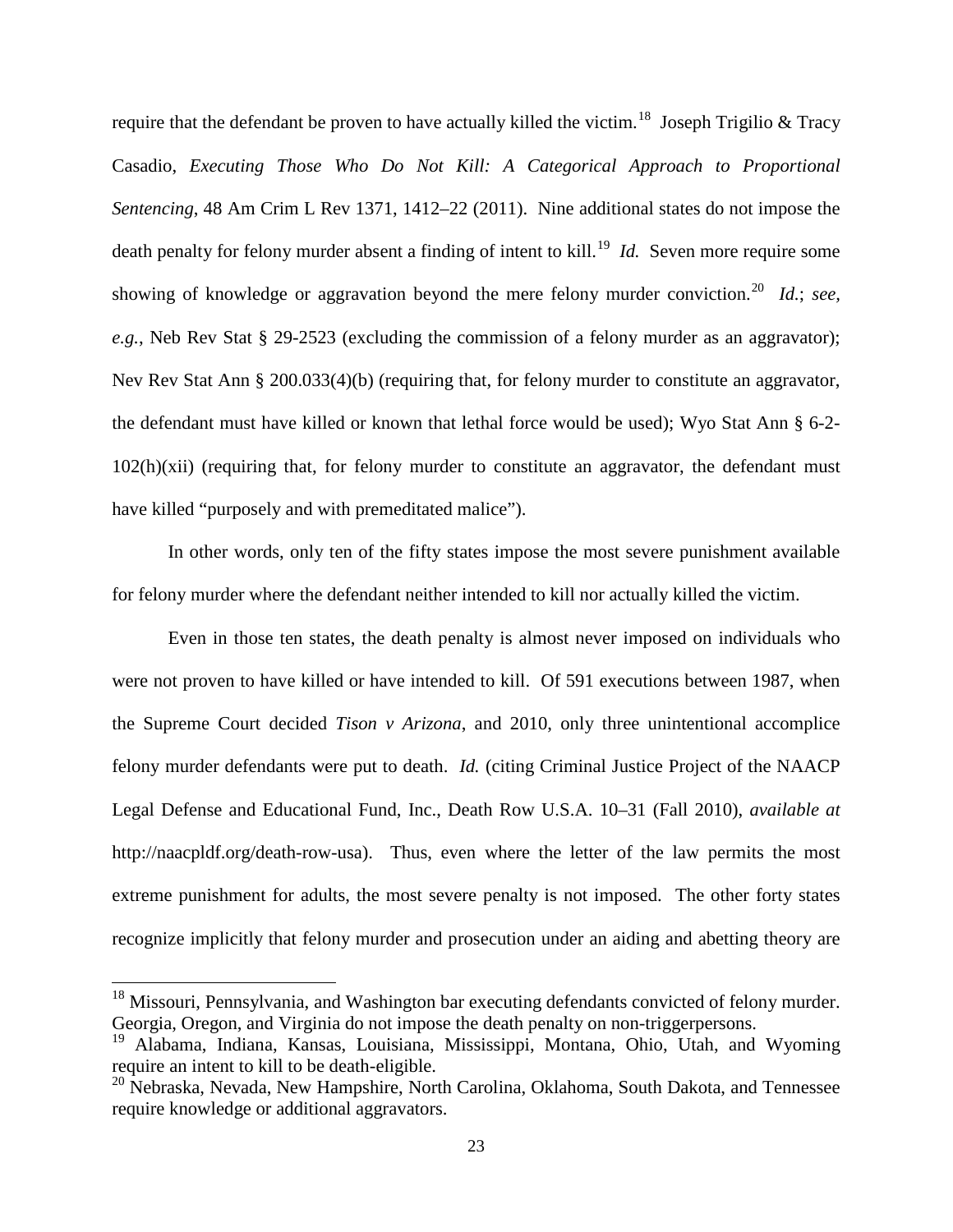less blameworthy than other types of homicide, precisely because they lack individual culpability and intentionality of other homicide offenses.

In this vast majority of states, state courts have echoed the concerns raised by this Court in *Aaron*. For example, the Alabama Supreme Court held that "[n]o defendant can be found guilty of a capital offense unless he had an intent to kill, and that intent to kill cannot be supplied by the felony-murder doctrine." *Ex parte Woodall*, 730 So 2d 652, 657 (Ala 1998). Similarly, the Louisiana Supreme Court held that a defendant who neither killed nor intended to kill was properly convicted of second-degree murder, rather than capital murder. *State v Bridgewater*, 823 So 2d 877, 890–91 (La 2002). The Mississippi Supreme Court reached a similar conclusion. *Randall v State*, 806 So 2d 185, 233–34 (Miss 2001) (overturning a death sentence for felony murder absent intent to kill, even though the defendant carried a firearm when the crime was committed).

In sum, forty states do not impose the death penalty—the most severe punishment available for adults—for aiding and abetting a felony murder without killing or intending to kill. Neither should juveniles convicted of the same crime face life without parole—the most severe punishment available for children. The Supreme Court explicitly drew this parallel between the death penalty for adults and life without parole for juveniles, in that both are "irrevocable" and "deprive [the defendant] of the most basic liberties without giving hope of restoration." *Graham*, *supra* at 69–70. More and more states have responded to these truths, either by prohibiting juvenile life without parole sentences generally, or by decreasing the penalty for juveniles convicted of felony murder specifically. Accordingly, a survey of state laws counsels against a sentence of life without parole for aiding and abetting a felony murder.

24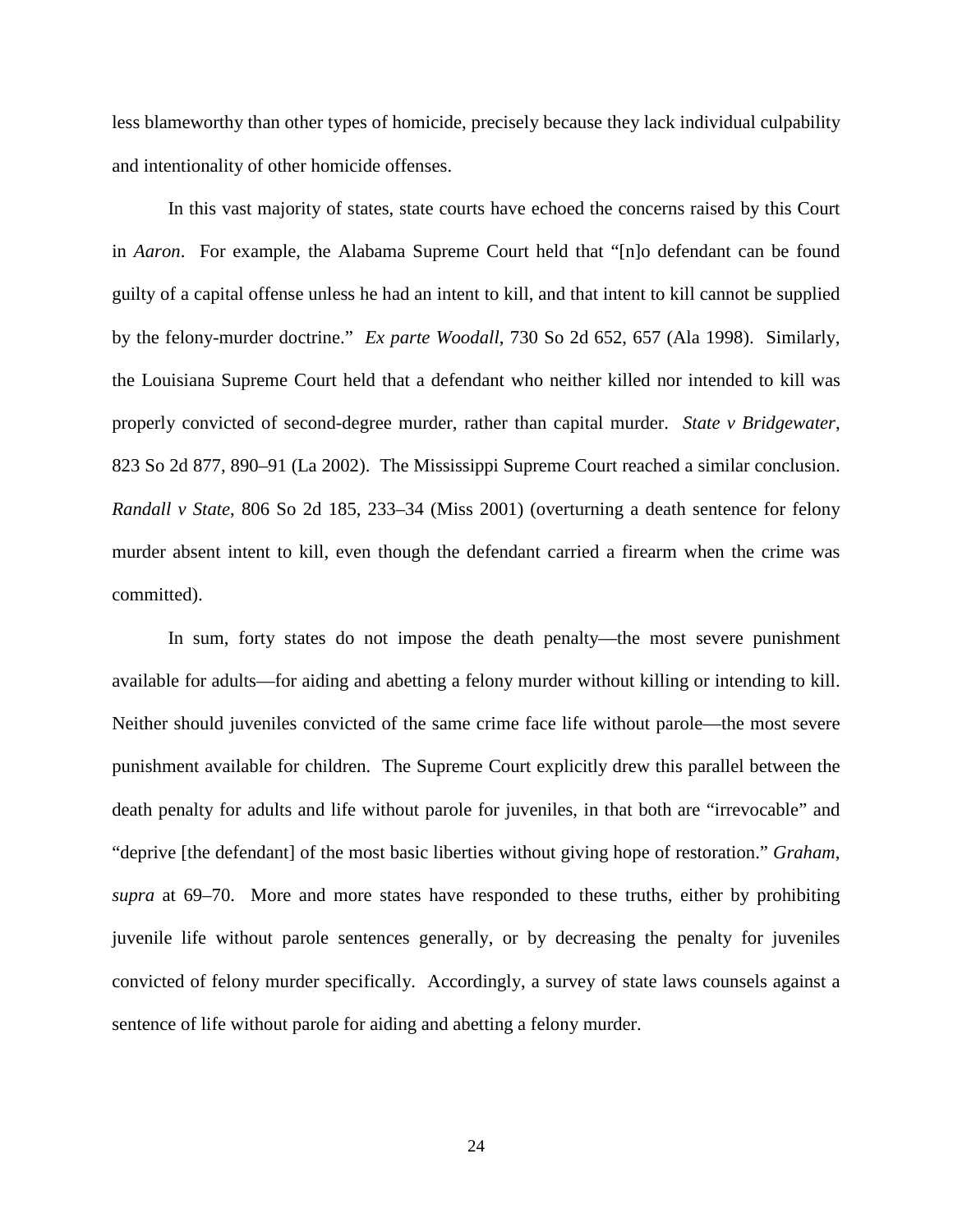#### **C. Compared to Other Offenders In Michigan, And Even to Their Own Co-Defendants, the Sentence of Life Without Parole Is "Cruel Or Unusual."**

Within Michigan, the punishment of life without parole for a juvenile offender convicted of felony murder under an aiding and abetting theory is disproportionate in two ways. First, it is disproportionate because our legislature has clearly signaled that with greater *mens rea* comes increased culpability and, specifically, that other offenses eligible for life without parole largely require proof of purpose or knowledge. Second, when compared to their co-defendants in the same offense, the most severe sentence of life without parole is disproportionate for the juvenile co-defendant who was only proven to have aided and assisted in the felony murder.

#### *1. Mens rea matters***.**

In Michigan, *mens rea* matters: it serves to distinguish more culpable from less culpable offenders. In section after section of our code, the legislature has distinguished more culpable from less culpable offenders through differentiation by the mental state required. *Compare, e.g.*, MCL 324.8216a (careless or negligent operation of a snowmobile punished by civil infraction) with MCL 324.2126b (operation of snowmobile in "willful or wanton disregard" for safety punished by misdemeanor); MCL 257.626 (reckless driving statute with punishment of misdemeanor) *with* MCL 257.626b (careless driving statute with punishment of civil infraction).

Further, the Michigan legislature consistently prescribes that intentional and willful conduct is more culpable than reckless, careless or negligent conduct. *Compare, e.g*., MCL 750.90b(b) (intentional conduct against a pregnant individual with GBH to fetus, 10 year felony) *with* MCL 750.90c(b) (grossly negligent conduct against a pregnant individual with GBH to fetus 5 year felony).

Because of the severity of a sentence of life without parole, Michigan authorizes it for only a handful of serious offenses, including terrorism, first degree murder, first degree criminal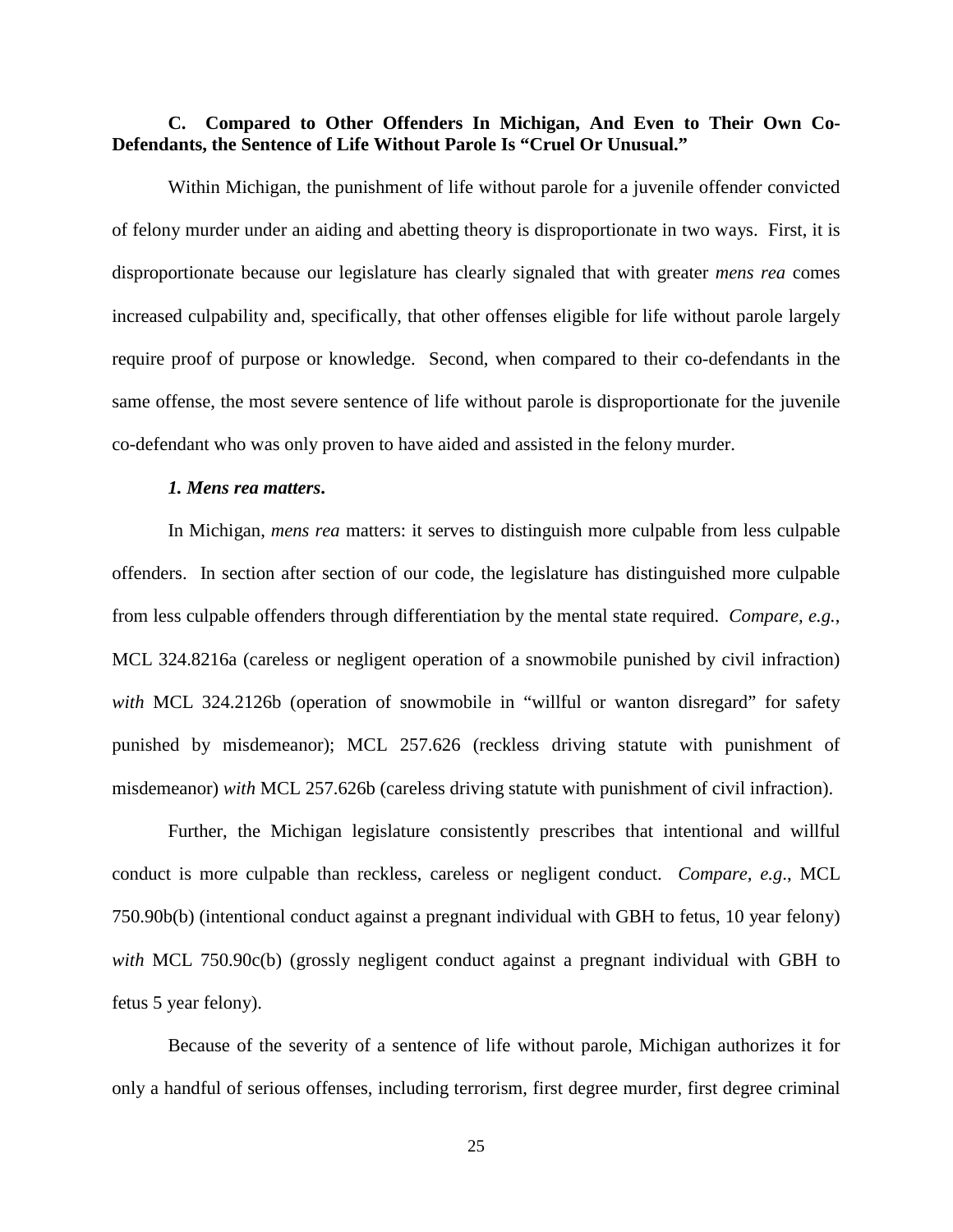sexual conduct under certain conditions, and a series of offenses related to deaths caused by explosives, poisons, and the like. MCL 791.234(6).

Nearly all of these offenses require purpose or knowledge on the part of the defendant. Of course, the other primary first-degree murder offense is a premeditated, intentional killing. MCL 750.316(1)(a) ("[m]urder perpetrated by means of poison, lying in wait, or any other willful, deliberate, and premeditated killing"). As an additional example, a terrorist who "*knowingly and with premeditation*" causes death through a terrorist act may be subject to life without parole. MCL 750.543f. A person is subject to life without parole for the offenses related to selling misbranded or adulterated drugs only if there is "*intent to kill or to cause serious impairment* of a body function of 2 or more individuals, which violation results in death." MCL 333.17764; MCL 750.16(5); MCL 750.18(7). One who "*[w]illfully*" poisons food or drugs, or who "*willfully* place[s] a poison or harmful substance in a spring, well, reservoir, or public water supply, *knowing or having reason to know* that [it] may be ingested or used by a person to his injury" is subject to life without parole if his violation causes death. MCL 750.436(a), *but see* MCL 750.520b (first-degree criminal sexual conduct that does not specify a specific *mens rea* requirement and, in some circumstances, provides for life without parole sentence).

By contrast, felony murder under MCL 750.316(1)(b), requires only that "the likelihood or the natural tendency of defendant's behavior is to cause death or great bodily harm." *Aaron*, *supra*, at 728; *see also supra,* Section II.A.2 (describing in detail the law of felony murder in Michigan). And conviction under an aiding and abetting theory only requires proof that the youth assisted a primary actor—not that the youth committed the killing. And, under the natural and probable consequences doctrine, it does not require proof that the youth knew that the codefendant would kill. *See supra*, Section II.A.3.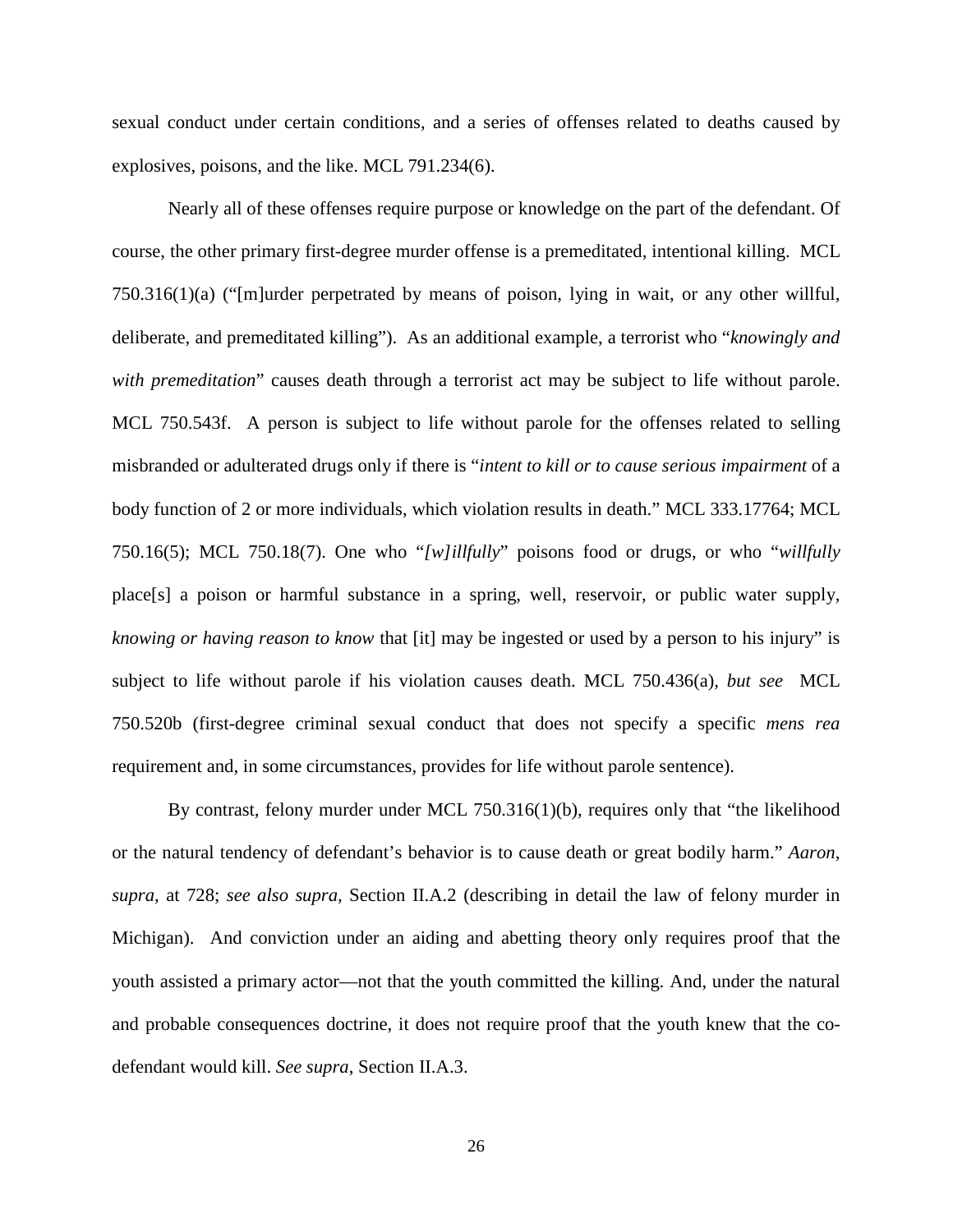This is a distinction that matters. One can view the "legally significant mental states as lying on a continuum: criminal intention anchors one end of the spectrum and negligence anchors the other." *People v Datema*, 448 Mich 585, 604; 533 NW2d 272 (1995). This spectrum is linked to culpability, and "subjective criminal intent is the most culpable mental state a defendant can possess . . . ." *Id.* While nearly all of the offenses for which a Michigan defendant can be sentenced to life without parole fall at this more culpable end of the spectrum, felony murder—which is unintended<sup>21</sup>—is an outlier.

#### *2. Disparities With Co-Defendants on the Same Case.*

It is useful to compare not only the disparity among different offenses within Michigan, but also the disparity in punishments for co-defendants in the same crime. There are at least three ways in which juveniles convicted of felony murder under an aiding and abetting theory may be serving a more severe punishment than their co-defendants in the same offense.

First, these young offenders—with twice diminished culpability—may be serving sentences that are equal to or greater than those being served by their more culpable adult codefendants. For example, Cory Donald and four co-defendants were charged in the murder of Mohamed Maki in the course of a drug house robbery. *Donald v Rapelje*, No. 2:09-cv-11751- AC-MJH, 2012 WL 6047130, at \*1 (E.D. Mich. 2012). One adult co-defendant, 31 years old, agreed to cooperate, pled guilty to second-degree murder, testified, and was sentenced to 10-20 years.[22](#page-34-1) A second co-defendant, 29 years old, who was alleged to be the mastermind of the robbery plan, fled the jurisdiction, pled guilty to second-degree murder when he was found, and

<span id="page-34-1"></span><span id="page-34-0"></span> $^{21}$  This is doubly true when the felony murder conviction relies on an aiding and abetting theory. <sup>22</sup> Michigan Department of Corrections, Offender Information Page, *available at*

http://mdocweb.state.mi.us/OTIS2/otis2profile.aspx?mdocNumber=586443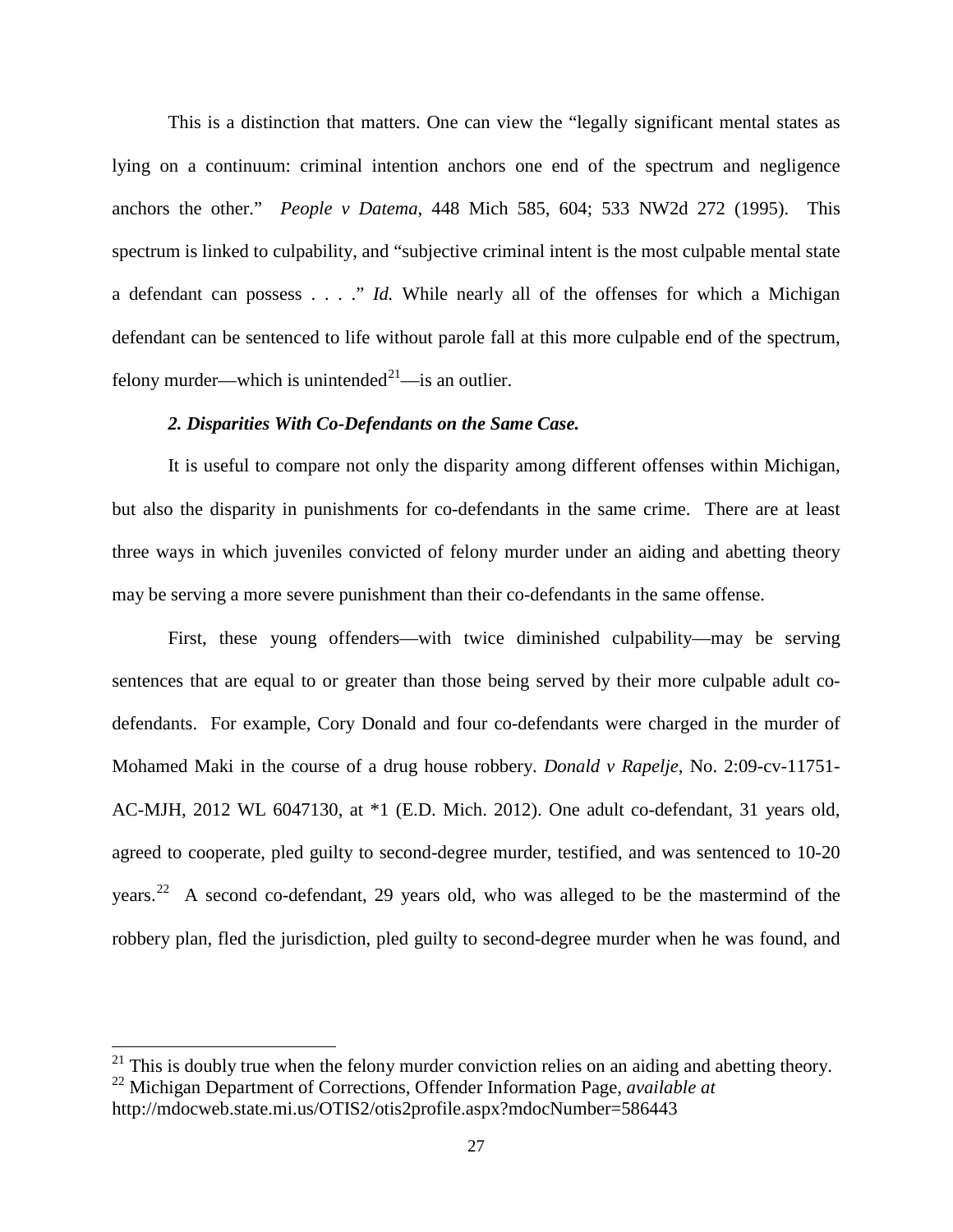was sentenced to 13-30 years.<sup>[23](#page-35-0)</sup> A third adult co-defendant had his case reversed on appeal and later pled to second-degree murder for a 10-15 year sentence.<sup>24</sup> Cory was convicted of aiding and abetting felony murder, and was sentenced to mandatory life without parole.<sup>[25](#page-35-2)</sup> The fourth co-defendant, 26 years old and the undisputed actual shooter in the case, was the only other defendant who is convicted of first-degree murder and serving life without parole.<sup>[26](#page-35-3)</sup>

Second, youth—due to their immaturity and inability to think about future consequences—may receive more severe sentences when they do not, unlike their adult codefendants, take plea offers or cooperate with the government. In *Graham*, the Supreme Court noted that "[j]uveniles mistrust adults and have limited understandings of the criminal justice system and the roles of the institutional actors within it. They are less likely than adults to work effectively with their lawyers to aid in their defense." *Graham*, *supra* at 78–79. This can create disparities between juveniles and their adult codefendants, particularly when plea negotiations and charging decisions make the difference between a term of years and life without parole.

For example, Keith Maxey rejected a plea offer, was convicted at trial, and was sentenced to life without parole for the shooting death of Brian McClendon during the course of a robbery. *People v Maxey*, No. 289023, 2010 WL 1818913, at \*1–2. He was 16 years old at the time of the crime, did not shoot the victim, and did not possess a weapon himself. *Id.* at \*3. His codefendant, Tyrell Antwan Adams, who was the shooter and was an adult at the time of the

<span id="page-35-0"></span><sup>23</sup> Michigan Department of Corrections, Offender Information Page, *available at* http://mdocweb.state.mi.us/OTIS2/otis2profile.aspx?mdocNumber=261182

<span id="page-35-1"></span><sup>24</sup> Michigan Department of Corrections, Offender Information Page, *available at* http://mdocweb.state.mi.us/OTIS2/otis2profile.aspx?mdocNumber=622480 <sup>25</sup> Offender Information page, available at

<span id="page-35-2"></span>http://mdocweb.state.mi.us/OTIS2/otis2profile.aspx?mdocNumber=598119

<span id="page-35-3"></span><sup>26</sup> Michigan Department of Corrections, Offender Information Page, *available at* http://mdocweb.state.mi.us/OTIS2/otis2profile.aspx?mdocNumber=395442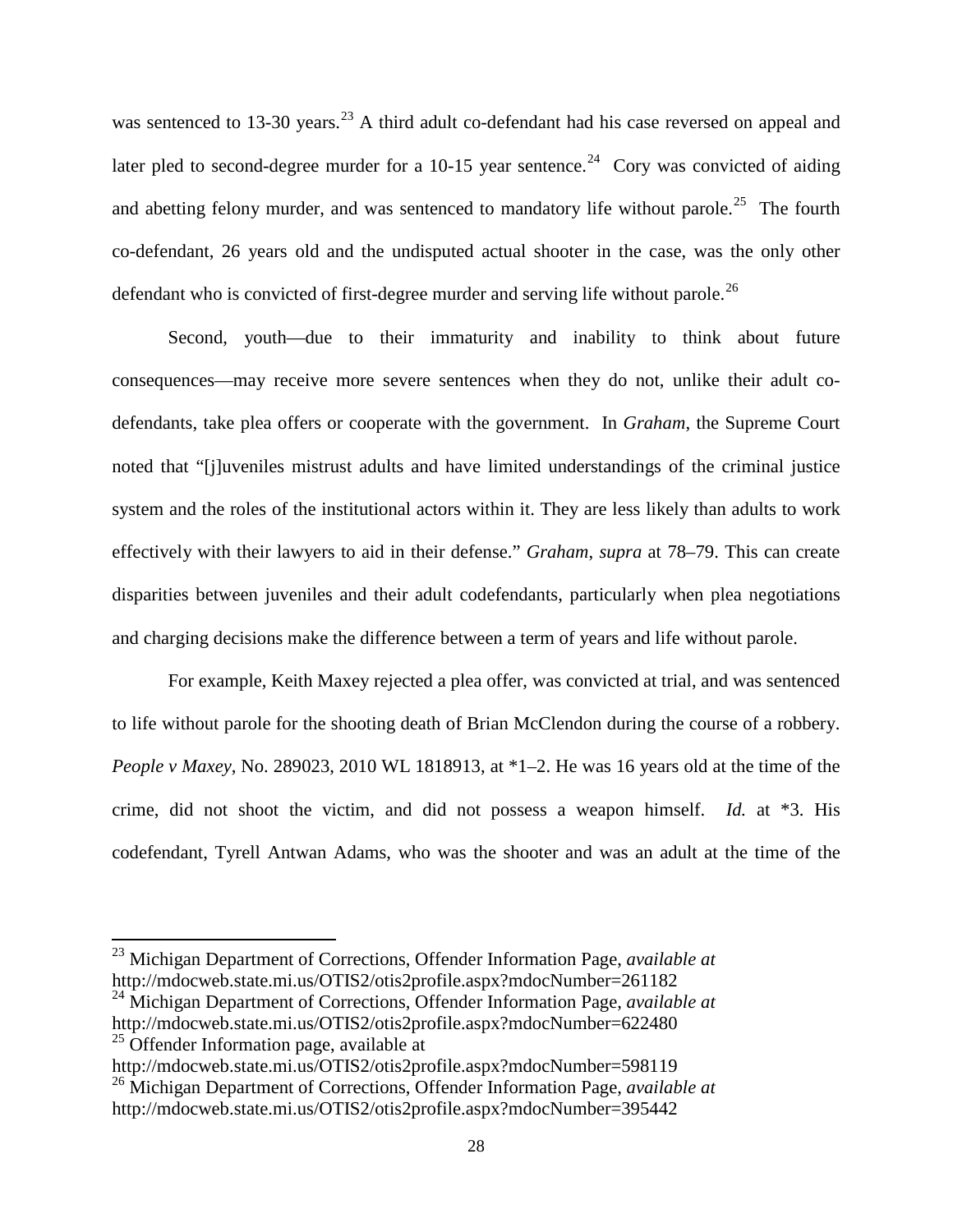offense, pled to second-degree murder and was sentenced to  $23-40$  years.<sup>[27](#page-36-0)</sup> For other examples of these disparities between juveniles and their adult codefendants, see American Civil Liberties Union of Michigan, Basic Decency: Protecting the Human Rights of Children 8–14 (2012).

Finally, even if the youth before this Court were equally culpable to adult offenders, and even if those adult offenders are also serving life without the possibility of parole, these sentences are equivalent only on paper. "[T]his lengthiest possible incarceration is an especially harsh punishment for a juvenile, because he will almost inevitably serve more years and a greater percentage of his life in prison than an adult offender. The penalty when imposed on a teenager, as compared with an older person, is therefore the same . . . in name only." *Miller*, *supra* at 2466 (internal quotations and citations omitted).

### **D. The Purposes of Punishment, Including Rehabilitation, But Also Deterrence And Retribution, Do Not Support The Imposition of a Life Without Parole Sentence on a Youth Who Has Not Been Proven to Have Killed or Intended to Kill.**

#### *1. Rehabilitation*

This Court addresses a "fourth criterion rooted in Michigan's legal traditions, and reflected in the provision for 'indeterminate sentences' of Const 1963, art 4, §45: the goal of rehabilitation." *Bullock*, *supra* at 34 (citing *Lorentzen*, *supra* at 179–81). A sentence of life without the possibility of parole for these youth gives up on the penological justification of rehabilitation. As the U.S. Supreme Court succinctly stated: "The penalty forswears altogether the rehabilitative ideal." *Graham*, *supra* at 74. The failure to strive for the goal of rehabilitation is particularly stark when discussing youth, who will change and mature.

#### *2. Deterrence*

<span id="page-36-0"></span><sup>27</sup> Michigan Department of Corrections, Offender Information Page, *available at* http://mdocweb.state.mi.us/OTIS2/otis2profile.aspx?mdocNumber=669125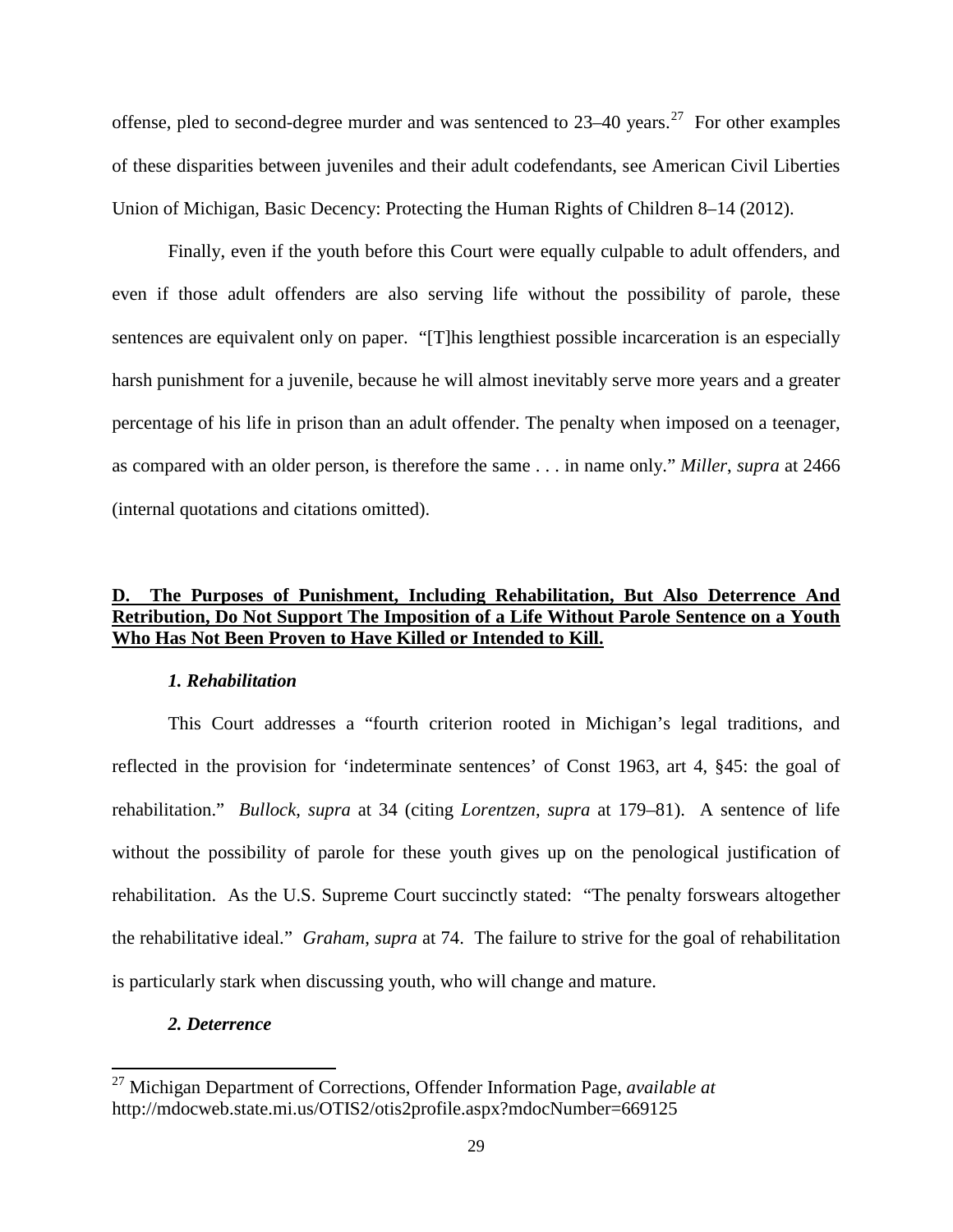Further, deterrence does not justify sentencing juveniles to life without parole for felony murder or aiding and abetting felony murder.

"General" deterrence, the idea that a punishment is justified by its putative deterrent effect on a class of potential offenders, s*ee, e.g.*, Johannes Andenaes, Punishment and Deterrence 34–83 (1974), assumes that people make rational decisions. Deterrence assumes that, before a person contemplating criminal activity commits a crime, he considers the possible range of punishments and the likelihood that he will be caught and convicted. Stiffer punishments increase the expected cost of committing crime, dissuading people from offending.

This is a deeply flawed assumption with respect to juveniles convicted of aiding and abetting felony murder—an offense for which it was not required to prove that they either killed or intended to kill. Put simply, as the United States Supreme Court noted in *Atkins v Virginia*, "capital punishment can serve as a deterrent only when murder is the result of premeditation and deliberation." 546 US 304, 319; 122 S Ct 2242; 153 L Ed 2d 335 (2002) (quoting *Enmund v Florida*, 458 US 782; 102 S Ct 3368; 73 L Ed 2d 1140 (1982)). The same logic applies to life without the possibility of parole, Michigan's harshest punishment.

<span id="page-37-0"></span>A large body of scientific literature confirms that juveniles are more likely than adults to disregard risks and to fail to consider the long-term consequences of their actions.[28](#page-37-1) *See Miller*,

<span id="page-37-1"></span><sup>28</sup> *See, e.g.*, Elizabeth Cauffman et al., *Age Differences in Affective Decision Making as Indexed by Performance on the Iowa Gambling Task*, 46 Developmental Psychol. 193, 204 (2010); Laurence Steinberg et al., *Age Differences in Future Orientation and Delay Discounting*, 80 Child Dev. 28, 39 (2009); Laurence Steinberg, *Adolescent Development and Juvenile Justice*, 5 Ann. Rev. Clinical Psychol. 47, 55–56 (2008); Laurence Steinberg & Elizabeth Scott, *Less Guilty by Reason of Adolescence: Developmental Immaturity, Diminished Responsibility, and the Juvenile Death Penalty*, 58 Am. Psychologist 1009, 1012 (2003); Bonnie Halpern-Felsher & Elizbeth Cauffman, *Costs and Benefits of a Decision: Decision-Making Competence in Adolescents and Adults*, 22 J. Applied Developmental Psychol. 257, 265, 268 (2001); Susan Millstein & Bonnie Halpern-Felsher, *Perceptions of Risk and Vulnerability*, in *Adolescent Risk*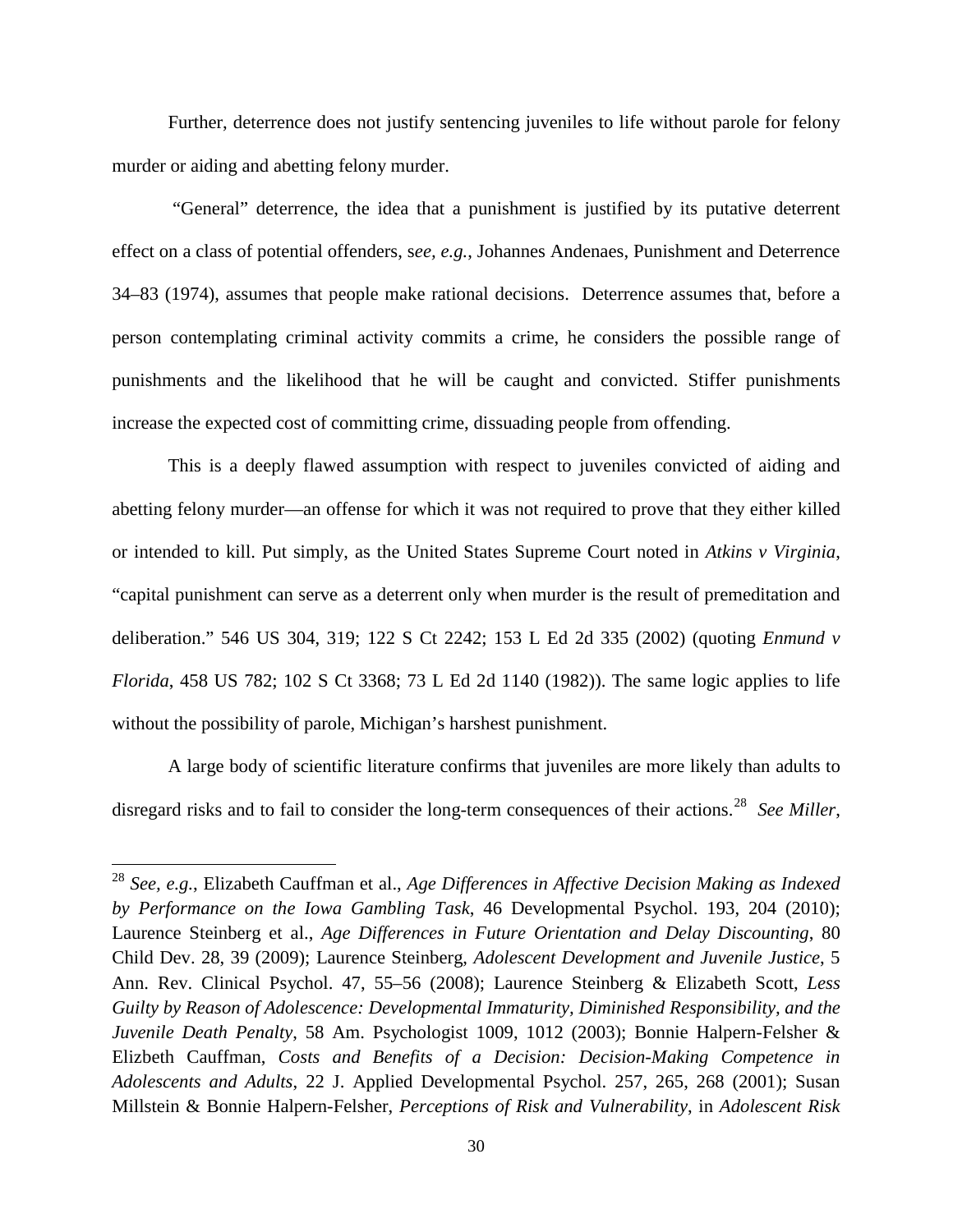*supra* at 2464–64 (recognizing the importance of neuroscience and developmental psychology); *Graham*, *supra*, at 2026 (same); *Roper*, *supra*, at 561–62 (same). Much of the science simply confirms common sense: "as any parent knows . . . [a] lack of maturity and an underdeveloped sense of responsibility are found in youth more often than in adults . . . . These qualities often result in impetuous and ill-considered actions and decisions." *Roper, supra* at 569 ("[T]he absence of evidence of deterrent effect is of special concern because the same characteristics that render juveniles less culpable than adults suggest as well that juveniles will be less susceptible to deterrence.").

For life without parole to be an effective deterrent, a potential offender must recognize and evaluate a series of factors: the likelihood that a person will be killed in the course of committing a crime, the probability that the offender will be caught and punished, the fact that he will be liable for deaths caused by his co-offenders, the likely actions of his co-defendants, and so on. Yet juveniles are less capable of accurately weighing these considerations because their susceptibility to peer pressure, appetite for risk, and lack of future orientation—in sum, all of the well-documented biological and psychological differences between juveniles and adults—place a heavy thumb on the scale. These characteristics are likely to make juvenile offenders less capable than adults of appreciating the potential consequences of even a planned killing. *See* MCL 750.316(1)(a).

This problem is amplified by the reduced mens rea requirements of felony murder, MCL 750.316(1)(b), and aiding and abetting, MCL 767.39. In order to meet the mens rea requirement

l

*and Vulnerability* 15, 34–35 (Baruch Fischoff et al. eds., 2001); Jeffrey Arnett, *Reckless Behavior in Adolescence: A Developmental Perspective*, 12 Developmental Rev. 339, 344 (1992); Jari-Erik Nurmi, *How do Adolescents See Their Future? A Review of the Development of Future Orientation and Planning*, 11 Developmental Rev. 1, 28–29 (1991).

31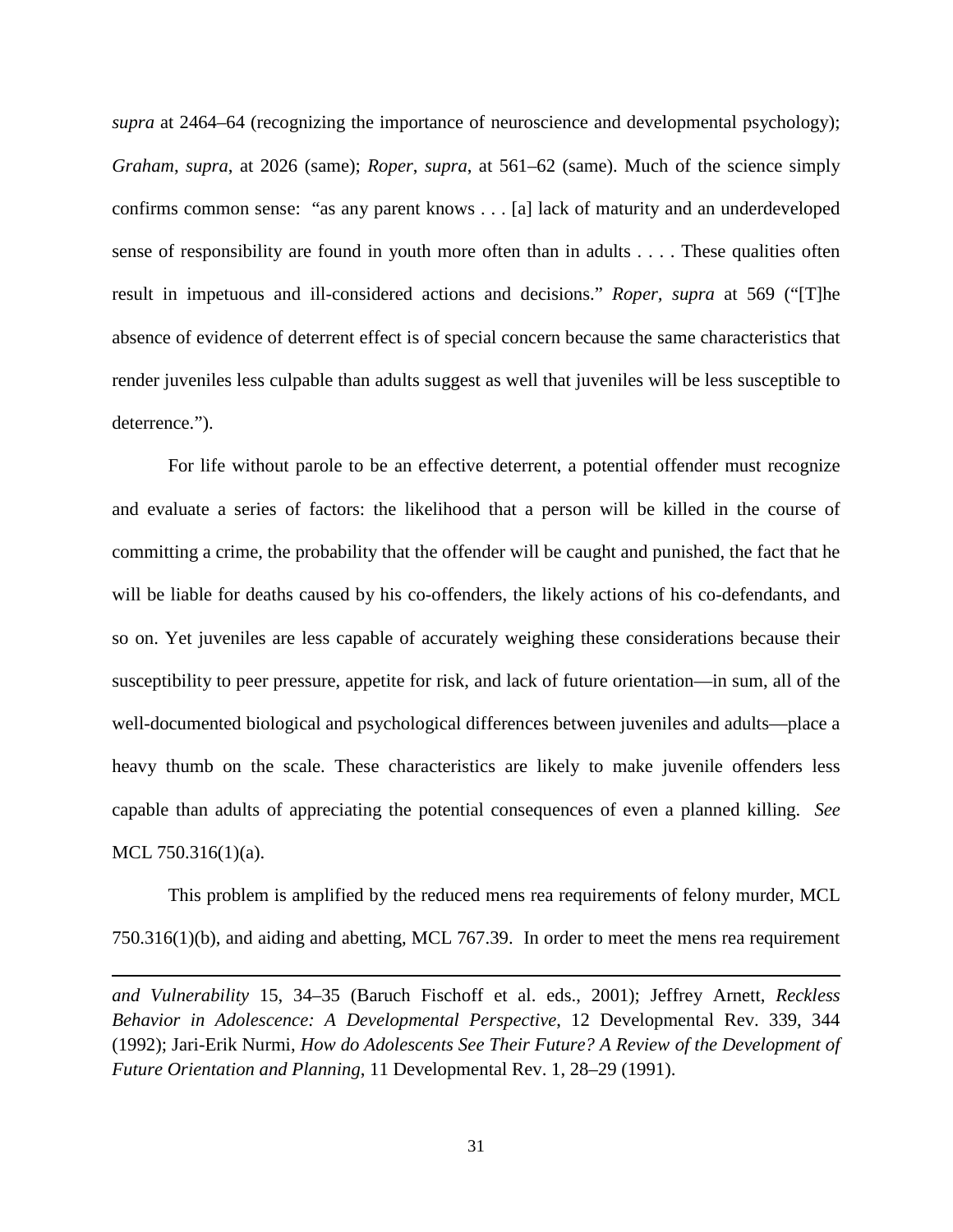for murder committed in the perpetration of an enumerated felony, MCL 750.316(1)(b), the state need only prove that a defendant acted "with a wanton and willful disregard of the likelihood that the natural tendency of his behavior is to cause death or great bodily harm." *Aaron*, *supra* at 329. And for aiding and abetting liability, the state need only show the defendant's "knowledge that the principal intended [the crime's] commission at the time the [defendant] gave aid and encouragement" or that the death was a "natural and probable consequence." *Robinson*, *supra* at 6, 9. For these theories of liability, therefore, Michigan essentially asks juveniles to do precisely those things that neuroscience, developmental psychology, and parental common sense suggest they cannot do: to foresee and appreciate the unintended consequences of their own actions or, even worse, the actions of others.

#### *3. Retributivism Is Not Served by A Sentence of Life Without Parole for Youth Who Have Not Been Proven to Have Killed or Intended to Kill.*

Sentencing juvenile defendants to life without parole for aiding and abetting the commission of a felony murder does not advance the retributivist goals of the Michigan's justice system. One aim of criminal sentencing is to punish the offender in proportion to the severity of her conduct. Wayne LaFave, 1 Substantive Criminal Law § 1.5 (2d ed); *see also* 1 Wharton's Criminal Law § 2 (15th ed) (explaining that the retributivist model demands that "the measure of punishment . . . never exceed that which the gravity of the offense deserves"). The Michigan Criminal Code is structured to that end, "graduat[ing] punishment" based on the severity of the offense. *Aaron*, *supra* at 719. In other words, the code imposes a less severe punishment on a less culpable defendant.

Given the diminished culpability of juvenile defendants and the limited role played in aiding and abetting a felony murder, society's interest in retribution is sufficiently advanced by imposing a sentence less than life without parole. As the Supreme Court noted in *Graham* and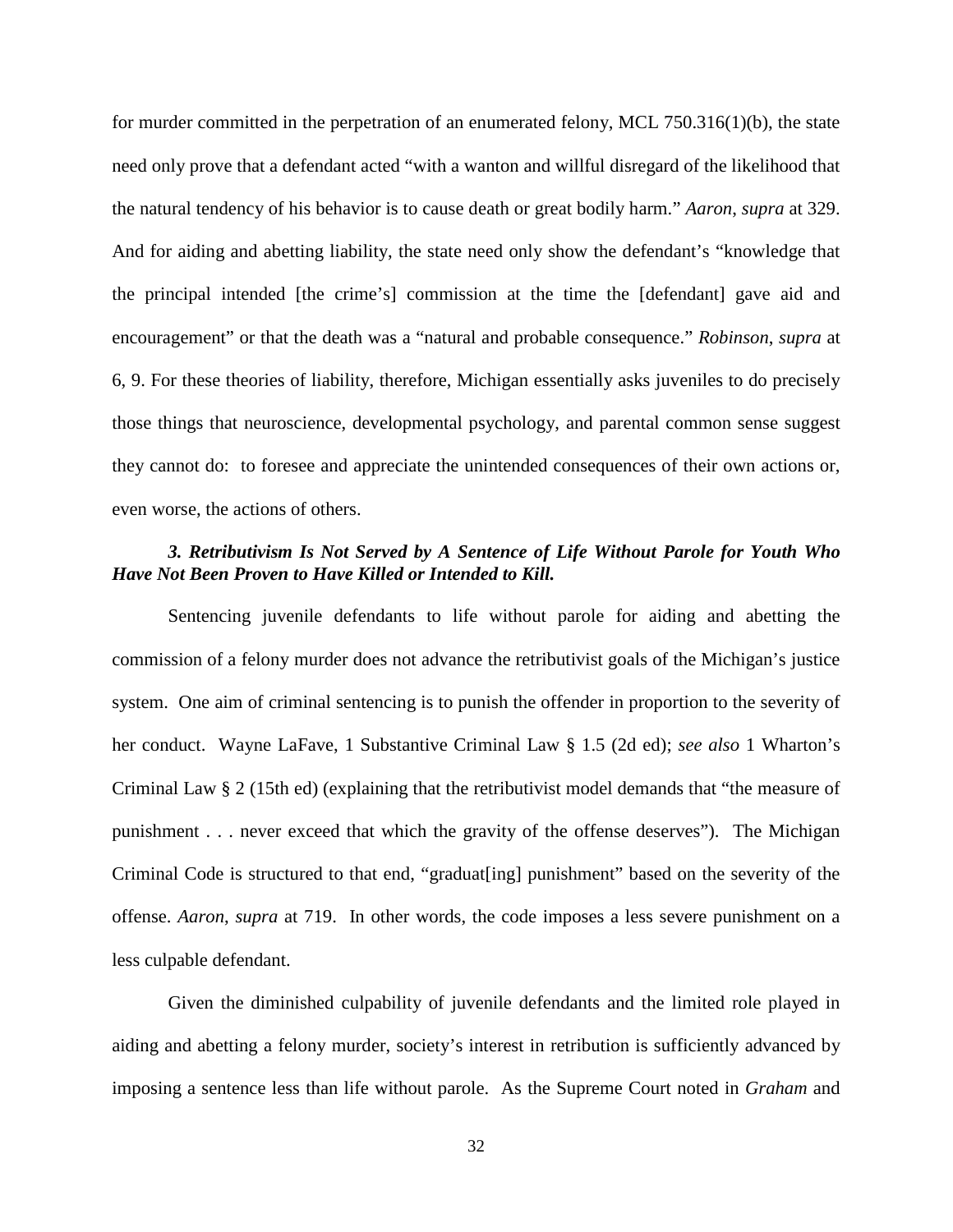*Roper*, "[w]hether viewed as an attempt to express the community's moral outrage or as an attempt to right the balance for the wrong to the victim, the case for retribution is not as strong with a minor as with an adult." *Graham*, *supra* at 71; *Roper*, *supra* at 571. Moreover, aiding and abetting a felony murder—where the juvenile has not been shown to have intended to kill or to have actually killed—further reduces the juvenile's culpability. Imposing life without parole under these circumstances advances the sort of "barbarous and unreasonable" doctrine this Court has long prohibited. *Wellar v People*, 30 Mich 16, 20 (1874). As a result, the retributivist goals of the criminal law counsel against a sentence of life without parole.

### **III. A Categorical Finding That Imposing A Sentence of Life Without Parole on Youth Who Have Not Been Proven to Have Killed Or Intended to Kill Violates the Constitution Would Be Applied Retroactively.**

A holding that a sentence of life without the possibility of parole is categorically unconstitutional for a class of juveniles—those convicted of aiding and abetting felony murder— would apply retroactively.<sup>[29](#page-40-0)</sup>

Under federal retroactivity law, substantive rules of criminal law and "watershed" rules of criminal procedure require retroactive application, while other rules of procedure do not. *See, e.g.*, *Schriro v Summerlin*, 542 US 348, 350–52; 124 S Ct 2519; 159 L Ed 2d 442 (2004); *Teague v Lane*, 489 US 288, 310; 109 S Ct 1060; 103 L Ed 2d 334 (1989) ("[N]ew constitutional rules of criminal procedure will not be applicable to those cases which have become final before the new rules are announced.").

<span id="page-40-0"></span> $29$  Appellee does not contest that a categorical rule should be applied retroactively. Appellee's Brief, *supra* 40–41.

In this brief, Amicus CDAM does not address the retroactive application of *Miller v Alabama* to all juveniles; instead referring the Court to the Appellant brief in *People v Carp*, No. 307758, and amicus briefs in support.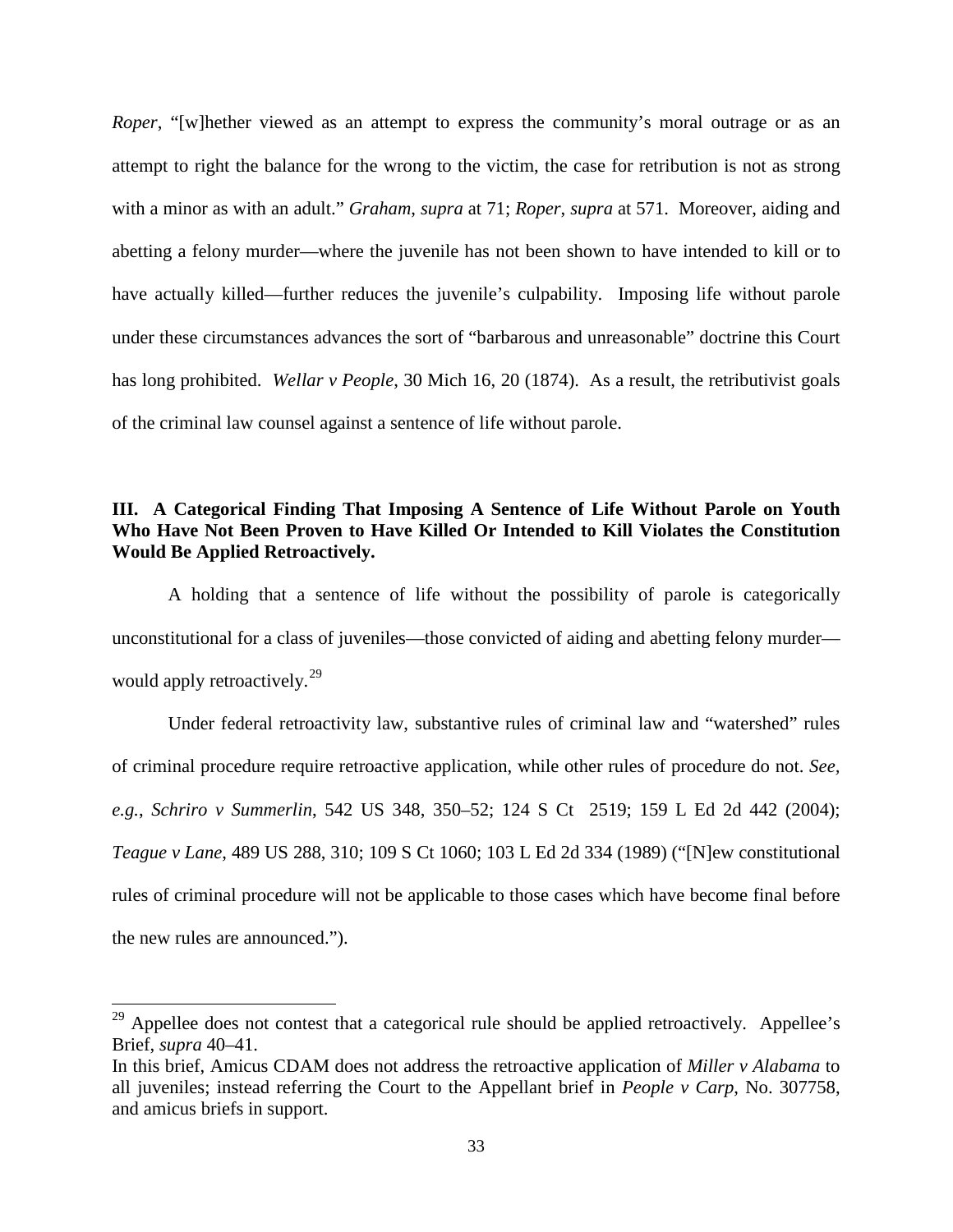A categorical prohibition on juvenile life without parole for aiding and abetting felony murder is a paradigmatic example of substantive rule requiring retroactivity. When a rule "prohibit[s] a certain category of punishment for a class of defendants because of their status or offense," that rule is necessarily substantive. *Saffle v Parks*, 494 US 484, 494; 110 S Ct 1257; 108 L Ed 2d 415 (1990) (internal quotations omitted). Such a rule applies retroactively because of the "risk that a defendant . . . faces a punishment that the law cannot impose upon him." *Summerlin*, *supra*, at 353.

Juveniles are a "class of defendants" distinct from adults. "*Roper* and *Graham* emphasized that the distinctive attributes of youth diminish the penological justifications for imposing the harshest sentences on [them], even when they commit terrible crimes. . . . Imposition of a State's most severe penalties on juvenile offenders cannot proceed as though they were not children." *Miller*, *supra* at 2465–66. Life without the possibility of parole—the harshest possible sentence in Michigan—is a "certain category of punishment." And this case, by focusing on felony murder, addresses the unconstitutionality of imposing life without parole on juveniles "because of their status or offense."

Moreover, Michigan law provides independent support for the conclusion that the rule should apply retroactively. States are free to make a rule apply retroactively even where federal law would not. *People v Maxson*, 482 Mich 385, 392; 759 NW2d 817 (2008); *Danforth v Minnesota*, 552 US 264; 128 S Ct 1029; 169 L Ed 2d 859 (2008). In Michigan, there is a presumption in favor of retroactivity. *People v Neal*, 459 Mich 72, 80; 586 NW2d 716 (1998); *People v Doyle*, 451 Mich 93, 104; 545 NW2d 627 (1996). Retroactivity depends on (1) the purpose of the new rule, (2) the general reliance on the old rule, and (3) the effect of retroactive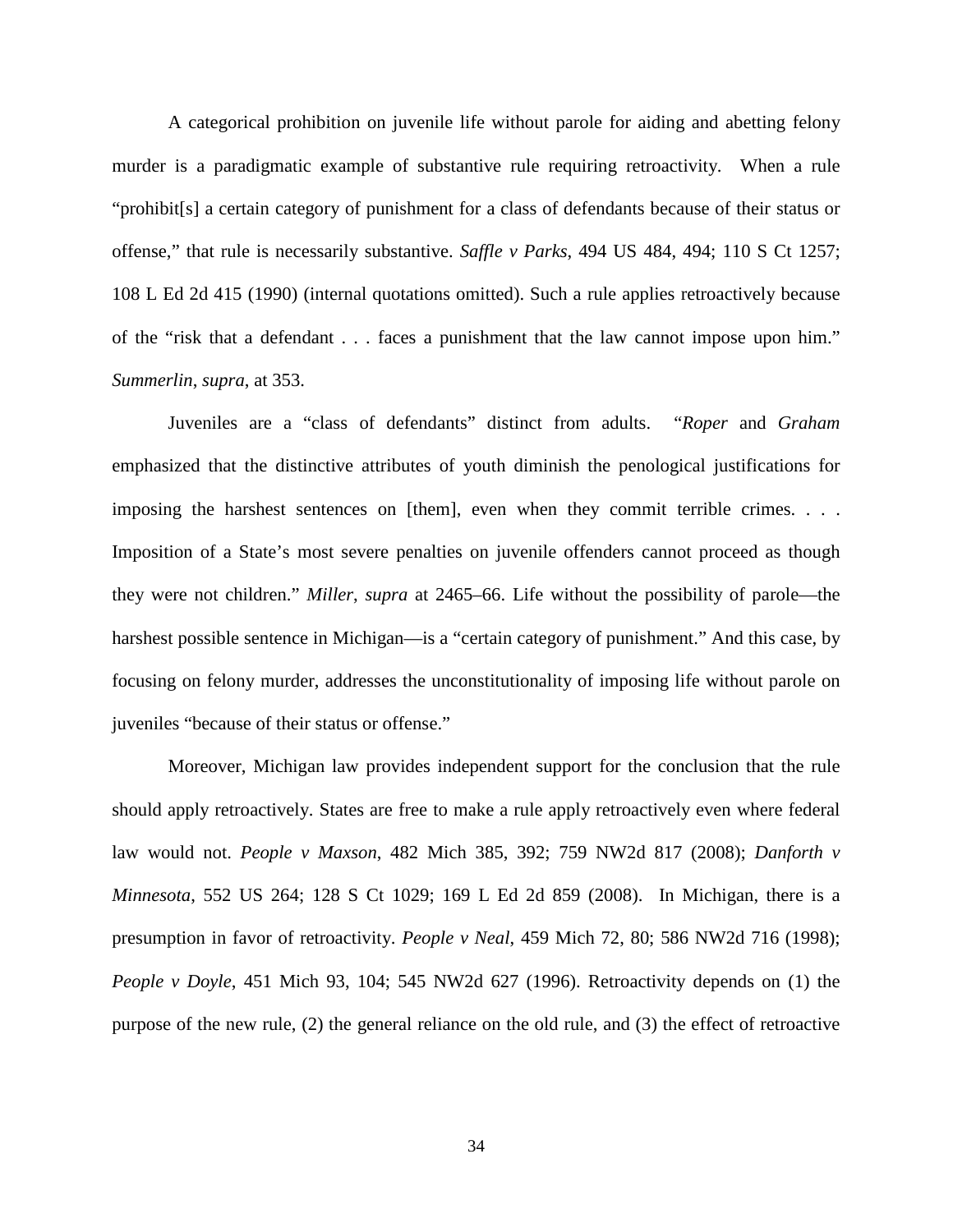application on the administration of justice. *People v Sexton*, 458 Mich 43, 60–61; 580 NW2d 404 (1998). All three of these factors favor retroactivity.

First, the purpose of this rule is to prevent the unconstitutional punishment of a category of less culpable offenders. This Court has previously given retroactive effect to new constitutional rules invalidating sentence of life without parole. *People v Bullock*, 440 Mich 15, 42; 485 NW2d 866 (1991). It should therefore be applied retroactively to juvenile offenders who are currently serving unconstitutional sentences. Further, as noted above, a categorical bar on a particular punishment is a substantive result. This is in contrast with *Maxson*, *supra*, which declined to give retroactive effect the United States Supreme Court's holding in *Halbert v Michigan,* 545 US 605, 125 S Ct 2582, 162 L Ed 2d 552 (2005), as the *Halbert* rule "concerns only the procedures of the plea process." *Id.* at 387, 93-94.

The second prong considers whether "persons have been adversely positioned in reliance on the old rule," *id*. at 394, such as whether defendants "relied on the [old] rule in not pursuing an appeal and . . . suffered harm as a result of that reliance." *Id.* at 395. Put simply, if life without parole for juveniles convicted of aiding and abetting felony murder is unconstitutional, *every* juvenile who committed this offense and is currently serving life without parole suffered harm in reliance on the old rule, which allowed such a punishment. Compare this to *Maxson*, where "97% to 99% of the defendants who pleaded guilty under the old rule would not have received relief under the new rule." *Id.* at 397–98.

The third prong, which considers the effect of retroactivity on the "administration of justice," favors retroactivity. In *Maxson*, the Court's analysis under the third prong focused on the state's interest in finality. *Id.* at 398. But unlike the rule at issue in *Maxson*, a ban on life without parole for juvenile felony-murder offenders would not call into question the validity of